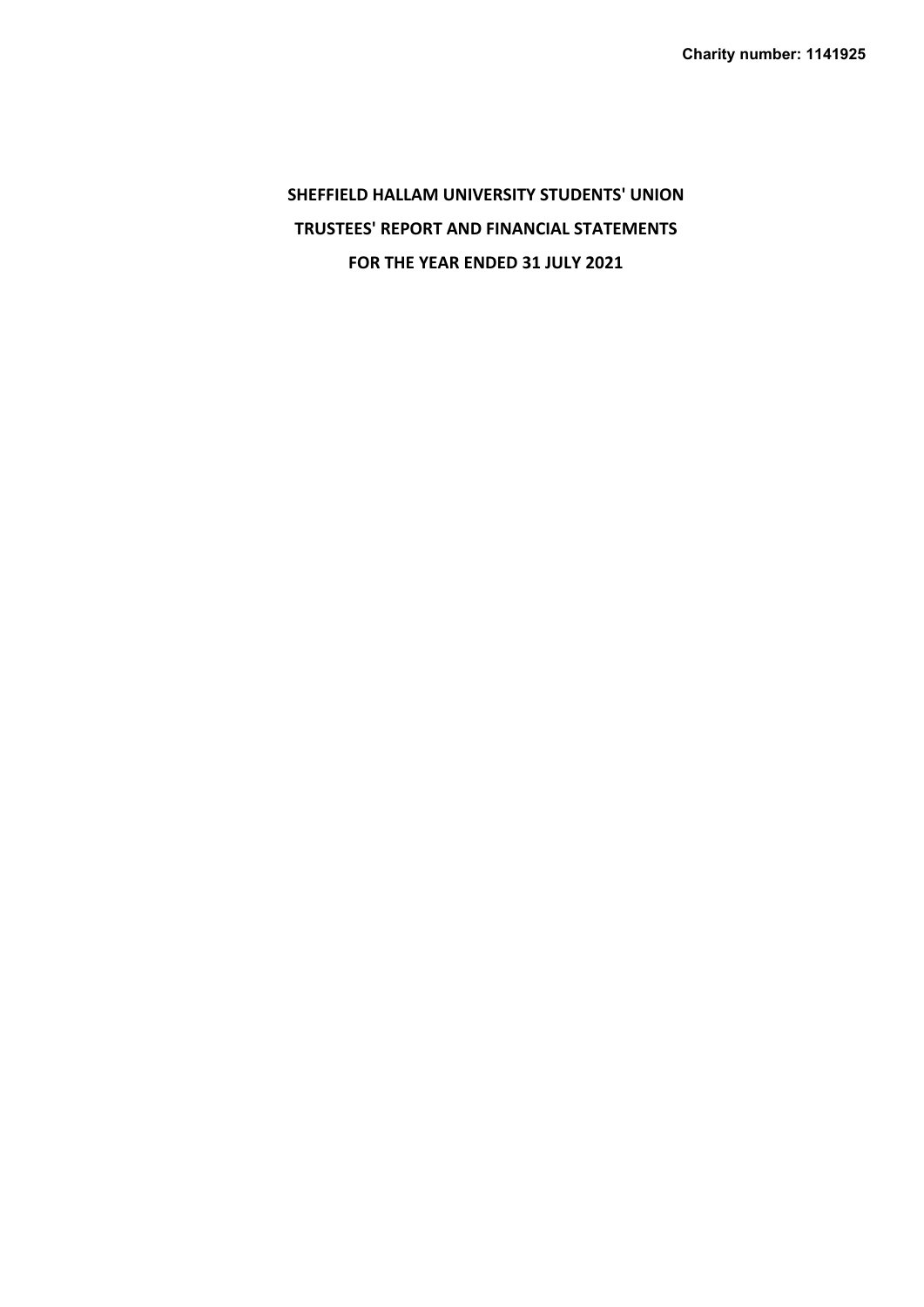# **CONTENTS**

|                                                                                | Page      |
|--------------------------------------------------------------------------------|-----------|
| Reference and administrative details of the charity, its Trustees and advisers | $1 - 2$   |
| Trustees' report                                                               | $3 - 16$  |
| Independent auditor's report on the financial statements                       | $17 - 20$ |
| <b>Statement of financial activities</b>                                       | 21        |
| <b>Balance sheet</b>                                                           | $22 - 23$ |
| <b>Statement of cash flows</b>                                                 | 24        |
| Notes to the financial statements                                              | $25 - 58$ |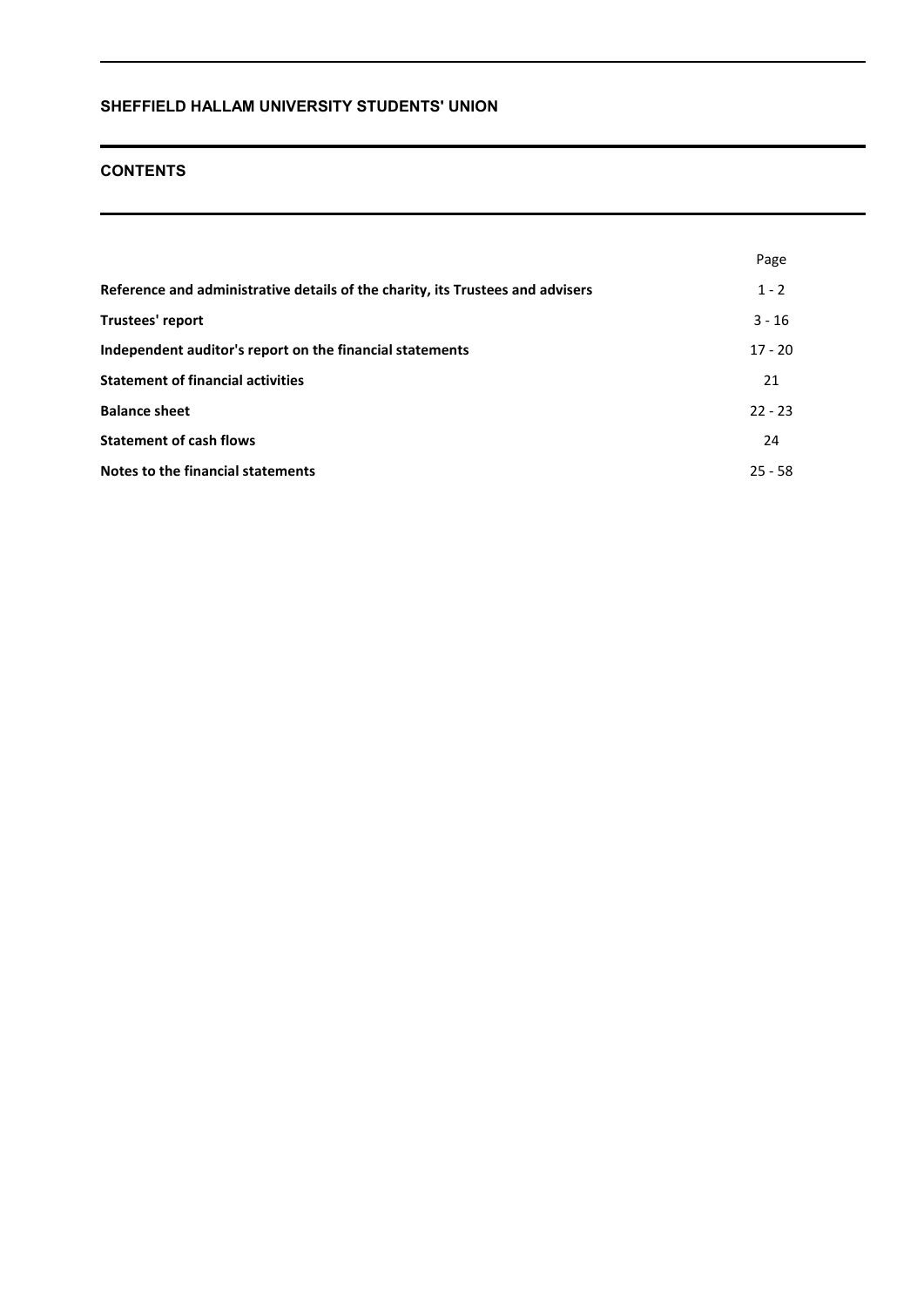## **REFERENCE AND ADMINISTRATIVE DETAILS OF THE CHARITY, ITS TRUSTEES AND ADVISERS FOR THE YEAR ENDED 31 JULY 2021**

| <b>Trustees</b>            | Haleem Hussain, Student Trustee (appointed 1 January 2020)<br>Segun Ibutola, Student Trustee (appointed 1 January 2020)<br>Oliver Coppard, External Trustee<br>Isabel Hartland, External Trustee<br>Marc Rocca, External Trustee (appointed 1 February 2020)<br>Neil Harris, External Trustee (appointed 1 February 2020)<br>Vamsi Krishna Galla, Student Trustee (appointed 18 January 2021) |
|----------------------------|-----------------------------------------------------------------------------------------------------------------------------------------------------------------------------------------------------------------------------------------------------------------------------------------------------------------------------------------------------------------------------------------------|
| Charity registered number  | 1141925                                                                                                                                                                                                                                                                                                                                                                                       |
| <b>Principal office</b>    | The Hubs, Paternoster Row<br>Sheffield<br>S1 2QQ                                                                                                                                                                                                                                                                                                                                              |
| <b>Sabbatical officers</b> | 2021/22<br>Praise Ishola<br>Zainab Ata<br>Elena Bowley<br>Adeyemi Otebolaku<br>Scarlet Parr<br>Sabahat Pathan<br>2020/21<br>George Alvey<br>Diya Maria Babu<br>Praise Ishola<br>Laith Jaafar<br>Andrew Adegbola<br>Hannah Prestwich                                                                                                                                                           |
| Senior management team     | Julie Byrd - Chief Executive<br>Mark Hewerdine - Director of Resources<br>Claire Judge - Marketing & Customer Services Director (Left 23/04/2021)<br>Jane Anslow - Deputy CEO<br>Jenine Woolley, Director of Services (effective from 1 April 2021)                                                                                                                                           |
| <b>Independent auditor</b> | <b>BHP LLP</b><br><b>Chartered Accountants</b><br>2 Rutland Park<br>Sheffield<br>S10 2PD                                                                                                                                                                                                                                                                                                      |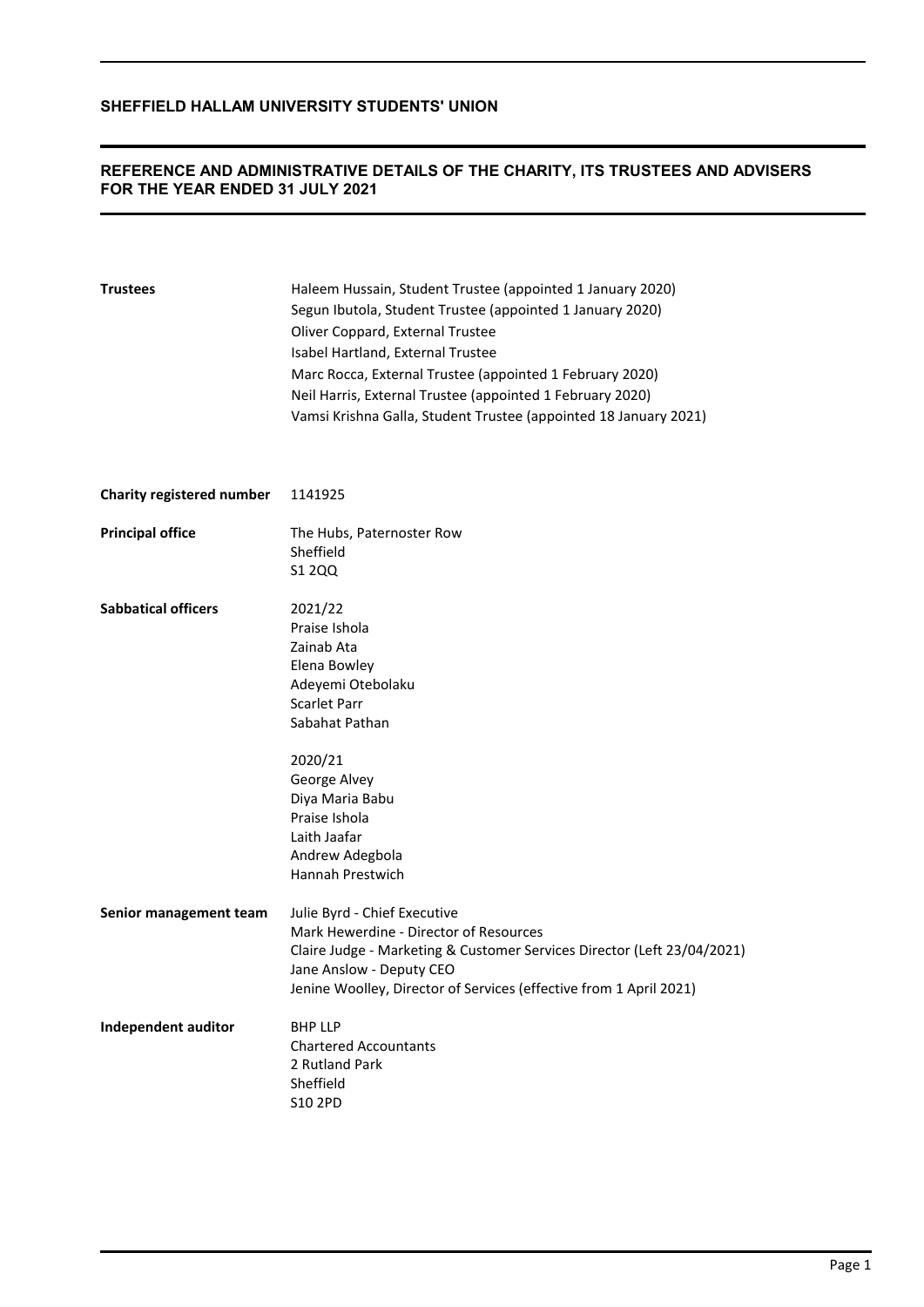## **REFERENCE AND ADMINISTRATIVE DETAILS OF THE CHARITY, ITS TRUSTEES AND ADVISERS (CONTINUED) FOR THE YEAR ENDED 31 JULY 2021**

| <b>Bankers</b> | National Westminster Bank PLC<br>1 St Paul's Place<br>121 Norfolk Street<br>Sheffield<br><b>S1 2JF</b> |
|----------------|--------------------------------------------------------------------------------------------------------|
| Solicitors     | DLA Piper UK LLP<br>St Pauls Place<br>121 Norfolk Street<br>Sheffield<br>S1 2JX                        |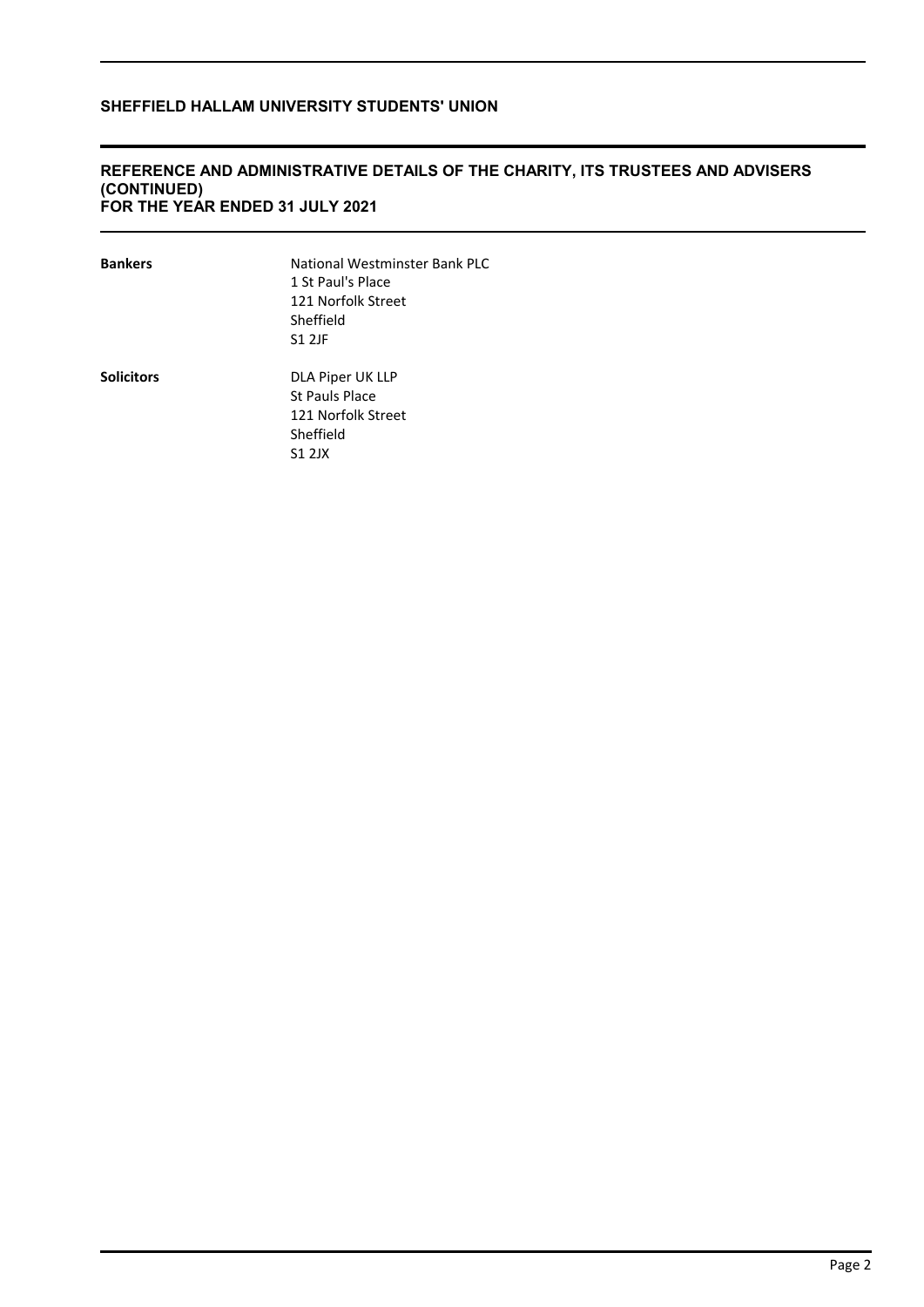## **TRUSTEES' REPORT FOR THE YEAR ENDED 31 JULY 2021**

The Trustees present their report and the audited financial statements of Sheffield Hallam University Students' Union (the Union) for the year ended 31 July 2021. The Trustees confirm that the Annual report and financial statements of the Union comply with current statutory requirements, the requirements of the Union's governing document and Accounting and Reporting by Charities: Statement of Recommended Practice applicable to charities preparing their accounts in accordance with the Financial Reporting Standard applicable in the UK and Republic of Ireland (FRS 102) (effective 1 January 2019).

### *Objectives and activities*

### **a. Policies and objectives**

Summary of charity's objectives and activities undertaken in relation to these objects:

- The Students' Union's objects are the advancement of education of students at Sheffield Hallam University for the public benefit by:
	- o Promoting the interests and welfare of students at Sheffield Hallam University during their course of study, and representing, supporting and advising students
	- o Providing social, cultural and recreational activities and forums for discussions and debate for the personal development of its students
	- o Being the recognised representative channel between students and Sheffield Hallam University and any other external bodies

### **b. Main activities undertaken to further the charity's purposes for the public benefit**

The trustees have had regard to the guidance issued by the Charity Commission on public benefit and confirm that the Students' Union continues to benefit the public as explained in the summary of objectives and activities.

### *Achievements and performance*

### **a. Investment policy and performance**

Investment performance: The Students' Union placed surplus funds on deposit with various banks, during the period and achieved an average 0.4% rate of interest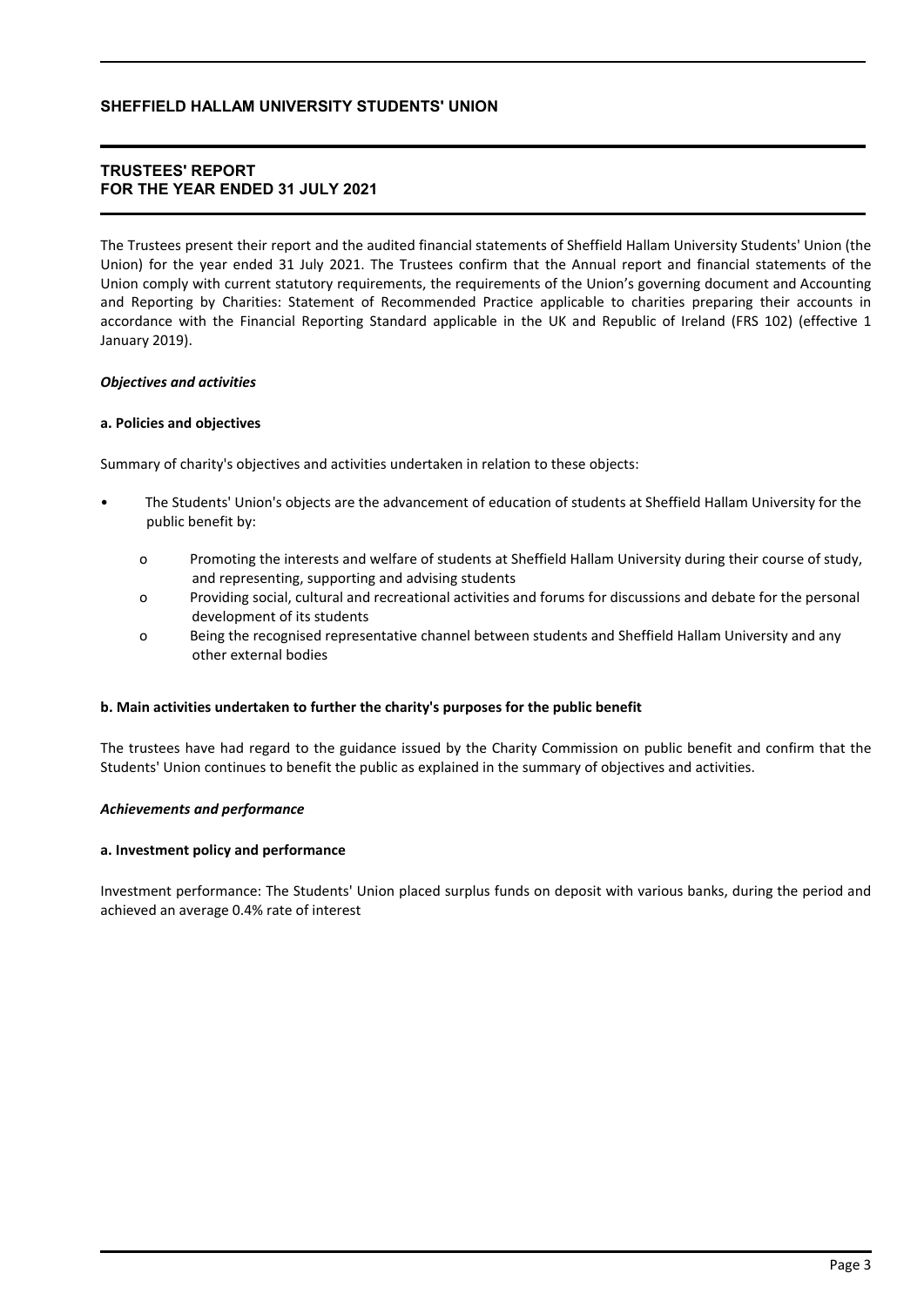### **TRUSTEES' REPORT (CONTINUED) FOR THE YEAR ENDED 31 JULY 2021**

#### *Financial review*

### **a. Review of the year**

### Financial position

The Students' Union's gross income from all sources totalled £2,728,354 (2020: £3,125,525).

Total expenditure before exceptional costs was £2,393,672 (2020: £2,981,024). After taking account of exceptional costs, transfers and actuarial losses on the defined benefit pension schemes, there is a net increase in funds of £480,682 (2020: net decrease of £682,110).

Funds carried forward as at 31 July 2021 total deficits of £1,649,390 (2020: £2,130,072) and comprise unrestricted funds, excluding the pension liabilities of £685,832 (2020: £273,664), designated funds of £249,586 (2020: £371,877), pension reserve deficit funding £2,675,986 (2020: £2,852,023) and a restricted fund surplus of £91,178 (2020: £76,410).

The Students' Union has continued to benefit from the recognition and support of the University, and for the academic year 2020/21 the annual block grant was £2,458,034 (2020: £2,458,373). This is the principal funding of the Union.

The Trustees confirm that the Students' Union has sufficient funds to meet all its expected obligations. The block grant for 2021/22 has been confirmed at £2,458,407.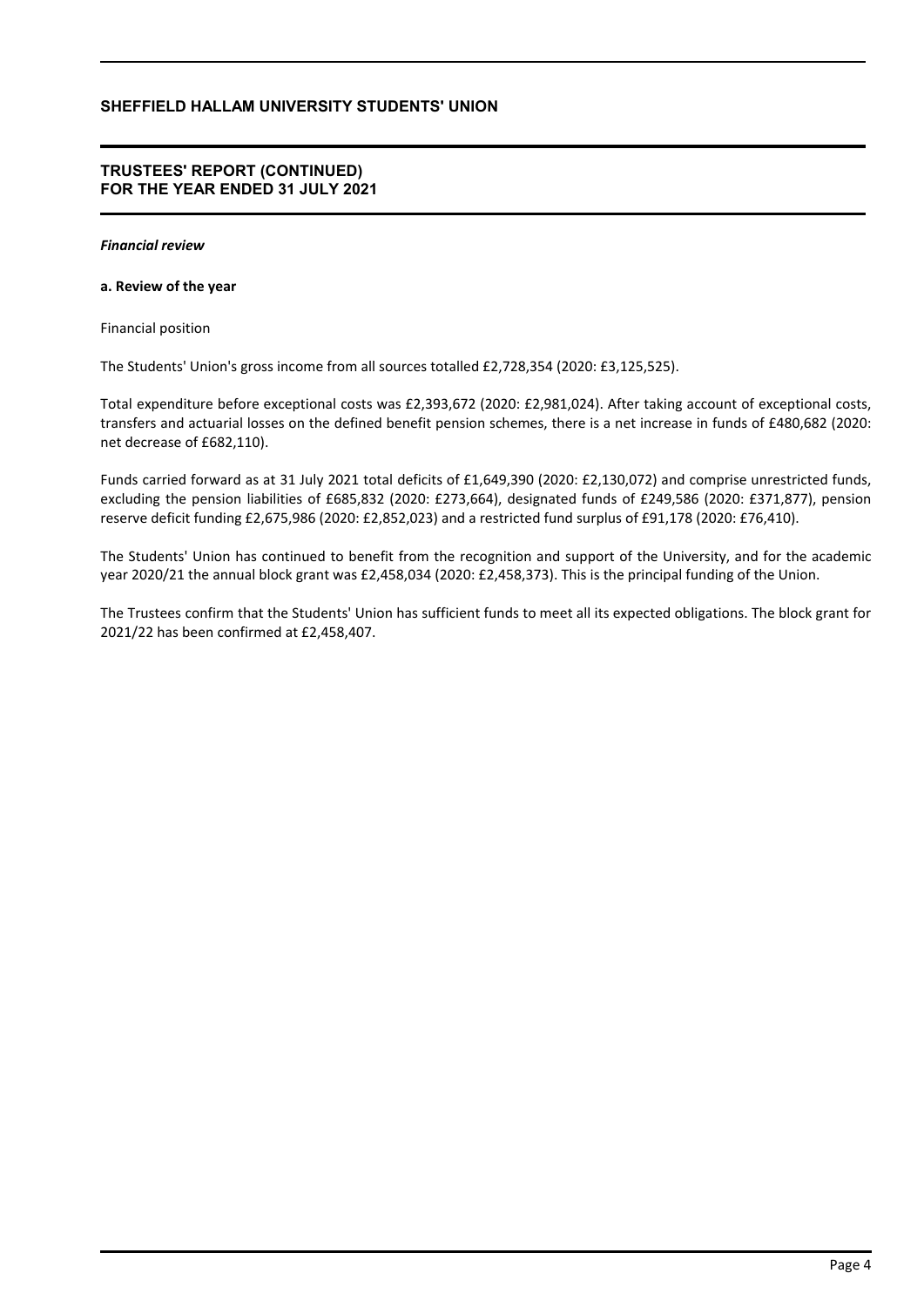### **TRUSTEES' REPORT (CONTINUED) FOR THE YEAR ENDED 31 JULY 2021**

#### **b. Reserves policy**

#### **What are reserves?**

Reserves are that part of a charity's unrestricted funds that are freely available to spend on any of the charity's purposes.

This excludes:

- restricted & endowment funds
- tangible fixed assets (required to maintain operations)
- amounts designated for essential future spending.

#### **Why do we need reserves?**

To ensure our long-term sustainability, enable us to improve our facilities and continue to provide services and activities during any short term reduction in income, by mitigating:

a) The risk of unforeseen emergency or other unexpected need for funds, e.g. an unexpected large repair bill or funding for an urgent project.

b) Covering unforeseen day-to-day operational costs, e.g. employing temporary staff to cover a long-term sick absence.

- c) A source of income, e.g. a grant, not being renewed, to give time to take action.
- d) Planned commitments, or designations, that cannot be met by future income alone, e.g. a major purchase or project.

e) To fund short-term deficits in a cash budget.

If we conclude that our charity does not need to hold any reserves, then we must explain that in our annual report. How much do we need in reserve?

The reserves level may be a target amount or range, for each reason set out above:

- a) To meet an unforeseen emergency or unexpected need consider risks and how much might be needed for such contingencies; this will involve judgment of events that may occur and their likelihood.
- b) Do we need a small contingency to meet unforeseen operational costs?
- c) Uncertainty over future income may mean having reserves equivalent to a number of weeks of income, to allow time develop new sources of income or to cut-back on expenditure.
- d) A planned spending commitment which cannot be met from future income, often this will be included within designations in accounts.
- e) An amount might be needed to cover 'troughs' in the cash budget review budgets to ascertain how much might be needed.

In summary, the identified financial risks should influence the level of reserves we target and be explained in your reserves policy.

#### **Assessing actual reserve at the end of the year**

The final step is to compare the target reserve with actuals, explain any material difference and explain any action being taken or planned to bring reserves into line.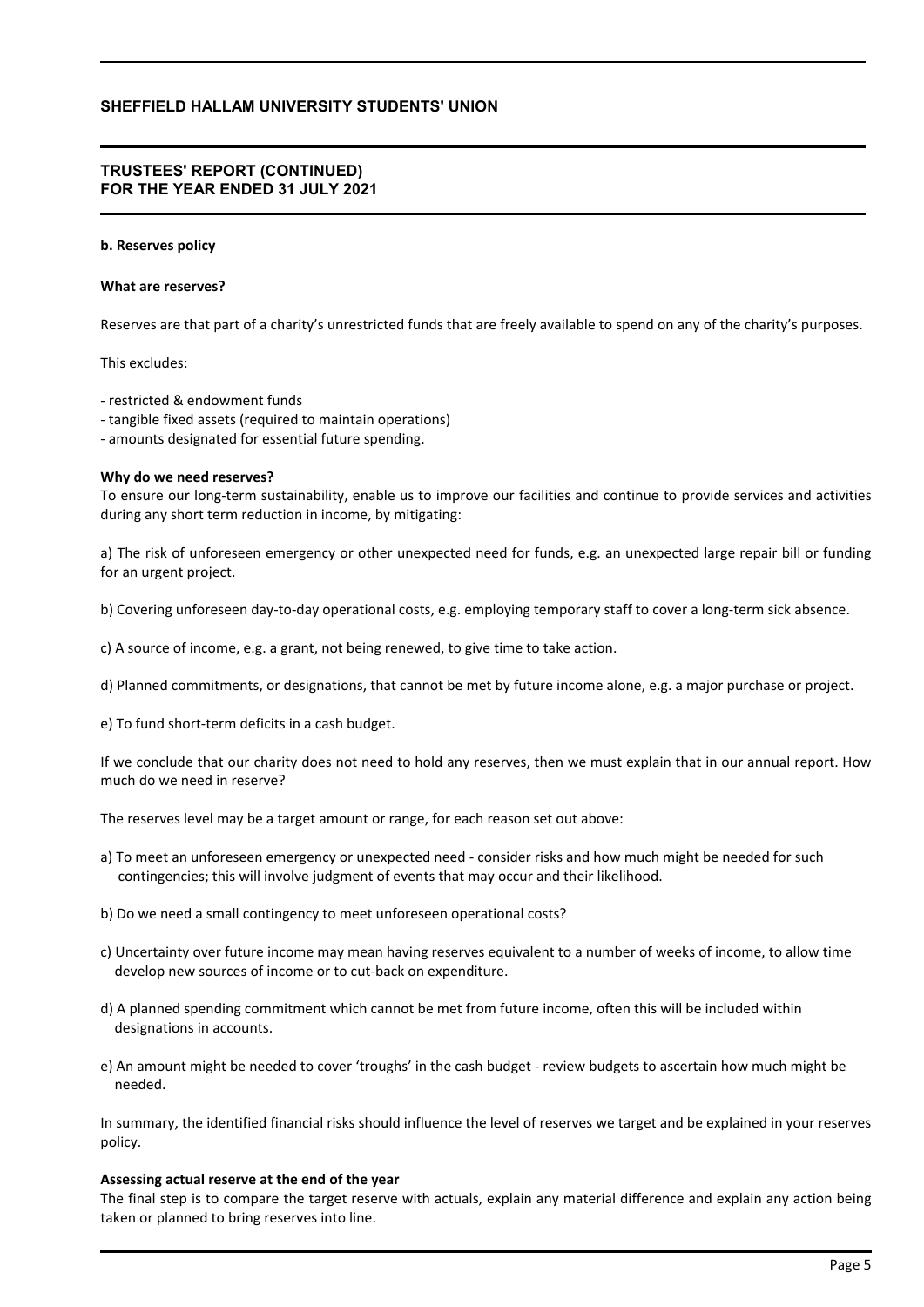### **TRUSTEES' REPORT (CONTINUED) FOR THE YEAR ENDED 31 JULY 2021**

### **SHSU Reserve Target Methodology**

To ensure that the Target Reserves Methodology is consistent with the Union's new strategy, it was reassessed, by the Trustees. The old method was heavily influenced by loss-making commercial trading requirements, which have ceased and therefore are no longer relevant.

There was consideration that the level of reserves should be sufficient to cover unavoidable costs, but not be excessive, as the Union's primary aim is to serve students, not to accumulate reserves.

SHSU is heavily reliant upon grant funding from Sheffield Hallam University. The level of this grant is linked to the SU's performance and the Trustees believe that there is little likelihood of grant funding ceasing altogether.

Following a review of the organisation's operations and cost structure, it was determined that many costs would be discretionary in the event of the grant ceasing, as many costs are either paid to the University or to provide discretionary services.

It was deemed appropriate to provide for those costs which, in the case of the grant ceasing, would be unavoidable, they being, all costs that would be incurred in the case having to wind-up the Union and make the workforce redundant.

Those unavoidable costs have been assessed as at the year-end and a forecast worst case position for the end of the following year and results in the target reserves range of £279,000 to £306,000.

At 31 July 2021 the Union had total deficits of £1,649,390 (2020: £2,130,072). Restricted funds were £90,178 (2020: £76,410). Unrestricted funds were (£1,739,568) (2020: (£2,206,482)). Free reserves are set out below:

| Unrestricted funds     | (E1,740,568) |
|------------------------|--------------|
| Less: fixed assets     | (E71,786)    |
| Less: designated funds | (E249,586)   |
| Add: pension deficit   | £2,675,986   |
| Free reserves          | £614,046     |

Free reserves are above the Union's target range of £279,000 to £306,000 following further investment. This is expected to be a tempory situation and was largely caused by Covid 19 related restriction on operations in 2020/21.

### **c. Going Concern**

After making appropriate enquiries, the trustees have a reasonable expectation that the charity has adequate resources to continue in operational existence for the foreseeable future. Due to the restriction on physical services that could be provided during the 2020-21 year and the low utilisation of the SU's building, a significant surplus was accumulated. A conservative forecast has been created to the end of the 2022 calendar year, to ensure the financial viability of the organisation. This assumes that the organisation can provide physical services at a more normal level. An assessment has also been made of the likely impact of further pandemic restrictions, both from a student service and financial sustainability perspective. The direct impacts financially are net positive as, like in 2020-21, activities being provided digitally tend to cost less than face-to-face ones and a lower usage of the Students' Union building generates cost savings. The single biggest threat to the Union's position is a material cut in the block grant from SHU, which may be an indirect impact of the pandemic, if it affects future student numbers and university income, and this has been stress-tested in the above forecast.

After review, it was concluded that the Union can continue to provide its services safely and still be financially viable for this period. For this reason they continue to adopt the going concern basis in preparing the financial statements.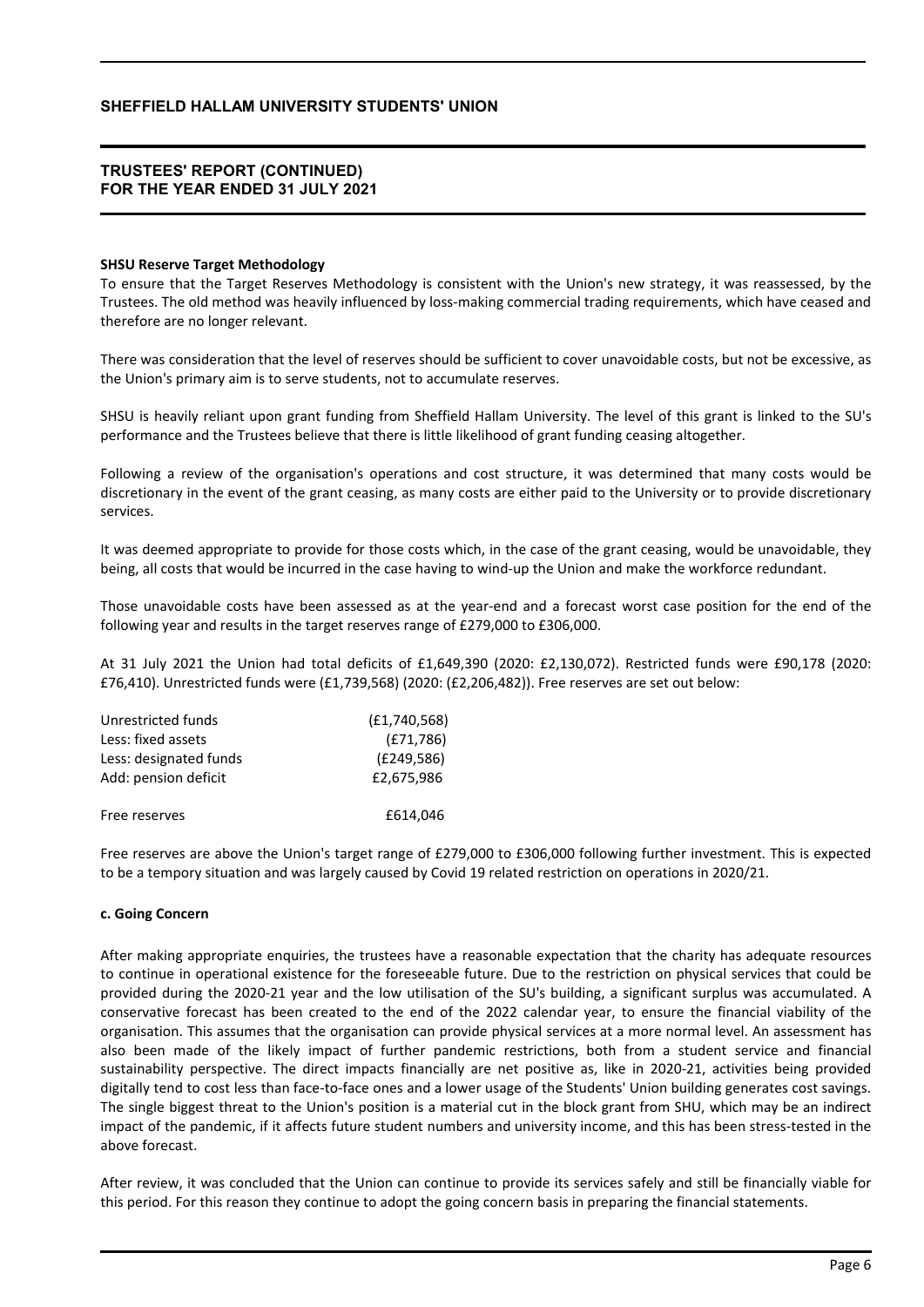### **TRUSTEES' REPORT (CONTINUED) FOR THE YEAR ENDED 31 JULY 2021**

### **d. THE 2025 STRATEGY**

The Students' Union, during 2019/20, undertook extensive consultation with key stakeholders including over 5,000 students, the University and community partners to formulate a new strategy covering 2020 to 2025.

The consultation highlighted a need to; Invest in digital development, decentralise to be where students are, create value for stakeholders, have an agile staffing structure, be responsive and have impact with rapid research and insight and to support the University's strategy through partnership working, be strong, and ensure sustainability, both environmental and financial.

To deliver the 2025 strategy, we had to take the difficult decision to close our commercial outlets in order to deal with the continued deficit position. The evidence was the persistent decline in sales and footfall over several years - despite the significant effort to reverse the trend.

A vibrant programme of activity and events will still be delivered by working with the providers within the City to create value for money offers for Hallam students, such as the Peddler Warehouse Takeover event for the 2021/22 Welcome, and the dedicated Hallam Nation Party night every Wednesday at the local Crystal Night club. We will also work closely with our neighbours at Sheffield Students' Union to ensure Hallam students have access to their bars and vibrant club night programme.

### Mission:

We are here to support the advancement of education of students at Sheffield Hallam University by:

Being the recognised representative channel between students and Sheffield Hallam University and any other external bodies

Promoting the interests and welfare of students at Sheffield Hallam University during their course of study representing, supporting and advising members

Providing opportunities for students to socialise, develop cultural awareness and debate issues, to enhance their personal development

### Our Vision

By 2025 we will be known nationally for:

- delivering outstanding representation
- creating strong vibrant student communities
- generating student learning and employment through regional community engagement
- inspiring students to stand up for their rights and wellbeing

Underpinned by a strong, vocal and democratic Union, that involves students in our decision making.

#### Outstanding Representation Strategy.

By 2025 we commit to:

- Increase the number of students who agree that the SU represents their academic interests from 55% to 75%.
- Achieve an 85% satisfaction rate amongst students with the student representation system.
- 80% of students will be aware that the SU is responsible for the student representation at Sheffield Hallam University.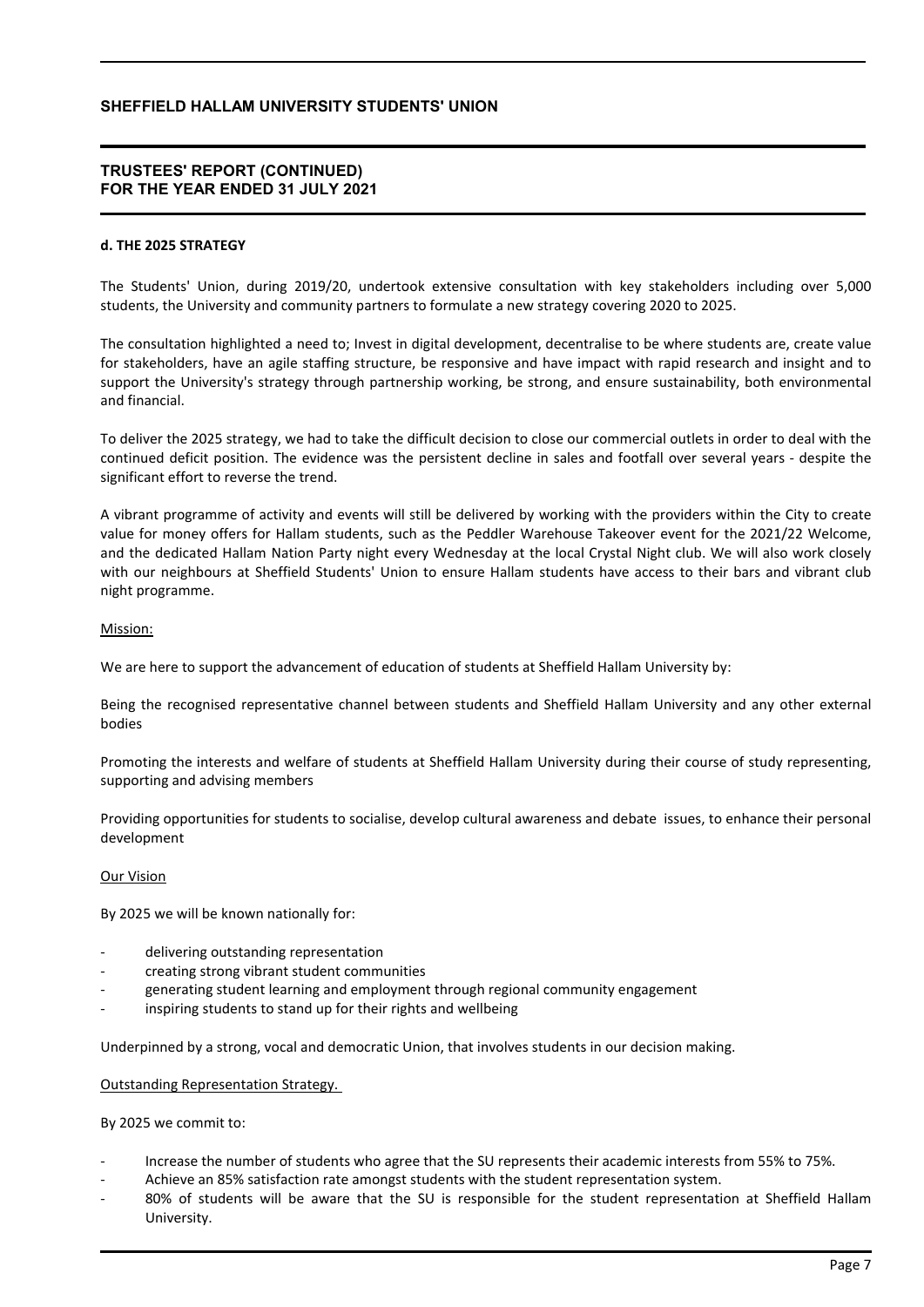## **TRUSTEES' REPORT (CONTINUED) FOR THE YEAR ENDED 31 JULY 2021**

Winning a national award reflecting what has been achieved.

### This will be achieved by:

- Agreeing with the University a new approach to academic representation that gives the SU greater ownership of the system.
- Creating a strong brand for academic representation and the student reps.
- Agreeing and delivering a five year action plan for establishing representation as the flagship activity of the Students' Union.
- Effective support of the Officers and other reps to facilitate positive working relationships with University staff and delivers successful outcomes for students.
- A Student Union physical presence in high footfall areas across campus promoting the representation and support functions to students.
- Delivering a digital system/tool to support the new approach to representation.
- Providing a tracking system for students to see the progress of their feedback.
- Creating an effective communications plan to report back actions and delivers campaigns to support the collective issues being raised by students.

#### Creating strong vibrant student communities

#### By 2025 we commit to:

Increasing the number of students who agree "The Students Union has had a positive impact on my sense of belonging to the University or college": 55% agree (2018- 37%, 2017 – 34%) NSS.

Raising awareness that the SU supports and co-ordinates academic societies, with 90% of students being aware.

85% of students agreeing that 'the Students' Union creates a sense of fun and provides activities that they want to get involved in'

A 50% increase in Give It A Go attendees (internal data)

### This will be achieved by:

- Creating a college-focused Students' Union Engagement Team that create fun, relevant and bespoke activities across colleges.
- A greater self-service element via a digital solution to engage those students who are part-time, time poor and commuters in activities and societies.
- A digital solution will facilitate communication between student communities via forums, group chat to generate higher levels of engagement, debate and information sharing.
- Creating an inclusion fund for students identified in the University's Access and Participation Plan to enable them to participate in societies and activities.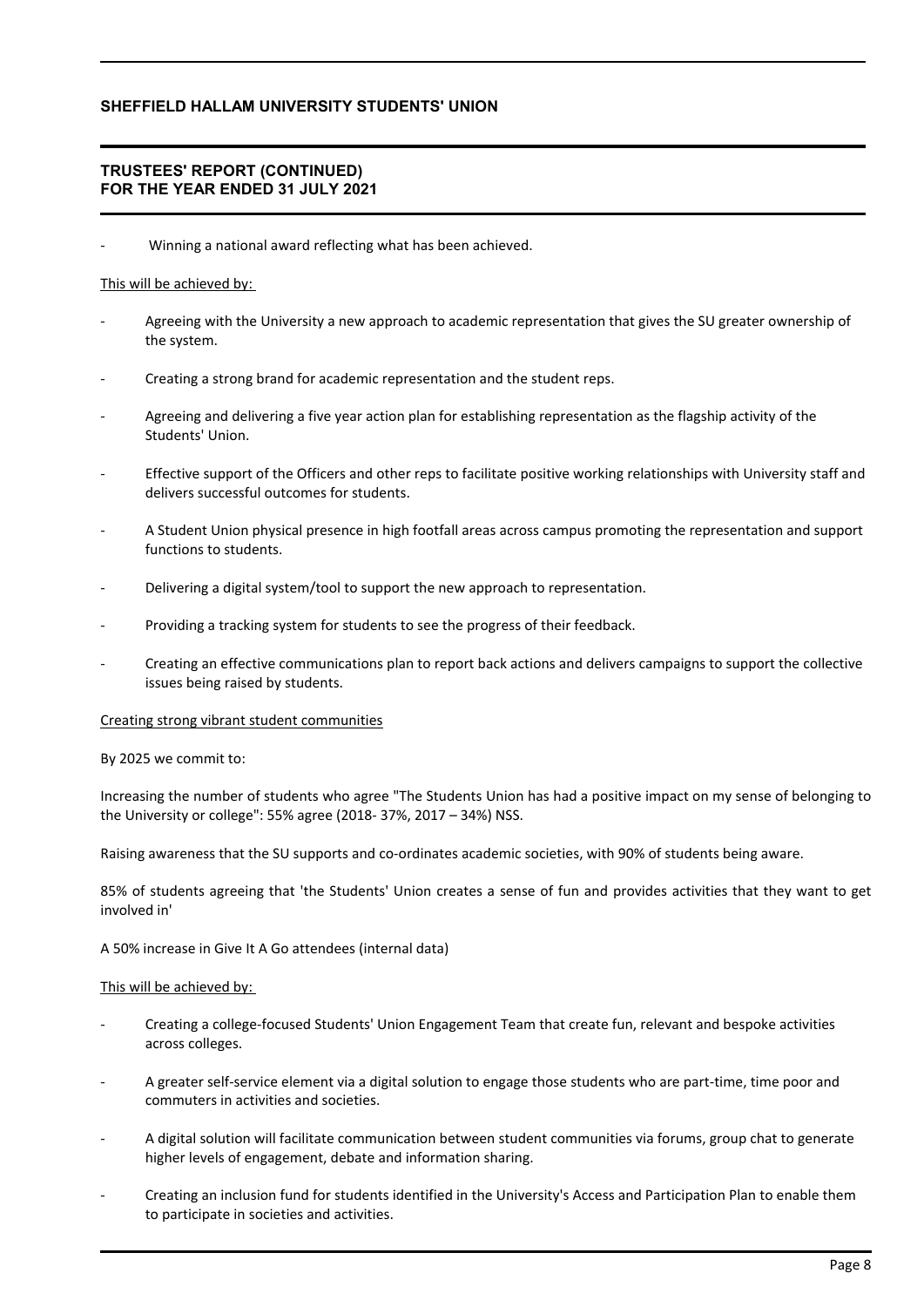## **TRUSTEES' REPORT (CONTINUED) FOR THE YEAR ENDED 31 JULY 2021**

Delivering a new and expanded Give it a Go offer.

Student learning and employment through engaging with the regional community.

By 2025 we commit to:

Ensuring that students form 70% of the Student Union workforce (currently 56%).

Increasing the percentage of students who agree that the Students Union has had a positive impact on the local community from 40% 2019 to 60% 2025 (NSS).

Providing a service to Sheffield City Region Charities, that is rated good to excellent by 80% of the charities involved.

Achieving a 25% increase in the number of students volunteering through SHSU - currently 1,600 for 2020 (Internal data).

### This will be achieved by:

- Creating new roles for students across the organisation for students to get part-time work, work experience, placements and internships.
- Establishing the SU as a broker between the Charity Sector in the Sheffield City Region and Sheffield Hallam students for work experience; placements; jobs; research projects; volunteering opportunities.
- Forming a Charity/Students Union Development Board to identify the key social issues and identify social action projects for student involvement.
- Creating an on-line portal to bring students and charities together to promote volunteering, work experience/placement opportunities, internships, discussion/debate, skills development awards, projects.
- Launching a Student Community Action Programme working with disadvantaged communities in the region. Linked to a Community Action Award.
- Developing a student skills sharing app to allow students to swop their talent/skills to benefit research projects, ideas creation, delivering events.
- Creating a virtual "makers" area of the app to where students with common interests, such as computers, technology, science, digital art, or electronic art, can form groups, socialize and collaborate.

#### Inspiring students to stand up for their rights and wellbeing

#### By 2025 we commit to:

Establishing the Students Union as an organisation that "stands up for student rights" with 75% of students agreeing with the statement (currently 33% Membership Survey).

85% of students being aware that the Students' Union has an Advice Service (currently 68%, Membership Services Survey).

80% of students associating the Students' Union as a place to go for support with wellbeing (currently 50% - Strategy Survey 2020).

An increase in the number of students who agree that the Students' Union represents their academic interests, from 55%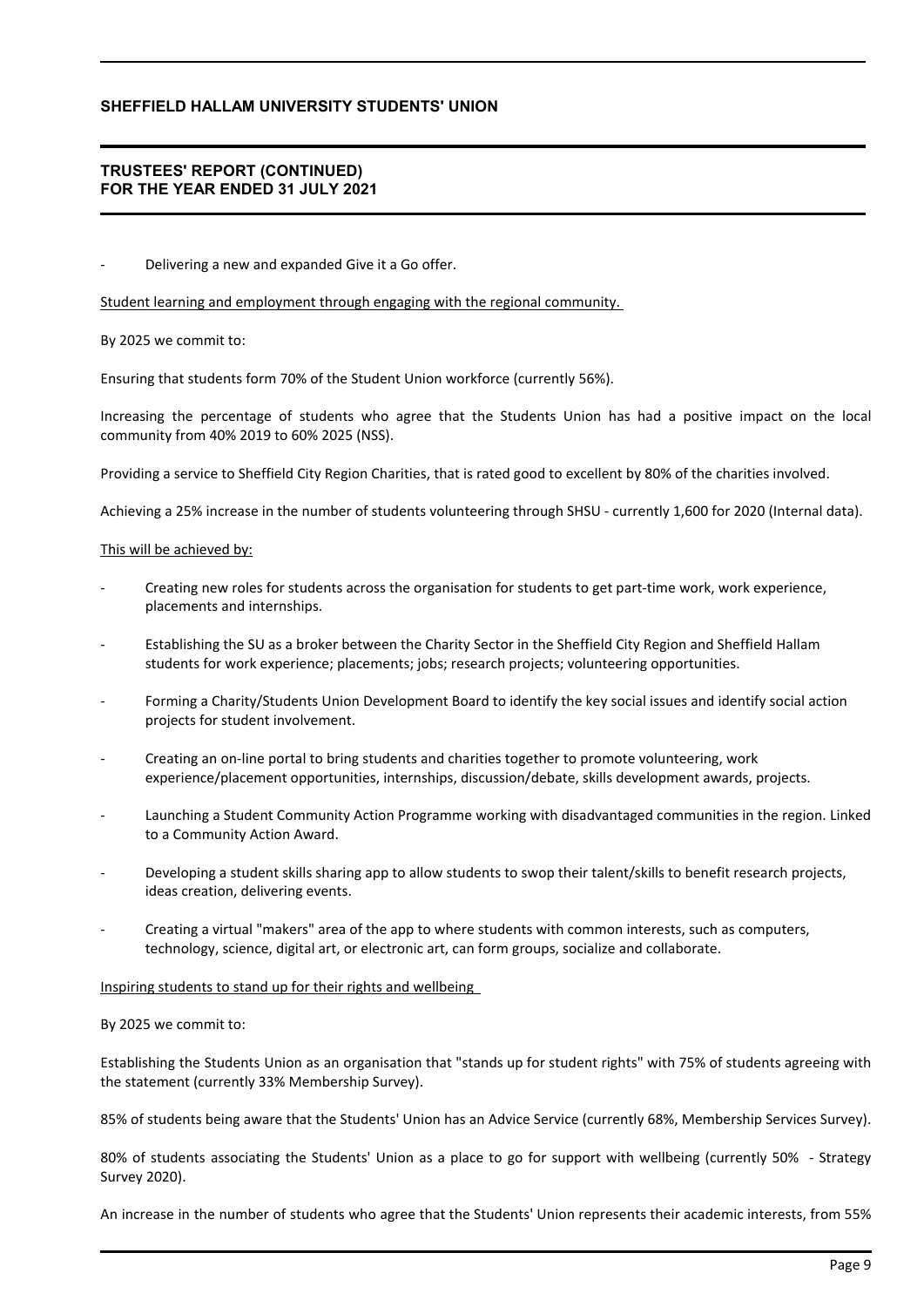## **TRUSTEES' REPORT (CONTINUED) FOR THE YEAR ENDED 31 JULY 2021**

### to 75% in 2025 (NSS).

### This will be achieved by:

- Establishing a physical presence in high footfall areas across campus for the Student Union Advice Centre.
- Working with the University to create a comprehensive and co-ordinated peer support system for students who need it with a specific focus on mental health.
- Developing clear, simple, comprehensive and responsive digital self-help resources on a range of issues, relevant to the student experience.
- Establishing a full online 'student life guide' (working title) that is a quarterly publication to raise awareness amongst students of their rights for example in employment and consumer issues with useful information about living in the City.
- Targeted support for students in those demographic groups most likely to experience a decline in wellbeing as a result of being at University.

### A strong, vocal and democratic Union (co-creating with students and involvement in decision making)

By 2025 we will have:

- •7,000 voters in March 2025 Election (21% of the student population currently 10%)
- •An 40% increase in the number of students standing for the Autumn and Spring Union elections
- •75% of the student population agreeing they understand how the SHSU is run (Membership Survey 2019 43% currently)

•75% of the student population agreeing the Students Union is open about how it makes decisions (Membership Survey 2019 47% currently)

### This will be achieved by:

- Delivering a marked increase in election engagement and turnout using a new digital solution and a more effective marketing and communications strategy
- Implementing an agreed structure for clear communication and decision making between College Executives, Union Council and the Trustee Board
- Introducing a Union 'Executive' meeting to ensure changes to representation are embedded in the Students' Union governance structures
- Producing an Inclusion Action Plan to support the changes needed within the Students' Union, to educate students and staff about the issues and to lobby the University for change
- Introducing a digital solution for gathering student ideas and issues to inform policy
- Reviewing the role, membership and procedures of Union Council and establish a new model that reflects the students it represents, takes effective decisions and demonstrates a high standard and level of engagement
- Agree a new Articles of Governance/Constitution to reflect the changes in this strategic plan, the incorporation of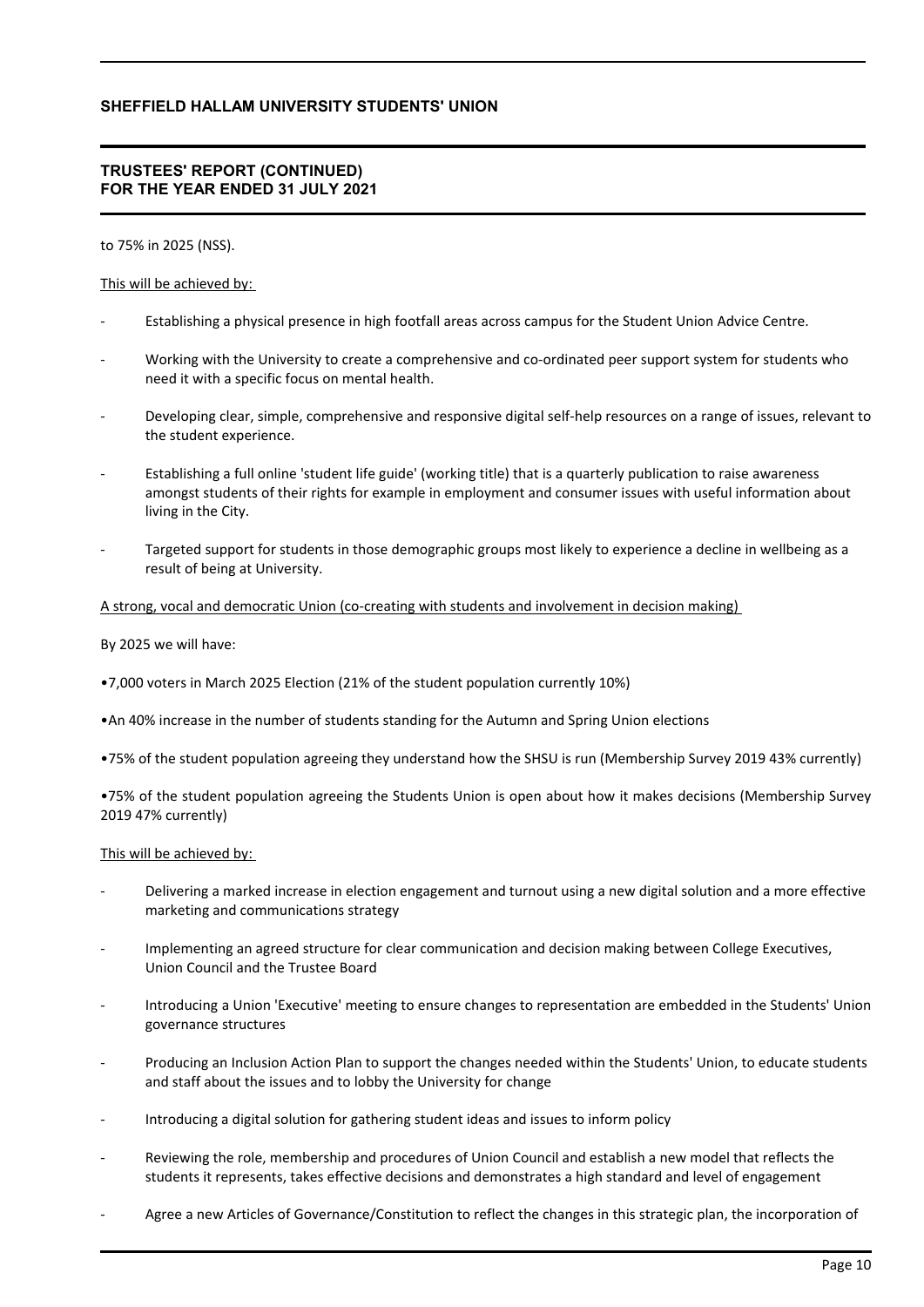### **TRUSTEES' REPORT (CONTINUED) FOR THE YEAR ENDED 31 JULY 2021**

the organisation, separate out the bye laws from the Articles to allow greater flexibility for changes

### **New Strategy Year One 2020/21**

In a year that has been dominated the Covid-19 pandemic, the Students' Union is pleased to report significant progress towards implementing our 2025 strategy. The Students' Union started the first year of its transformation by making sure it had the right staffing structure to deliver the new strategic themes, and resources such as financial investment were available for the areas that need it. For example, the digital savvy nature of students and their continued use of social media and apps demanded we introduce transformative technologies to ensure we reach students where they live and study. The aim is to build engagement through mobile and social media channels, capture real-time data about our members, reliably track our performance, and engage in partnerships with organisations that will enhance the services we can offer our students. A Digital Transformation Specialist was recruited during the year to design the detail of the strategy and to support the change in culture within the organisation.

2020/21 has seen the Students' Union put the foundations in place to deliver the 2025 strategy. This has included a new strategic direction, complete staffing restructure involving redundancies and recruitment to new posts.

Strategic achievements include:

### **Outstanding Representation Strategy**

## **Action: Agreeing with the University a new approach to academic representation that gives the SU greater ownership of the system.**

#### Achieved:

The SU instigated a "working together" group with the University to develop the system of representation at Hallam University, with the aim of being equal partners in developing a new system of representation.

 The College Officers were introduced last year to work alongside other Student Reps and to work closely with academic and professional services staff to improve the experience for students.

Paid Students' Union Department Representative roles have been introduced to work closely with the College Officers to collectively represent the Student Voice at College and Department level. They raise issues with staff, make suggestions for improvements and help make positive changes in their department.

SU Department Reps will report monthly to their Students' Union and University colleagues and attend regular meetings with SU staff to identify actions and development needs.

Course Representatives work with Students' Union and Department Reps to update on their progress and report back to fellow students about staff responses/changes made. This is a change to previous practice.

More part time Representatives have been introduced to support students with protected characteristics such as Disability, BAME, Carers and Mature Students.

### **Action: A Student Union physical presence in high footfall areas across campus promoting the representation and support functions to students.**

#### Achieved:

Working with the University the SU have secured satellite spaces in five high footfall areas across campus.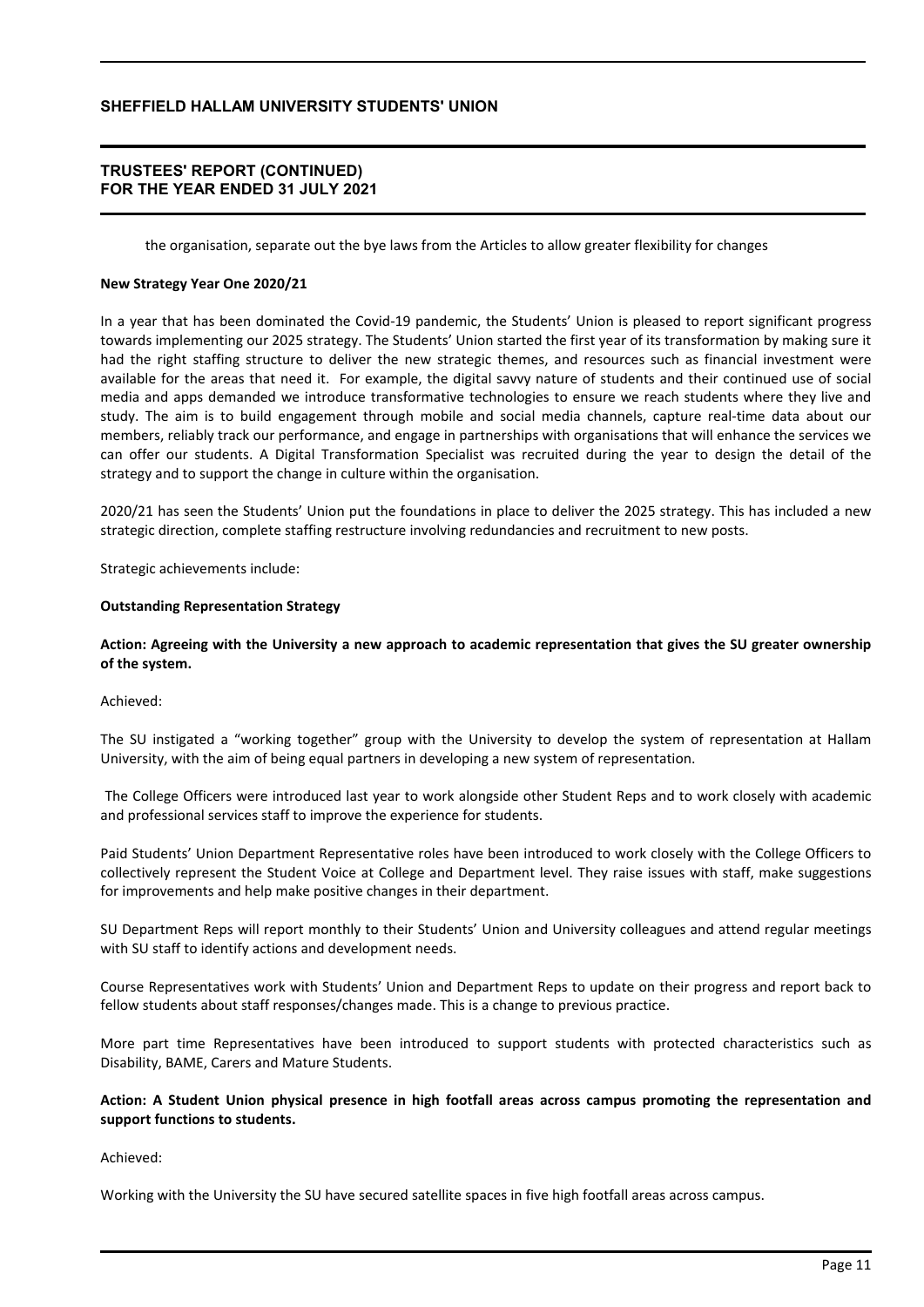## **TRUSTEES' REPORT (CONTINUED) FOR THE YEAR ENDED 31 JULY 2021**

Officers, staff and student community/events teams will be available at agreed times to engage students in conversation and to raise awareness of what the SU provides.

## **Action: Effective support of the Officers and other reps to facilitate positive working relationships with University staff and delivers successful outcomes for students.**

### Achieved:

The staffing restructure has provided more resource to deliver our representation strategy. Each College Officer has a dedicated Representation Co-ordinator to support their work, and the new Democracy Co-ordinator will work with our Committees, Union Council, Part time Reps and Officers.

A new Students Rights and Campaigns staff team has been established to encourage students to raise their own campaigns. The team will also provide continuity for the Students' Union annual campaigns and the work of the Officers.

### **Action: Delivering a digital system/tool to support the new approach to representation.**

Achieved:

This system is a cornerstone of the new approach to representation and to opening up channels for student feedback.

The Student Voice Feedback system has been developed over 2020/21 with the purpose of encouraging all types of feedback from students.

Staffing resource has been made available in the restructure to deliver the system and to track progress with resolving the issues raised by students.

The new system is due to launch this month (November 2021) as a trial.

#### **Creating strong vibrant student communities**

## **Action: Creating a college-focused Students' Union Engagement Team that create fun, relevant and bespoke activities across colleges.**

## Achieved:

A new staff team has been recruited to deliver this theme, which includes the remit to develop more Academic Societies and student driven events.

Work commenced over 2020/21 to create digital resources to make it easier to set up new societies and to run existing ones, this will improve accessibility for all students.

## **Action: Creating an inclusion fund for students identified in the University's Access and Participation Plan to enable them to participate in societies and activities.**

Achieved:

The finances for the inclusion fund have been identified and ring fenced. How students will access the money is being agreed and the promotion/communication of the fund to students will happen over the first semester of 2021/22

### **Action: Student learning and employment through engaging with the regional community**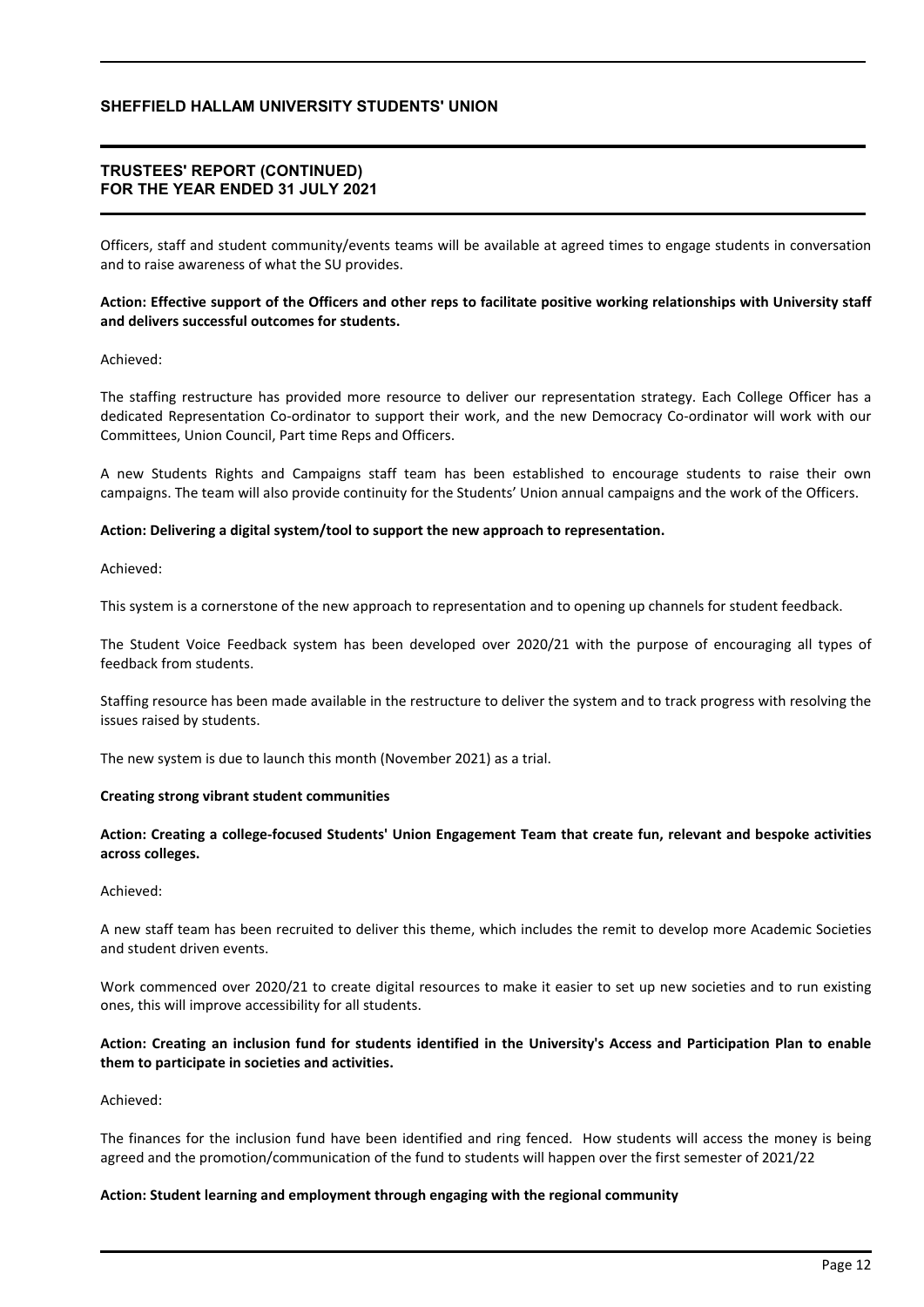### **TRUSTEES' REPORT (CONTINUED) FOR THE YEAR ENDED 31 JULY 2021**

### Achieved:

New roles for students across the organisation have been included in the restructure. The roles include part-time work, work experience, placements and internships.

The Students' Union has networked with Charities in the City and Region to discuss the potential for a Charity Advisory Board. The purpose of the Board will be to understand the needs of Charities and how Hallam students can provide support.

The Students' Union has sourced a digital platform as a one stop shop for the Charity sector in the city/region to access the skills/expertise of Hallam students when they need resource for projects etc. The platform will be launched during semester one 2021/22.

### **Action: Inspiring students to stand up for their rights and wellbeing**

Achieved:

The Advice Service has established a physical presence in high footfall areas across campus.

A Peer Support Co-ordinator post has been identified in the new structure and a member of staff has been appointed.

The BAME Ambassador Scheme has been successful over the year and funds have been identified to continue the scheme over the next academic year.

Staffing resource has been created in the new structure to produce the online 'student life guide' a quarterly publication to raise awareness amongst students of their rights.

### **Action: A strong, vocal and democratic Union (co-creating with students and involvement in decision making)**

Achieved:

Despite a Covid year, the March 2021 Officers' Election saw an increase in turn out. The total turnout for the election was 3,971. This compares to a figure of 1,942 in the equivalent elections in 2020, and 3,272 in 2019.

The Articles of Governance have been revised to include more Part time Officer roles, to act as representatives for marginalised groups of students such as Carers and Part time Students.

A weekly Officer Representation Meeting has been introduced to focus the work of the Student Officers on addressing student feedback and to discuss how to raise issues with the University.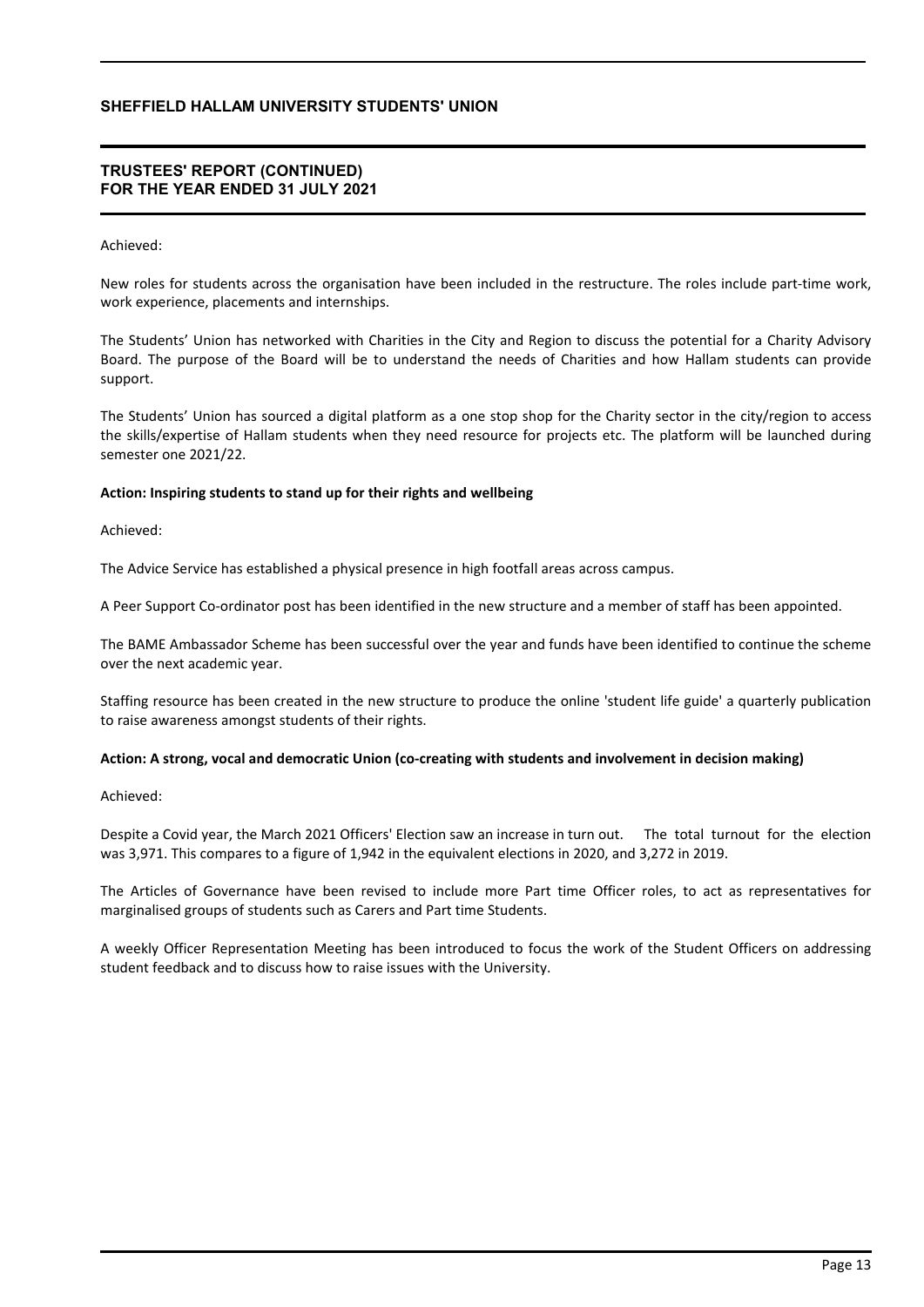### **TRUSTEES' REPORT (CONTINUED) FOR THE YEAR ENDED 31 JULY 2021**

#### *Structure, governance and management*

#### **a. Organisational structure and decision making**

### **1. Sabbatical Trustees**

Up to six Sabbatical Trustees are elected by secret ballot by the Members of the Students' Union at an election held in accordance with the Bye-laws and the Education Act 1994, and remain in office for a term of usually twelve months in accordance with the Bye-laws and the Education Act 1994. The term of office may be shorter or longer on a transitional basis to coincide with an alteration of the year start or end. The Sabbatical Trustees are elected to posts set out in the Bye-laws. At the same time as commencing the term of office as a trustee the Sabbatical Trustees enter into a contract of employment with the Students' Union.

### **2. Student Trustees**

Up to four Student Trustees are elected by secret ballot by the Members of the Students' Union at an election held in accordance with the Bye-laws and the Education Act 1994. Student Trustees are appointed for the remainder of their time as a student at Sheffield Hallam University, or a maximum term of three years, whichever is the shorter. The Student Trustees are not deemed to be "major office holders" for the purposes of section 22 of the Education Act 1994.

### **3. External Trustees**

Up to four External Trustees are appointed by the Appointments Panel for a period of 4 years. External Trustees may serve a maximum of two 4 year terms.

The trustees delegate the day-to-day management of the Students' Union to the Chief Executive who in turn, line manages full-time members of staff experienced in the running of the Students' Union's activities.

### **b. Methods of appointment or election of Trustees**

The management of the charity is the responsibility of the Trustees who are elected and co-opted under the terms of the Trust deed.

#### **c. Policies adopted for the induction and training of trustees**

The Students' Union provides both in house and external training for new trustees through both the NUS and the Charity Commission.

### **d. Pay policy for senior staff**

Senior levels of pay are set by the Trustee Board, with other key managers paid on the NJC pay scale, with pay scales set by reference to job evaluation software.

#### **e. Related party relationships**

The relationship between the University and the Students' Union is established in the Regulations of the University and detailed in Students' Union rules approved by both organisations. The Students' Union receives a block grant from the University, and occupies a building owned by the University, for which it pays rent. Although the Students' Union continues to generate supplementary funding from various commercial activities, it will always be dependent on the University's support.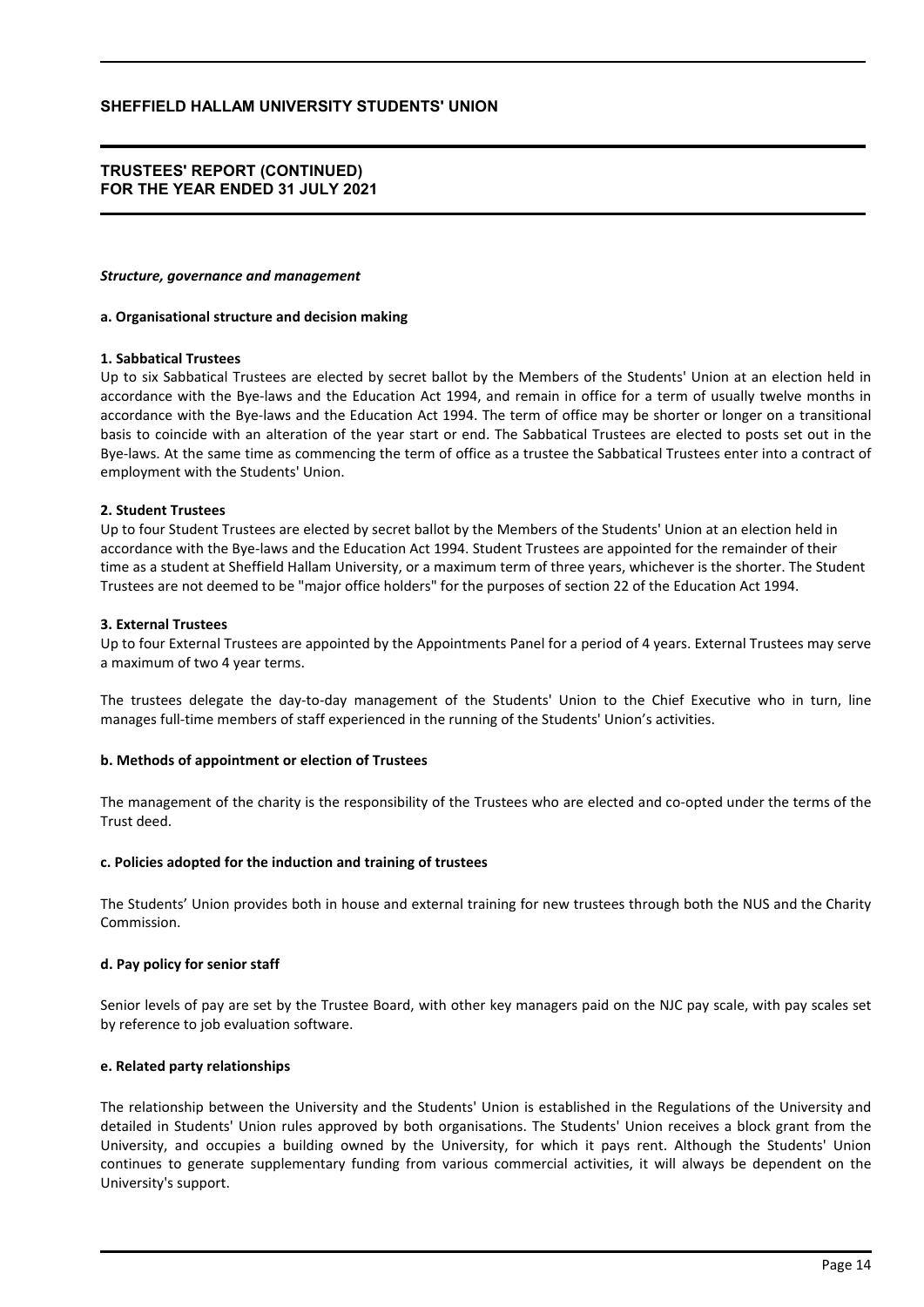### **TRUSTEES' REPORT (CONTINUED) FOR THE YEAR ENDED 31 JULY 2021**

#### **Structure, governance and management (continued)**

### **f. Risk management**

The Board of Trustees has examined the major strategic, business and operational risks faced by the Students' Union. A risk register has been established and is updated regularly. Where appropriate, systems or procedures have been established to mitigate the risks the charity faces. Budgetary and internal control risks are minimised by the implementation of procedures for authorisation of all transactions and projects. Procedures are in place to ensure compliance with health and safety of staff, volunteers and participants on all activities organised by the Students' Union.

During the year, the trustees regularly considered the impact of the Corona Virus pandemic on the immediate and longer term operational and financial position. The Health & Safety Operations Group met on a weekly basis, to consider the latest position, on infection levels and risks, legislation and guidance and to ensure that appropriate actions were undertaken in a timely manner.

The Staff Wellbeing Group also became increasingly active to ensure that staff mental wellbeing was promoted and catered for specifically due to social restrictions and new remote working practises.

All staff that could work from home were encouraged and facilitated to do so. Where necessary, the safe return to work for those that couldn't work remotely, was assisted after the initial lockdown. Strict control measures were put in place for the Student Union building, to ensure Covid security and virtually all student services were transferred online. There has been, and continues to be, regular dialogue with operation teams and working groups at the University, to ensure that our virus control measures are consistent and complimentary to theirs. There is regular feedback to the Finance & Risk Committee and to the Board. These updates cover the safety of staff, students and the community and the continuing safe provision of services to students. These procedures are periodically reviewed to ensure that they continue to meet the needs of the charity.

### **Plans for future periods**

### **a. Future Developments**

Over the next year we will work towards the goals that have been set out above in the new 2025 strategy. In addition we will put in place the systems and processes that will be required to enable staff to deliver the vision. This will include exploring the options of a much improved building, having achieved stage 2 Investors in Diversity accreditation, working towards stage 3, improving staff wellbeing and developing our digital capabilities.

### **Infomation on fundraising practices**

We undertake no fundraising activities within the scope of the Charities (Protection and Social Investment) Act 2016.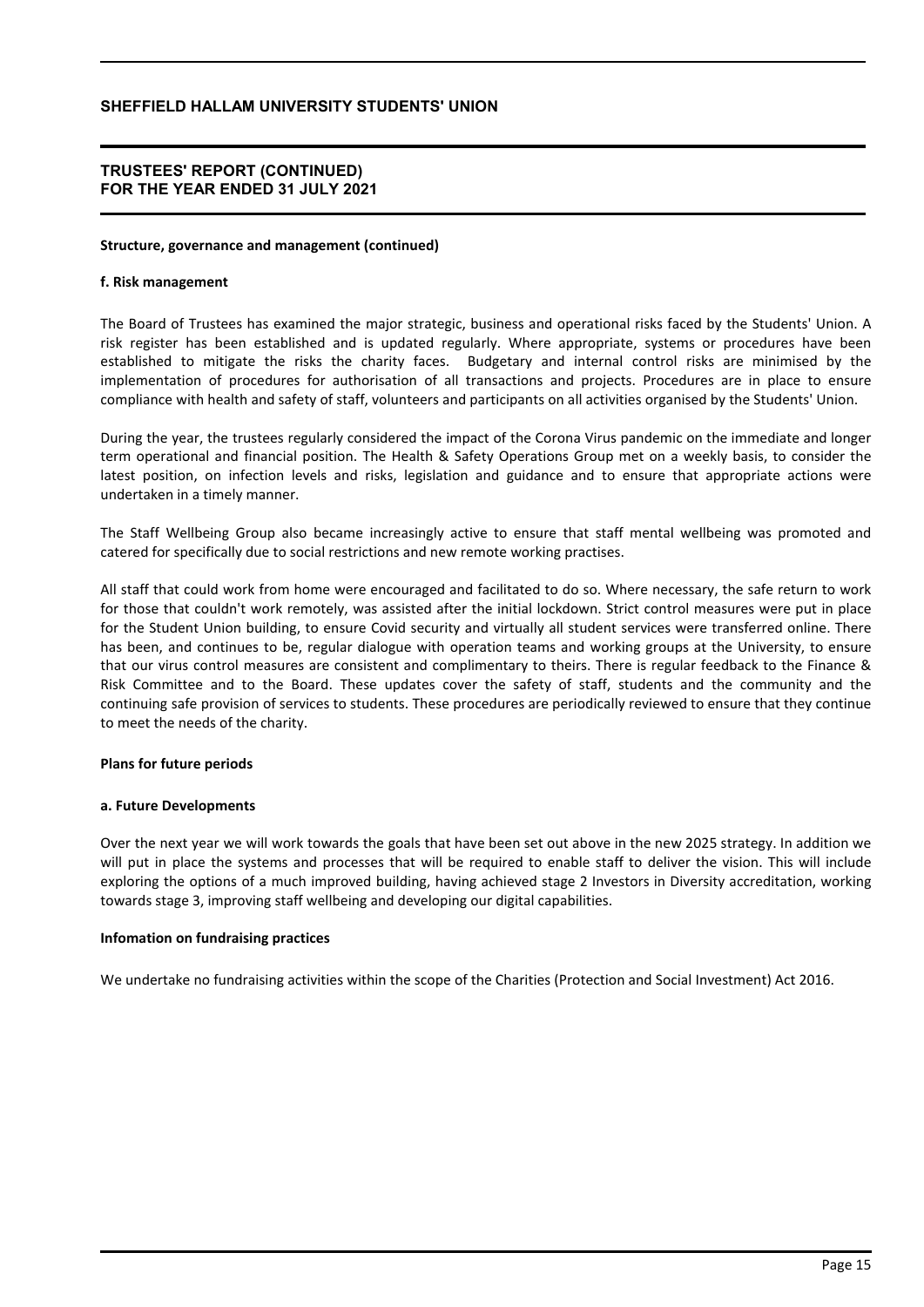## **TRUSTEES' REPORT (CONTINUED) FOR THE YEAR ENDED 31 JULY 2021**

### **Statement of trustees' responsibilities**

The trustees are responsible for preparing the Trustees' report and the financial statements in accordance with applicable law and United Kingdom Accounting Standards (United Kingdom Generally Accepted Accounting Practice).

The law applicable to charities in England & Wales requires the trustees to prepare financial statements for each financial year which give a true and fair view of the state of affairs of the charity and of its incoming resources and application of resources, including its income and expenditure, for that period. In preparing these financial statements, the trustees are required to:

- select suitable accounting policies and then apply them consistently;
- observe the methods and principles of the Charities SORP (FRS 102);
- make judgments and accounting estimates that are reasonable and prudent;
- state whether applicable UK Accounting Standards (FRS 102) have been followed, subject to any material departures disclosed and explained in the financial statements;
- prepare the financial statements on the going concern basis unless it is inappropriate to presume that the charity will continue in business.

The trustees are responsible for keeping proper accounting records that are sufficient to show and explain the charity's transactions and disclose with reasonable accuracy at any time the financial position of the charity and enable them to ensure that the financial statements comply with the Charities Act 2011, the Charity (Accounts and Reports) Regulations 2008 and the provisions of the Trust deed. They are also responsible for safeguarding the assets of the charity and hence for taking reasonable steps for the prevention and detection of fraud and other irregularities.

Approved by order of the members of the board of trustees and signed on their behalf by:

[Oliver Coppard \(Jan 14, 2022 09:40 GMT\)](https://eu1.documents.adobe.com/verifier?tx=CBJCHBCAABAAXHMCOY9X8Zl0_tHHz0YOtgLkQeYdkoNd)

**Oliver Coppard** (External Trustee)

<sub>Date:</sub> Jan 14, 2022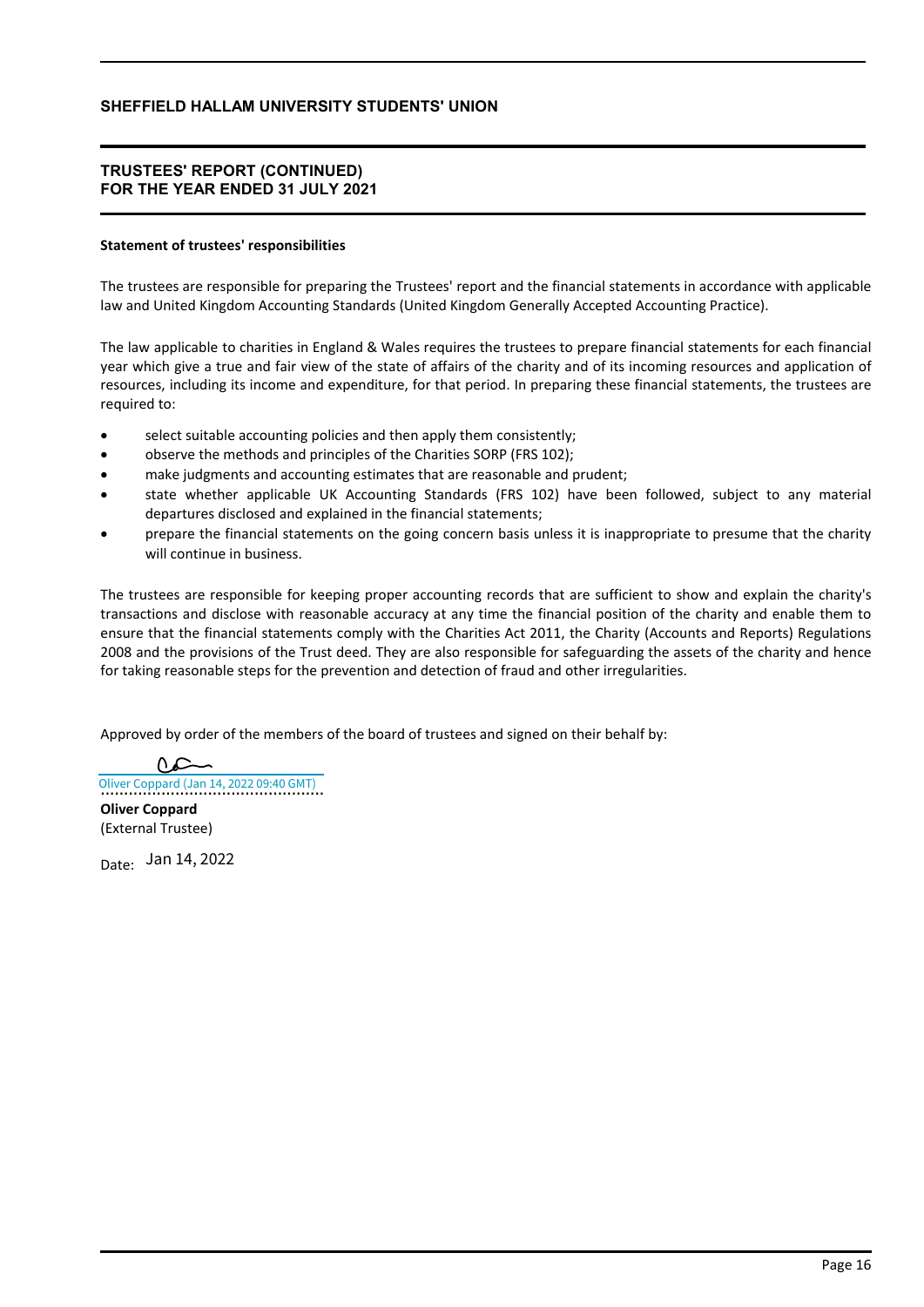## **INDEPENDENT AUDITOR'S REPORT TO THE TRUSTEES OF SHEFFIELD HALLAM UNIVERSITY STUDENTS' UNION**

### **Opinion**

We have audited the financial statements of Sheffield Hallam University Students' Union (the 'charity') for the year ended 31 July 2021 which comprise the Statement of Financial Activities, the Balance Sheet, the Statement of Cash Flows and the related notes, including a summary of significant accounting policies. The financial reporting framework that has been applied in their preparation is applicable law and United Kingdom Accounting Standards, including Financial Reporting Standard 102 'The Financial Reporting Standard applicable in the UK and Republic of Ireland' (United Kingdom Generally Accepted Accounting Practice).

In our opinion the financial statements:

- give a true and fair view of the state of the charity's affairs as at 31 July 2021 and of its incoming resources and application of resources for the year then ended;
- have been properly prepared in accordance with United Kingdom Generally Accepted Accounting Practice; and
- have been prepared in accordance with the requirements of the Charities Act 2011.

### **Basis for opinion**

We conducted our audit in accordance with International Standards on Auditing (UK) (ISAs (UK)) and applicable law. Our responsibilities under those standards are further described in the auditor's responsibilities for the audit of the financial statements section of our report. We are independent of the charity in accordance with the ethical requirements that are relevant to our audit of the financial statements in the United Kingdom, including the Financial Reporting Council's Ethical Standard, and we have fulfilled our other ethical responsibilities in accordance with these requirements. We believe that the audit evidence we have obtained is sufficient and appropriate to provide a basis for our opinion.

#### **Conclusions relating to going concern**

In auditing the financial statements, we have concluded that the trustees' use of the going concern basis of accounting in the preparation of the financial statements is appropriate.

Based on the work we have performed, we have not identified any material uncertainties relating to events or conditions that, individually or collectively, may cast significant doubt on the charity's ability to continue as a going concern for a period of at least twelve months from when the financial statements are authorised for issue.

Our responsibilities and the responsibilities of the trustees with respect to going concern are described in the relevant sections of this report.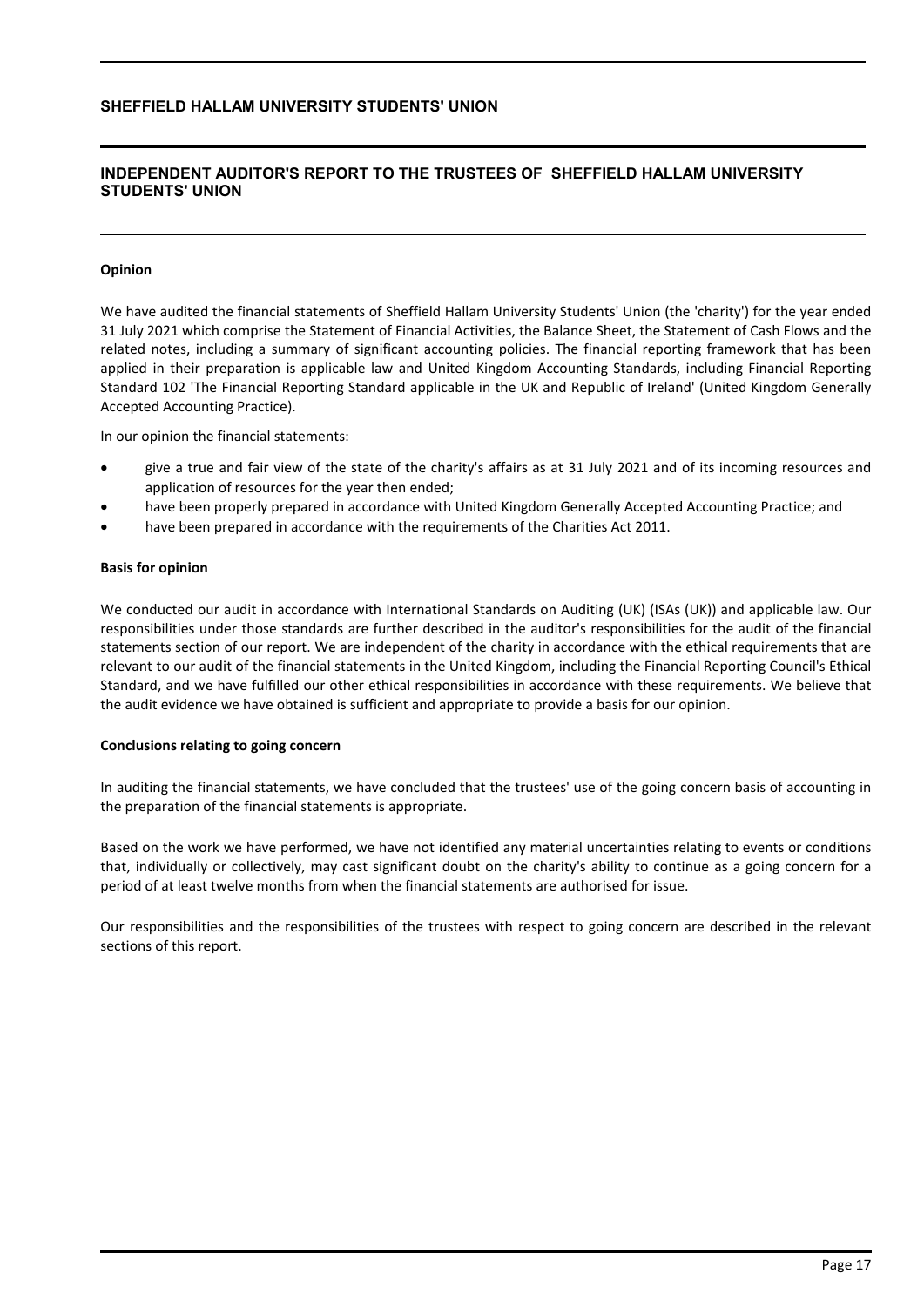## **INDEPENDENT AUDITOR'S REPORT TO THE TRUSTEES OF SHEFFIELD HALLAM UNIVERSITY STUDENTS' UNION (CONTINUED)**

#### **Other information**

The other information comprises the information included in the Trustees' report other than the financial statements and our auditor's report thereon. The trustees are responsible for the other information contained within the Trustees' report. Our opinion on the financial statements does not cover the other information and, except to the extent otherwise explicitly stated in our report, we do not express any form of assurance conclusion thereon. Our responsibility is to read the other information and, in doing so, consider whether the other information is materially inconsistent with the financial statements or our knowledge obtained in the course of the audit, or otherwise appears to be materially misstated. If we identify such material inconsistencies or apparent material misstatements, we are required to determine whether this gives rise to a material misstatement in the financial statements themselves. If, based on the work we have performed, we conclude that there is a material misstatement of this other information, we are required to report that fact.

We have nothing to report in this regard.

### **Matters on which we are required to report by exception**

We have nothing to report in respect of the following matters where the Charities (Accounts and Reports) Regulations 2008 requires us to report to you if, in our opinion:

- the information given in the Trustees' report is inconsistent in any material respect with the financial statements; or
- adequate accounting records have not been kept; or
- the financial statements are not in agreement with the accounting records and returns; or
- we have not received all the information and explanations we require for our audit.

#### **Responsibilities of trustees**

As explained more fully in the trustees' responsibilities statement, the trustees are responsible for the preparation of the financial statements which give a true and fair view, and for such internal control as the trustees determine is necessary to enable the preparation of financial statements that are free from material misstatement, whether due to fraud or error.

In preparing the financial statements, the trustees are responsible for assessing the charity's ability to continue as a going concern, disclosing, as applicable, matters related to going concern and using the going concern basis of accounting unless the trustees either intend to liquidate the charity or to cease operations, or have no realistic alternative but to do so.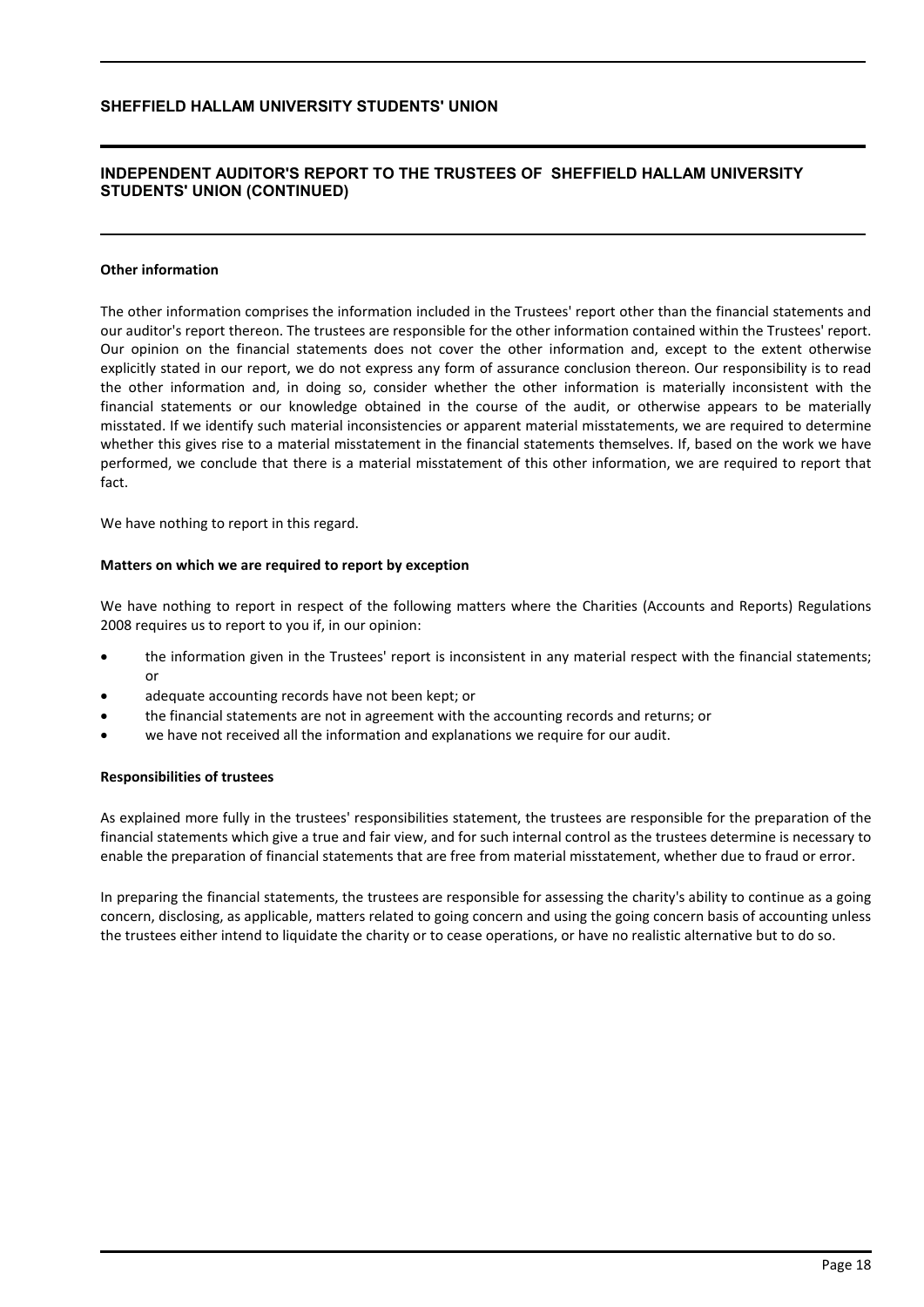## **INDEPENDENT AUDITOR'S REPORT TO THE TRUSTEES OF SHEFFIELD HALLAM UNIVERSITY STUDENTS' UNION (CONTINUED)**

#### **Auditor's responsibilities for the audit of the financial statements**

We have been appointed as auditor under section 144 of the Charities Act 2011 and report in accordance with regulations made under section 154 of that Act.

Our objectives are to obtain reasonable assurance about whether the financial statements as a whole are free from material misstatement, whether due to fraud or error, and to issue an auditor's report that includes our opinion. Reasonable assurance is a high level of assurance, but is not a guarantee that an audit conducted in accordance with ISAs (UK) will always detect a material misstatement when it exists. Misstatements can arise from fraud or error and are considered material if, individually or in the aggregate, they could reasonably be expected to influence the economic decisions of users taken on the basis of these financial statements.

Irregularities, including fraud, are instances of non-compliance with laws and regulations. We design procedures in line with our responsibilities, outlined above, to detect material misstatements in respect of irregularities, including fraud. The extent to which our procedures are capable of detecting irregularities, including fraud is detailed below:

Our approach to identifying and assessing the risks of material misstatement in respect of irregularities, including fraud and non-compliance with laws and regulations, was as follows:

- we identified the laws and regulations applicable to the charity through discussions with management, and from our commercial knowledge and experience of the sector;
- we focused on specific laws and regulations which we considered may have a direct material effect on the accounts or the operations of the charity, including the Charities Act 2011;

• we assessed the extent of compliance with the laws and regulations identified above through making enquiries of management and inspecting correspondence; and

• identified laws and regulations were communicated within the audit team and the team remained alert to instances of non-compliance throughout the audit.

We assessed the susceptibility of the charity's accounts to material misstatement, including obtaining an understanding of how fraud might occur, by:

• making enquiries of management as to where they considered there was susceptibility to fraud, their knowledge of actual, suspected and alleged fraud; and

• considering the internal controls in place to mitigate risks of fraud and non-compliance with laws and regulations.

To address the risk of fraud through management bias and override of controls, we:

- performed analytical procedures to identify any unusual or unexpected relationships;
- tested journal entries to identify unusual transactions;
- assessed whether judgements and assumptions made in determining the accounting estimates set out in the accounting policies were indicative of potential bias; and
- investigated the rationale behind significant or unusual transactions.

In response to the risk of irregularities and non-compliance with laws and regulations, we designed procedures which included, but were not limited to:

- agreeing financial statement disclosures to underlying supporting documentation;
- reading minutes of meetings of those charged with governance; and
- enquiring of management as to actual and potential litigation and claims.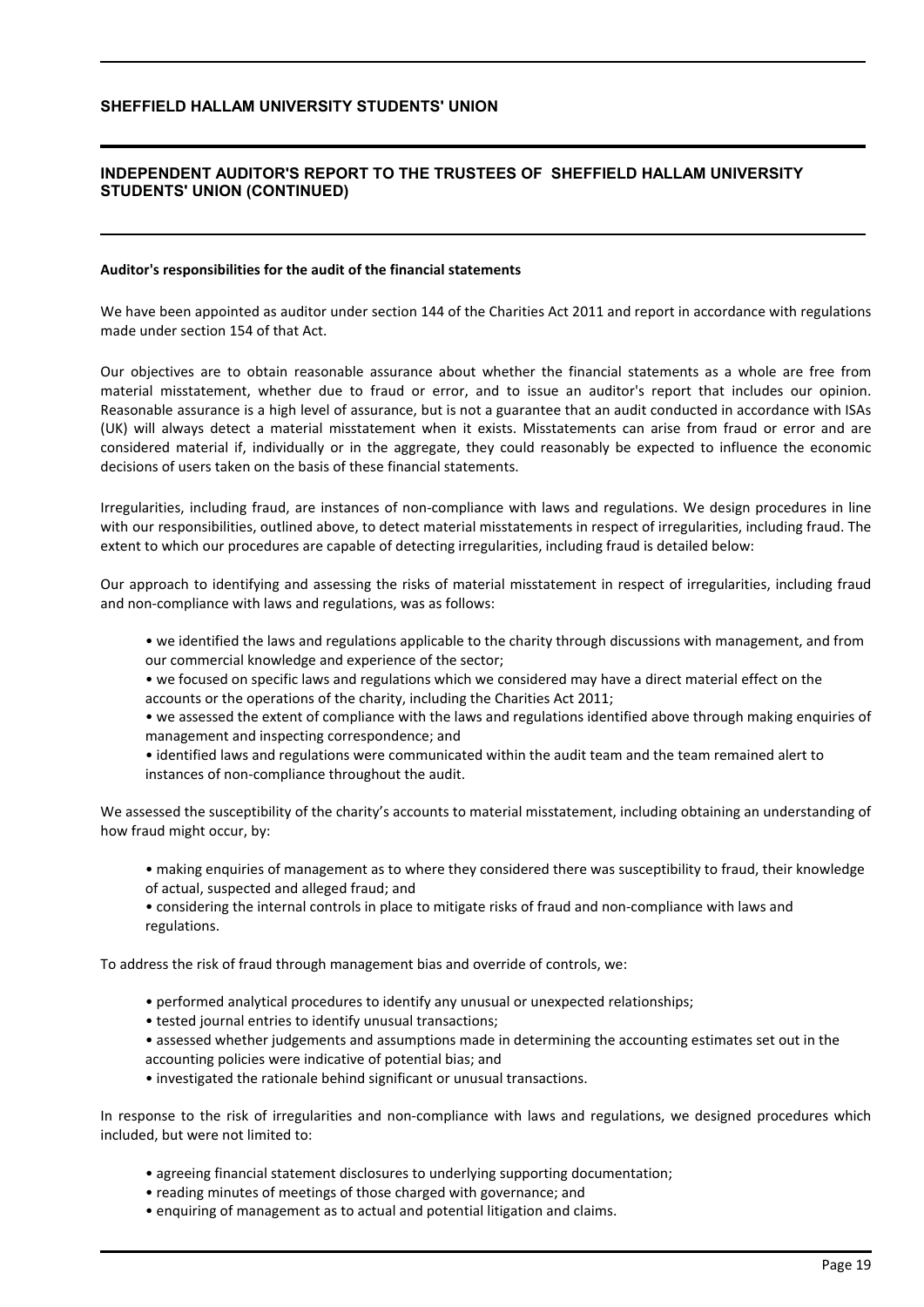## **INDEPENDENT AUDITOR'S REPORT TO THE TRUSTEES OF SHEFFIELD HALLAM UNIVERSITY STUDENTS' UNION (CONTINUED)**

Because of the inherent limitations of an audit, there is a risk that we will not detect all irregularities, including those leading to a material misstatement in the financial statements or non-compliance with regulation. This risk increases the more that compliance with a law or regulation is removed from the events and transactions reflected in the financial statements, as we will be less likely to become aware of instances of non-compliance. The risk is also greater regarding irregularities occurring due to fraud rather than error, as fraud involves intentional concealment, forgery, collusion, omission or misrepresentation.

A further description of our responsibilities for the audit of the financial statements is available on the Financial Reporting Council's website at: https://www.frc.org.uk/Our-Work/Audit/Audit-and-assurance/Standards-and-guidance/Standardsand-guidance-for-auditors/Auditors-responsibilities-for-audit/Description-of-auditors-responsibilities-for-audit.aspx. This description forms part of our Auditor's report.

### **Use of our report**

This report is made solely to the charity's trustees, as a body, in accordance with Part 4 of the Charities (Accounts and Reports) Regulations 2008. Our audit work has been undertaken so that we might state to the charity's trustees those matters we are required to state to them in an auditor's report and for no other purpose. To the fullest extent permitted by law, we do not accept or assume responsibility to anyone other than the charity and its trustees, as a body, for our audit work, for this report, or for the opinions we have formed.

 $BHPLLP$ 

[Jane Marshall \(Jan 17, 2022 15:16 GMT\)](https://adobecancelledaccountschannel.eu1.documents.adobe.com/verifier?tx=CBJCHBCAABAAXHMCOY9X8Zl0_tHHz0YOtgLkQeYdkoNd)

**BHP LLP** Chartered Accountants Statutory Auditor 2 Rutland Park Sheffield S10 2PD

<sub>Date:</sub> Jan 17, 2022

BHP LLP are eligible to act as auditors in terms of section 1212 of the Companies Act 2006.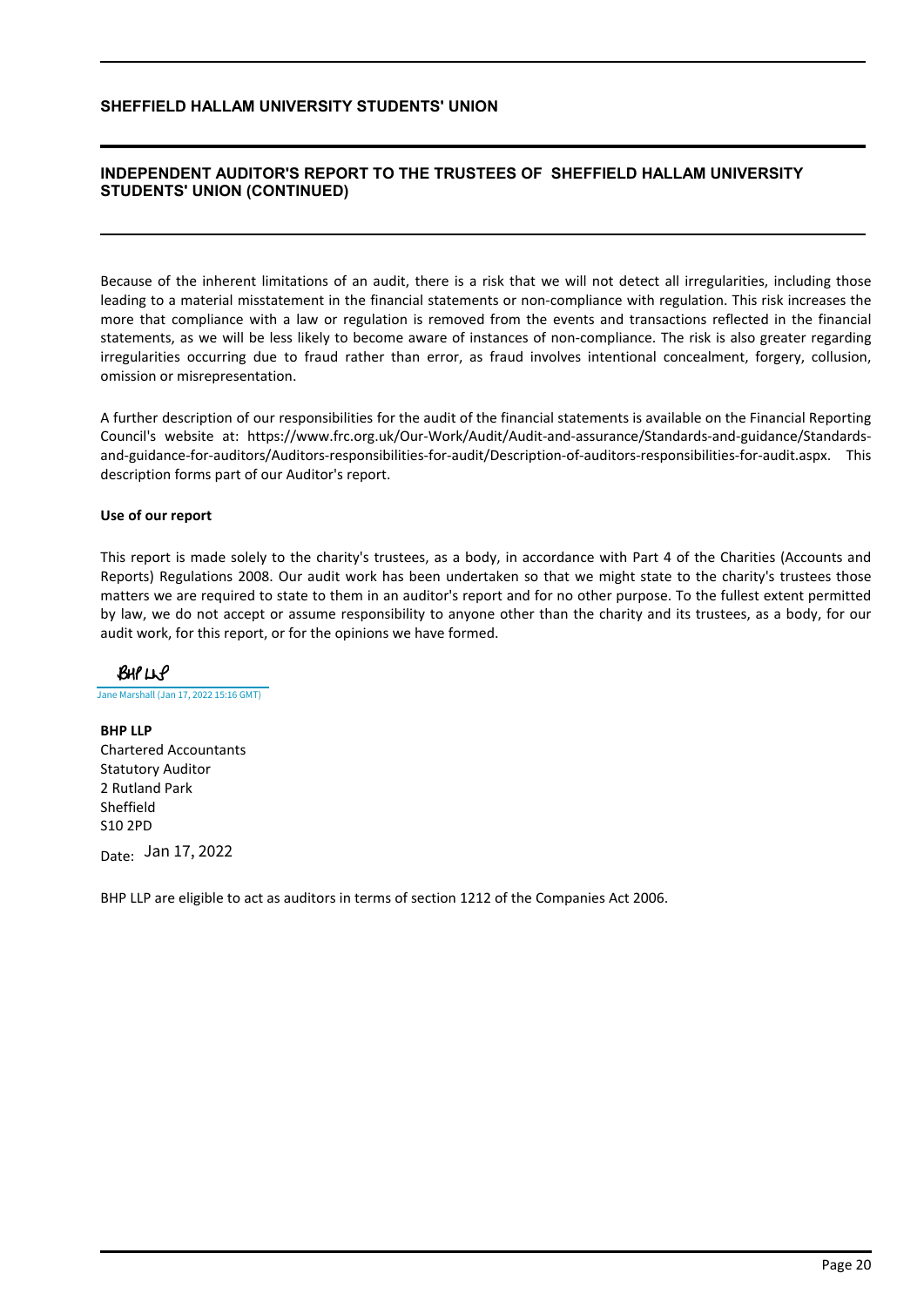# **STATEMENT OF FINANCIAL ACTIVITIES FOR THE YEAR ENDED 31 JULY 2021**

|                                                                 |                |                     |                   |               | As restated   |
|-----------------------------------------------------------------|----------------|---------------------|-------------------|---------------|---------------|
|                                                                 |                | <b>Unrestricted</b> | <b>Restricted</b> | <b>Total</b>  | Total         |
|                                                                 |                | funds               | funds             | funds         | funds         |
|                                                                 |                | 2021                | 2021              | 2021          | 2020          |
|                                                                 | <b>Note</b>    | £                   | £                 | £             | £             |
| Income from:                                                    |                |                     |                   |               |               |
| Donations and legacies                                          | 3              | 2,489,423           | 4,000             | 2,493,423     | 2,474,006     |
| Charitable activities                                           | 4              | 29,882              | 57,792            | 87,674        | 408,283       |
| Other trading activities                                        | 5              | 17,283              |                   | 17,283        | 52,473        |
| Investments                                                     | 6              | 4,207               |                   | 4,207         | 9,038         |
| Other income                                                    | $\overline{7}$ | 125,767             |                   | 125,767       | 181,725       |
| <b>Total income</b>                                             |                | 2,666,562           | 61,792            | 2,728,354     | 3,125,525     |
| <b>Expenditure on:</b>                                          |                |                     |                   |               |               |
| Raising funds                                                   | 8              | 67,164              |                   | 67,164        | 70,972        |
| Charitable activities                                           | 9              | 2,279,826           | 46,682            | 2,326,508     | 2,910,052     |
| Remeasurement of pension liability                              |                |                     |                   |               | 624,611       |
| <b>Total expenditure</b>                                        |                | 2,346,990           | 46,682            | 2,393,672     | 3,605,635     |
| Net income/(expenditure)                                        |                | 319,572             | 15,110            | 334,682       | (480, 110)    |
| Transfers between funds                                         | 22             | 342                 | (342)             |               |               |
| Net movement in funds before other<br>recognised gains/(losses) |                | 319,914             | 14,768            | 334,682       | (480, 110)    |
| Other recognised gains/(losses):                                |                |                     |                   |               |               |
| Actuarial gains/ (losses) on defined benefit<br>pension schemes |                | 146,000             |                   | 146,000       | (202,000)     |
| Net movement in funds                                           |                | 465,914             | 14,768            | 480,682       | (682, 110)    |
| <b>Reconciliation of funds:</b>                                 |                |                     |                   |               |               |
| Total funds brought forward                                     |                | (2, 206, 482)       | 76,410            | (2, 130, 072) | (1,447,962)   |
| Net movement in funds                                           |                | 465,914             | 14,768            | 480,682       | (682, 110)    |
| <b>Total funds carried forward</b>                              |                | (1,740,568)         | 91,178            | (1,649,390)   | (2, 130, 072) |

The Statement of Financial Activities includes all gains and losses recognised in the year.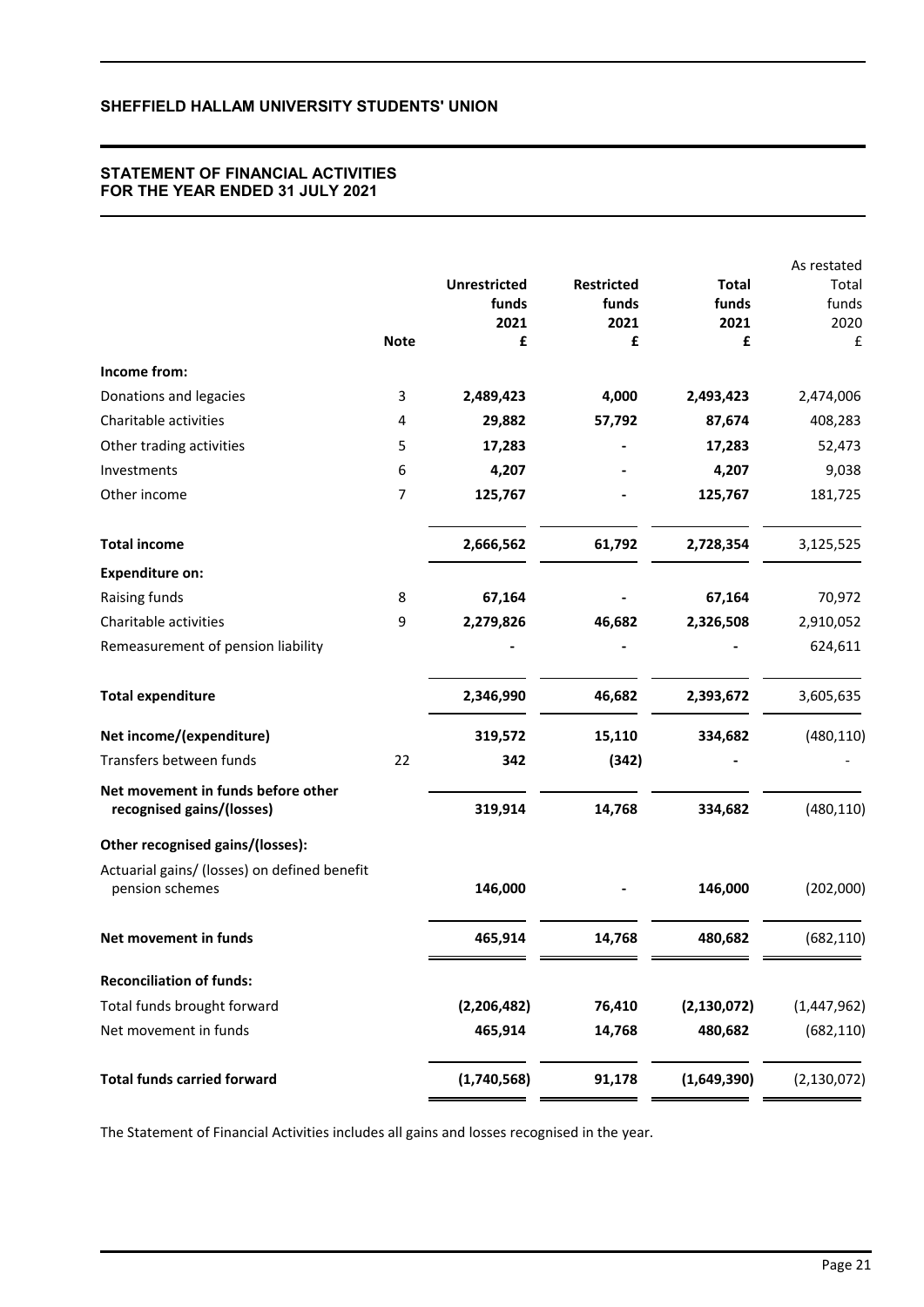## **BALANCE SHEET AS AT 31 JULY 2021**

|                                                | <b>Note</b> |             | 2021<br>£   |             | 2020<br>£     |
|------------------------------------------------|-------------|-------------|-------------|-------------|---------------|
| <b>Fixed assets</b>                            |             |             |             |             |               |
| Tangible assets                                | 16          |             | 71,786      |             | 86,360        |
|                                                |             |             | 71,786      |             | 86,360        |
| <b>Current assets</b>                          |             |             |             |             |               |
| Stocks                                         | 17          | 20,888      |             | 30,037      |               |
| Debtors                                        | 18          | 43,372      |             | 37,304      |               |
| Cash at bank and in hand                       |             | 1,216,746   |             | 1,046,387   |               |
|                                                |             | 1,281,006   |             | 1,113,728   |               |
| Creditors: amounts falling due within one year | 19          | (398, 803)  |             | (562, 586)  |               |
| Net current assets                             |             |             | 882,203     |             | 551,142       |
| <b>Total assets less current liabilities</b>   |             |             | 953,989     |             | 637,502       |
| Creditors: amounts falling due after more than |             |             |             |             |               |
| one year:                                      |             |             |             |             |               |
| SUSS pension deficit                           | 20          |             | (2,437,379) |             | (2,472,574)   |
| Net liabilities excluding pension liability    |             |             | (1,483,390) |             | (1,835,072)   |
| Defined benefit pension scheme liability       | 28          |             | (166,000)   |             | (295,000)     |
| <b>Total net assets</b>                        |             |             | (1,649,390) |             | (2, 130, 072) |
| <b>Charity funds</b>                           |             |             |             |             |               |
| Restricted funds                               | 22          |             | 91,178      |             | 76,410        |
| Unrestricted funds                             |             |             |             |             |               |
| Designated funds                               | 22          | 249,586     |             | 371,877     |               |
| General funds                                  | 22          | (1,990,154) |             | (2,578,359) |               |
| Total unrestricted funds                       | 22          |             | (1,740,568) |             | (2, 206, 482) |
| <b>Total funds</b>                             |             |             | (1,649,390) |             | (2, 130, 072) |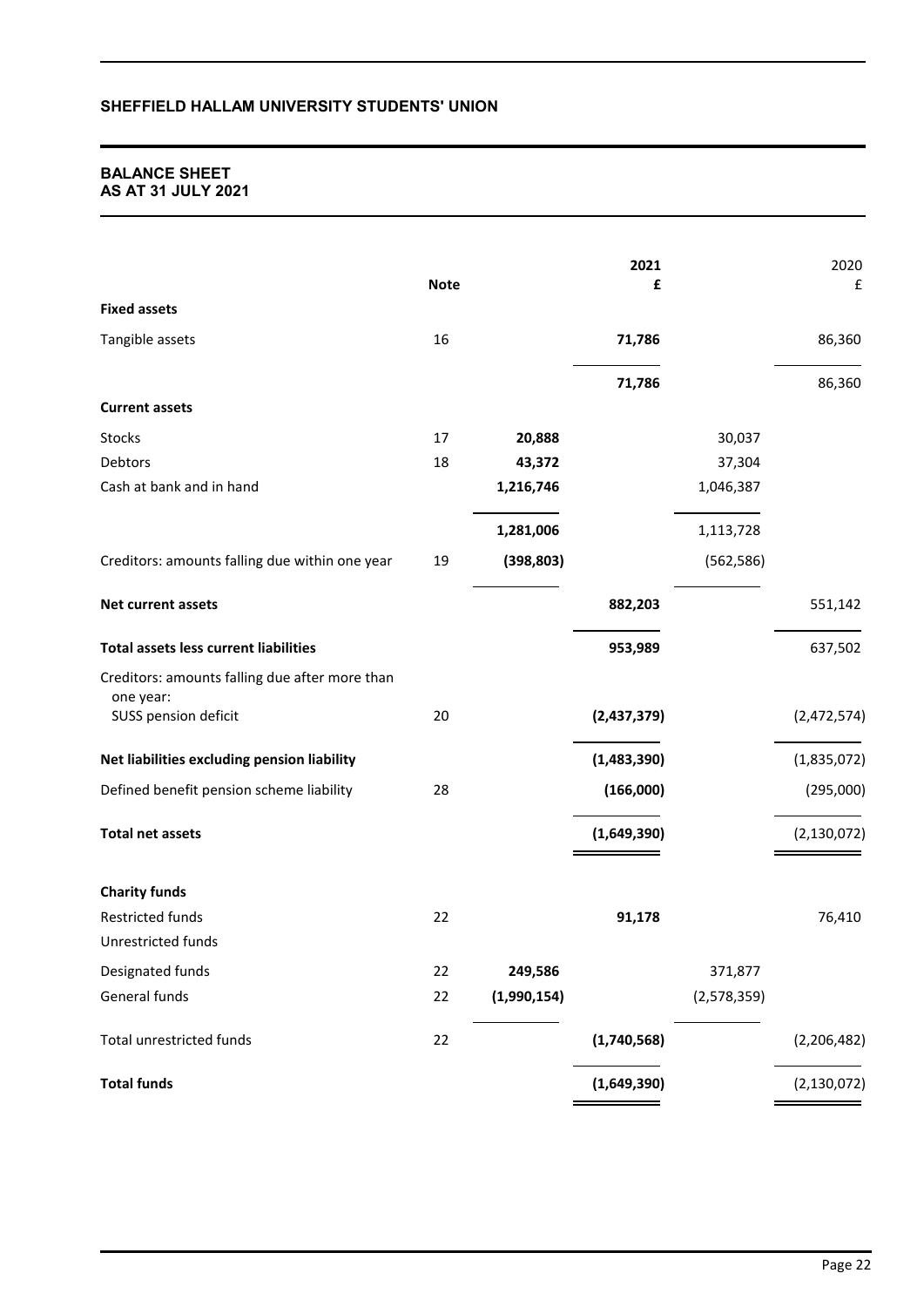# **BALANCE SHEET (CONTINUED) AS AT 31 JULY 2021**

The financial statements were approved and authorised for issue by the trustees and signed on their behalf by:

**Oliver Coppard** [Oliver Coppard \(Jan 14, 2022 09:40 GMT\)](https://eu1.documents.adobe.com/verifier?tx=CBJCHBCAABAAXHMCOY9X8Zl0_tHHz0YOtgLkQeYdkoNd)

Date: Jan 14, 2022

The notes on pages 25 to 58 form part of these financial statements.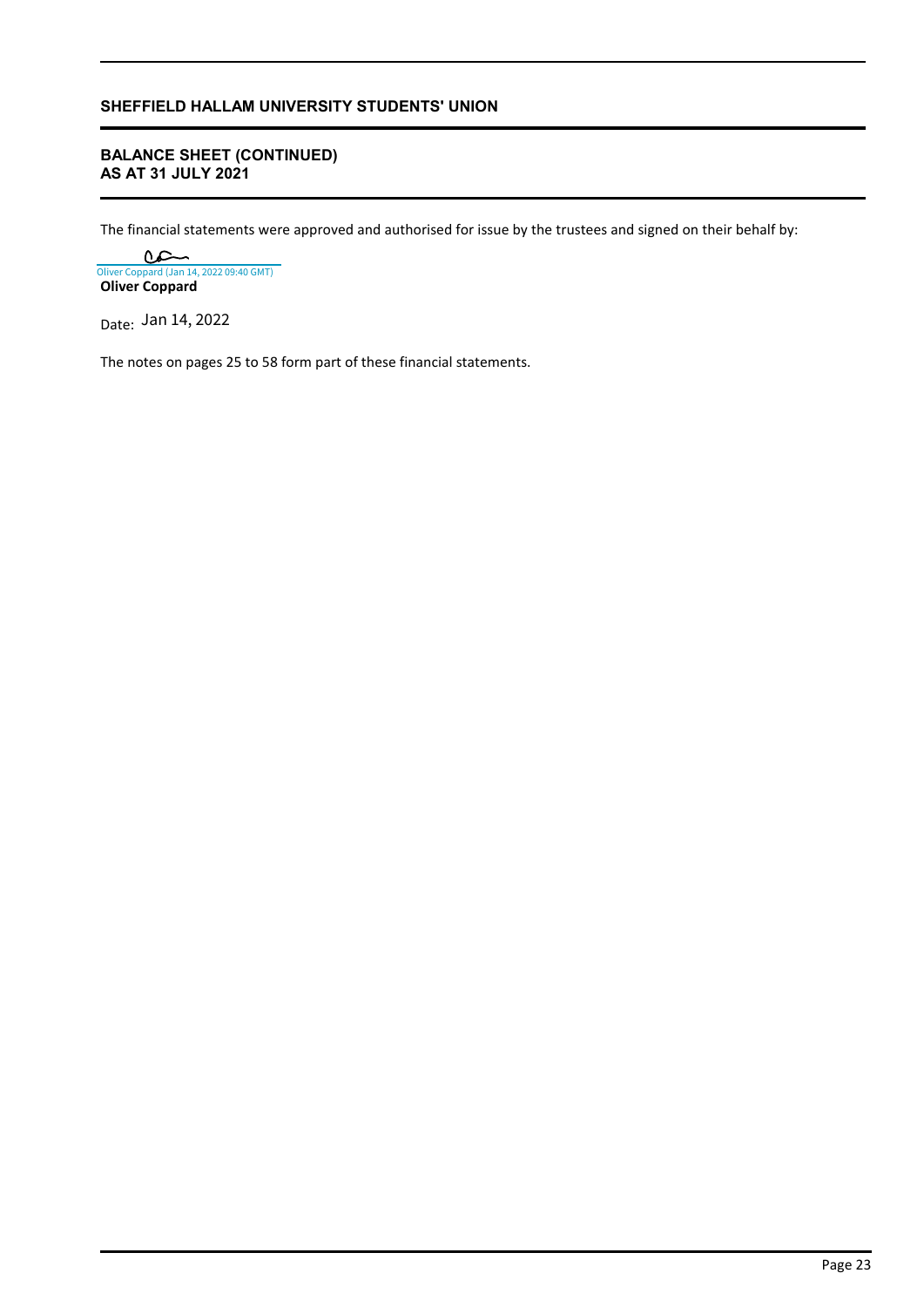## **STATEMENT OF CASH FLOWS FOR THE YEAR ENDED 31 JULY 2021**

|                                                        | <b>Note</b> | 2021<br>£  | 2020<br>£  |
|--------------------------------------------------------|-------------|------------|------------|
| Cash flows from operating activities                   |             |            |            |
| Net cash provided by operating activities              | 25          | 302,685    | 481,809    |
| Cash flows from investing activities                   |             |            |            |
| <b>Bank interest</b>                                   |             | 4,207      | 9,038      |
| Net cash provided by investing activities              |             | 4,207      | 9,038      |
| <b>Cash flows from financing activities</b>            |             |            |            |
| Pension deficit contributions                          |             | (136, 533) | (130, 026) |
| Net cash used in financing activities                  |             | (136, 533) | (130, 026) |
| Change in cash and cash equivalents in the year        |             | 170,359    | 360,821    |
| Cash and cash equivalents at the beginning of the year |             | 1,046,387  | 685,566    |
| Cash and cash equivalents at the end of the year       | 26          | 1,216,746  | 1,046,387  |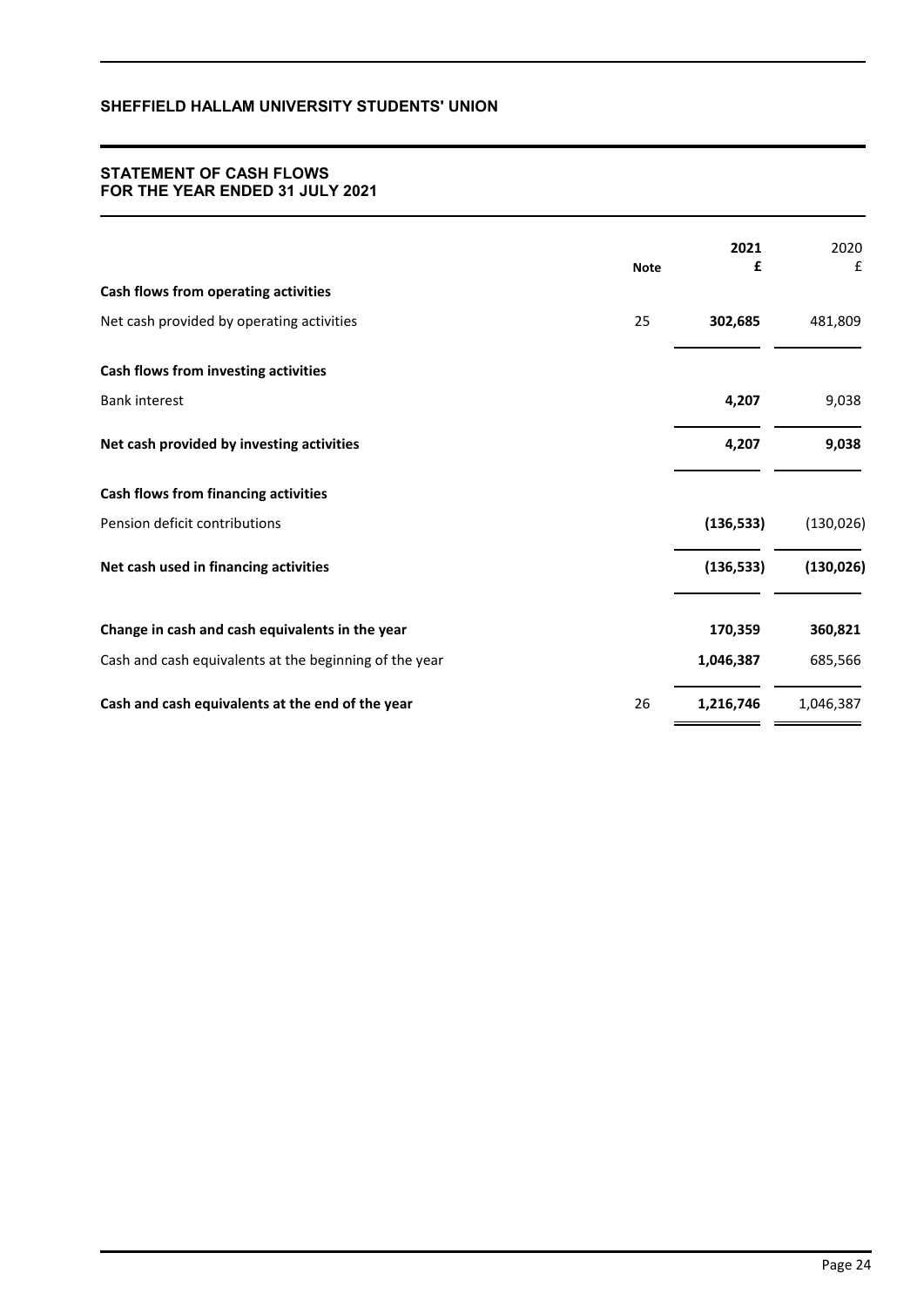## **NOTES TO THE FINANCIAL STATEMENTS FOR THE YEAR ENDED 31 JULY 2021**

### **1. Accounting policies**

### *1.1 Basis of preparation of financial statements*

The financial statements have been prepared in accordance with the Charities SORP (FRS 102) - Accounting and Reporting by Charities: Statement of Recommended Practice applicable to charities preparing their accounts in accordance with the Financial Reporting Standard applicable in the UK and Republic of Ireland (FRS 102) (effective 1 January 2019), the Financial Reporting Standard applicable in the UK and Republic of Ireland (FRS 102) and the Charities Act 2011.

The financial statements have been prepared to give a 'true and fair' view and have departed from the Charities (Accounts and Reports) Regulations 2008 only to the extent required to provide a 'true and fair' view. This departure has involved following the Charities SORP (FRS 102) published in October 2019 rather than the Accounting and Reporting by Charities: Statement of Recommended Practice effective from 1 April 2005 which has since been withdrawn.

Sheffield Hallam University Students' Union meets the definition of a public benefit entity under FRS 102. Assets and liabilities are initially recognised at historical cost or transaction value unless otherwise stated in the relevant accounting policy.

The financial statements have been prepared in  $E$  sterling which is the functional currency of the Union and rounded to the nearest £1.

#### *1.2 Going concern*

The Board of Trustees consider that the organisation is a going concern on the basis of the continued support from Sheffield Hallam University.

After making appropriate enquiries, the trustees have a reasonable expectation that the charity has adequate resources to continue in operational existence for the foreseeable future. Due to the restriction on physical services that could be provided during the 2020-21 year and the low utilisation of the SU's building, a significant surplus was accumulated. A conservative forecast has been created to the end of the 2022 calendar year, to ensure the financial viability of the organisation. This assumes that the organisation can provide physical services at a more normal level. An assessment has also been made of the likely impact of further pandemic restrictions, both from a student service and financial sustainability perspective. The direct impacts financially are net positive as, like in 2020-21, activities being provided digitally tend to cost less than face-to-face ones and a lower usage of the Students' Union building generates cost savings. The single biggest threat to the Union's position is a material cut in the block grant from SHU, which may be an indirect impact of the pandemic, if it affects future student numbers and university income, and this has been stress-tested in the above forecast.

After review, it was concluded that the Union can continue to provide its services safely and still be financially viable for this period. For this reason they continue to adopt the going concern basis in preparing the financial statements.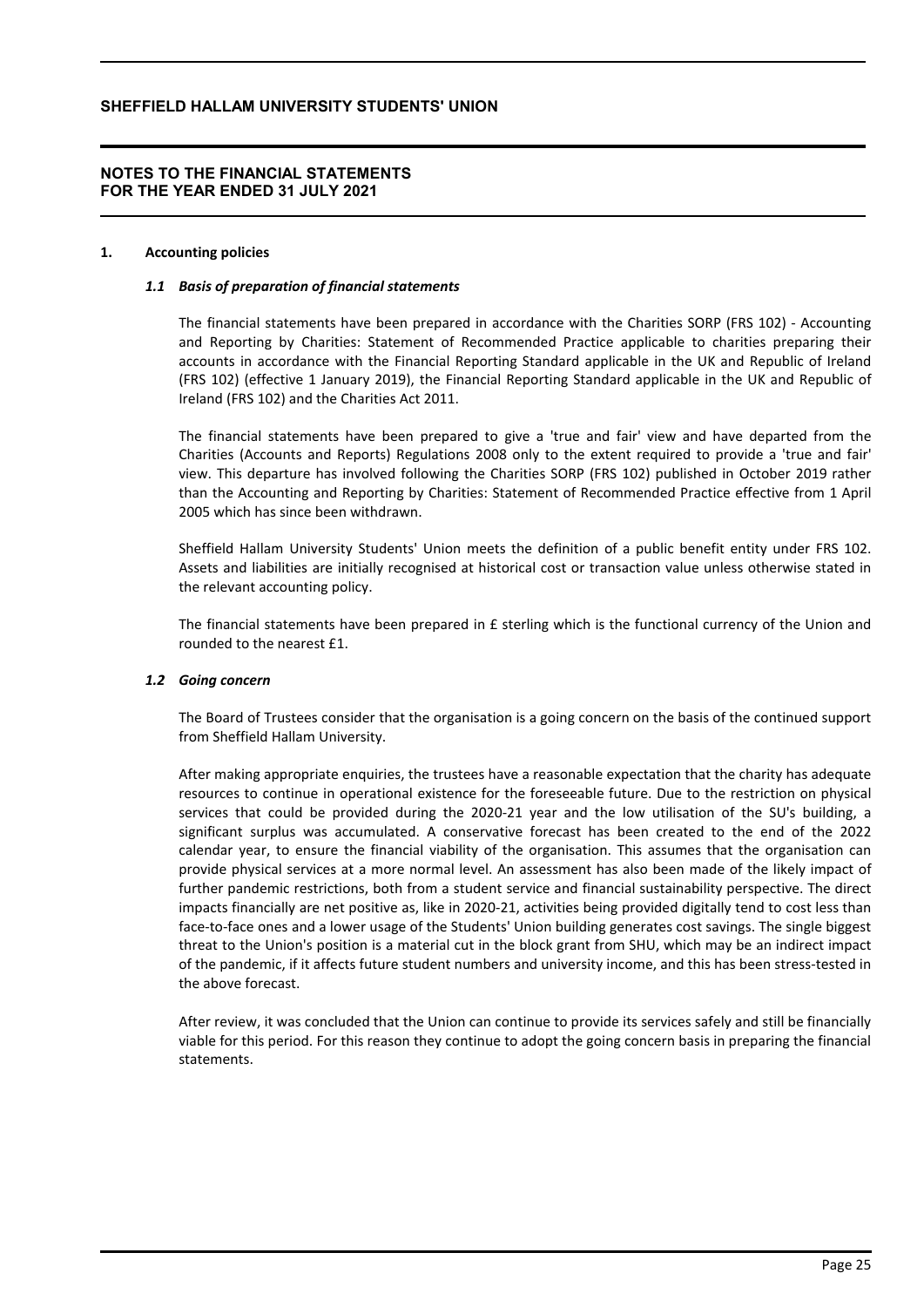## **NOTES TO THE FINANCIAL STATEMENTS FOR THE YEAR ENDED 31 JULY 2021**

### **1. Accounting policies (continued)**

#### *1.3 Income*

All income is recognised once the charity has entitlement to the income, it is probable that the income will be received and the amount of income receivable can be measured reliably.

Grants are included in the Statement of financial activities on a receivable basis. The balance of income received for specific purposes but not expended during the period is shown in the relevant funds on the Balance sheet. Where income is received in advance of entitlement of receipt, its recognition is deferred and included in creditors as deferred income. Where entitlement occurs before income is received, the income is accrued.

Donated services or facilities are recognised when the charity has control over the item, any conditions associated with the donated item have been met, the receipt of economic benefit from the use of the charity of the item is probable and that economic benefit can be measured reliably. In accordance with the Charities SORP (FRS 102), the general volunteer time of the Friends is not recognised and refer to the Trustees' report for more information about their contribution.

On receipt, donated professional services and facilities are recognised on the basis of the value of the gift to the charity which is the amount it would have been willing to pay to obtain services or facilities of equivalent economic benefit on the open market; a corresponding amount is then recognised in expenditure in the period of receipt.

Other income is recognised in the period in which it is receivable and to the extent the goods have been provided or on completion of the service.

### *1.4 Expenditure*

Expenditure is recognised once there is a legal or constructive obligation to transfer economic benefit to a third party, it is probable that a transfer of economic benefits will be required in settlement and the amount of the obligation can be measured reliably. Expenditure is classified by activity. The costs of each activity are made up of the total of direct costs and shared costs, including support costs involved in undertaking each activity. Direct costs attributable to a single activity are allocated directly to that activity. Shared costs which contribute to more than one activity and support costs which are not attributable to a single activity are apportioned between those activities on a basis consistent with the use of resources. Central staff costs are allocated on the basis of time spent, and depreciation charges allocated on the portion of the asset's use.

Expenditure on raising funds includes all expenditure incurred by the charity to raise funds for its charitable purposes and includes costs of all fundraising activities events and non-charitable trading.

Expenditure on charitable activities is incurred on directly undertaking the activities which further the charity's objectives, as well as any associated support costs.

### *1.5 Interest receivable*

Interest on funds held on deposit is included when receivable and the amount can be measured reliably by the charity; this is normally upon notification of the interest paid or payable by the institution with whom the funds are deposited.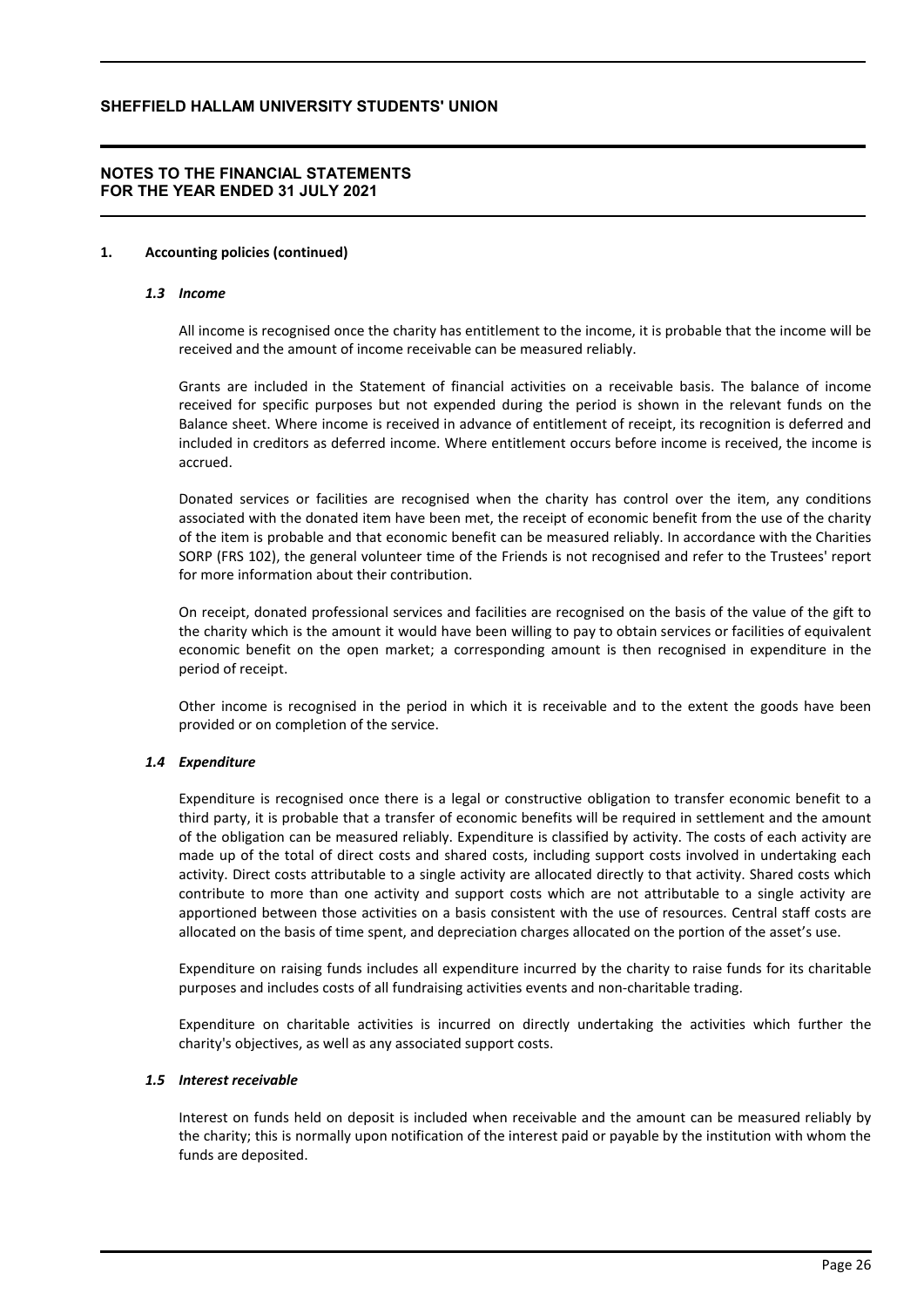## **NOTES TO THE FINANCIAL STATEMENTS FOR THE YEAR ENDED 31 JULY 2021**

### **1. Accounting policies (continued)**

### *1.6 Tangible fixed assets and depreciation*

Tangible fixed assets costing £1,000 or more are capitalised and recognised when future economic benefits are probable and the cost or value of the asset can be measured reliably.

Tangible fixed assets are initially recognised at cost. After recognition, under the cost model, tangible fixed assets are measured at cost less accumulated depreciation and any accumulated impairment losses. All costs incurred to bring a tangible fixed asset into its intended working condition should be included in the measurement of cost.

Depreciation is charged so as to allocate the cost of tangible fixed assets less their residual value over their estimated useful lives, .

Depreciation is provided on the following bases:

| <b>Building improvements</b> | $-3 - 10$ years |
|------------------------------|-----------------|
| <b>Fixtures and fittings</b> | $-3 - 10$ years |

### *1.7 Stocks*

Stocks are valued at the lower of cost and net realisable value after making due allowance for obsolete and slow-moving stocks. Cost includes all direct costs and an appropriate proportion of fixed and variable overheads.

#### *1.8 Debtors*

Trade and other debtors are recognised at the settlement amount after any trade discount offered. Prepayments are valued at the amount prepaid net of any trade discounts due.

### *1.9 Cash at bank and in hand*

Cash at bank and in hand includes cash and short-term highly liquid investments with a short maturity of three months or less from the date of acquisition or opening of the deposit or similar account.

#### *1.10 Liabilities and provisions*

Liabilities and provisions are recognised when there is an obligation at the Balance sheet date as a result of a past event, it is probable that a transfer of economic benefit will be required in settlement, and the amount of the settlement can be estimated reliably.

Liabilities are recognised at the amount that the charity anticipates it will pay to settle the debt or the amount it has received as advanced payments for the goods or services it must provide.

Provisions are measured at the best estimate of the amounts required to settle the obligation. Where the effect of the time value of money is material, the provision is based on the present value of those amounts, discounted at the pre-tax discount rate that reflects the risks specific to the liability. The unwinding of the discount is recognised in the Statement of financial activities as a finance cost.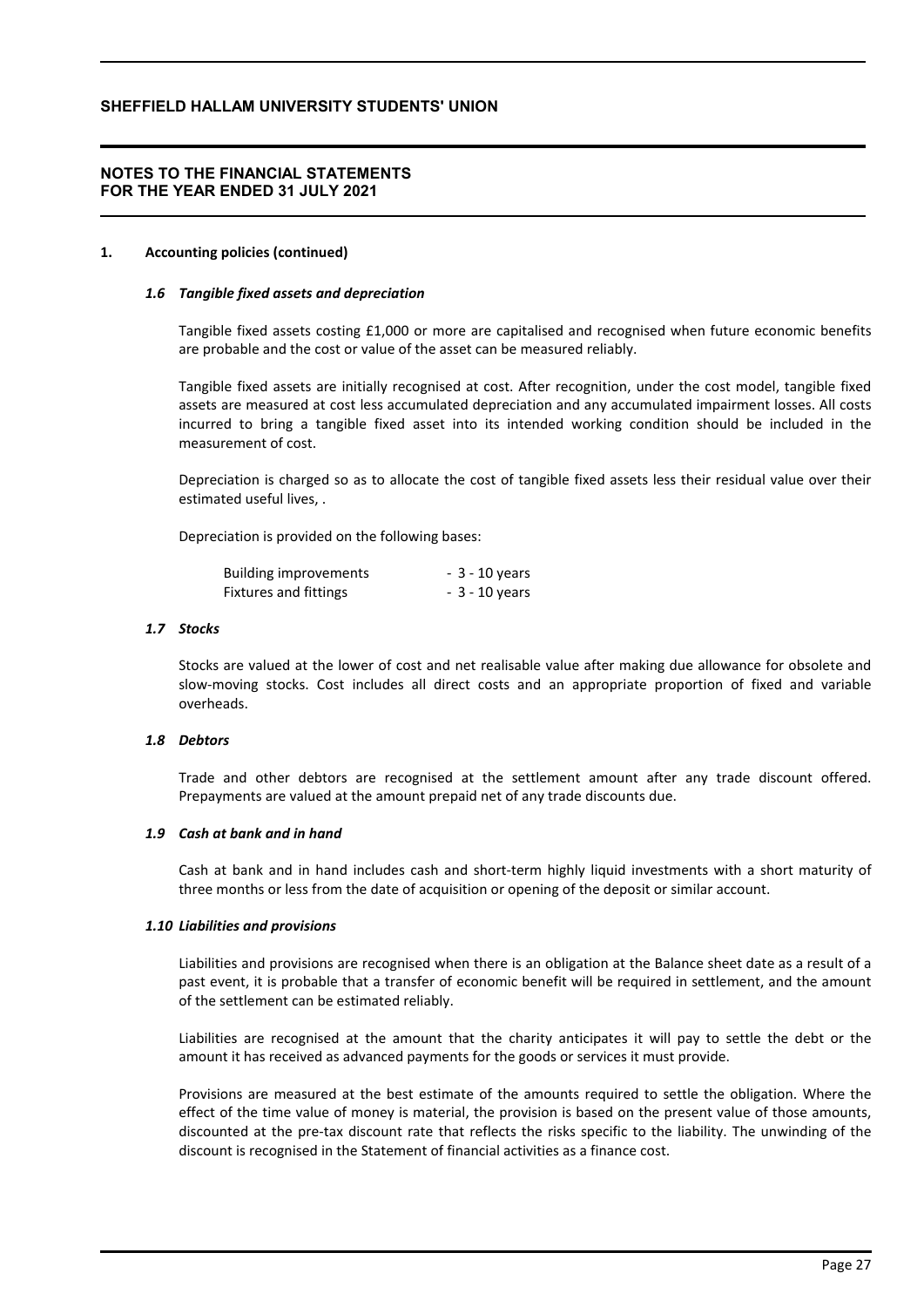## **NOTES TO THE FINANCIAL STATEMENTS FOR THE YEAR ENDED 31 JULY 2021**

### **1. Accounting policies (continued)**

### *1.11 Financial instruments*

The charity only has financial assets and financial liabilities of a kind that qualify as basic financial instruments. Basic financial instruments are initially recognised at transaction value and subsequently measured at their settlement value with the exception of bank loans which are subsequently measured at amortised cost using the effective interest method.

### *1.12 Operating leases*

Rentals paid under operating leases are charged to the Statement of financial activities on a straight line basis over the lease term.

### *1.13 Pensions*

The Union participates in the Students' Union Superannuation Scheme, a defined benefit scheme which is externally funded and contracted out of the State Second Pension. The fund is valued at least every three years by a professionally qualified independent actuary with the rates of contribution payable being determined by the trustees on the advice of the actuary. The Scheme operates as a pooled arrangement, with contributions paid at a centrally agreed rate. As a consequence, no share of the underlying assets and liabilities can be directly attributed to the Union. Under the terms of FRS102, in these circumstances contributions are accounted for as if the Scheme were a defined contribution scheme based on actual contributions paid through the year. The present value of the Union's deficit contribution is recognised as a liability in accordance with Charities SORP (FRS102).

The Union also contributes to defined contribution pension schemes for its employees. The pension charge represents the amounts payable by the company to the fund in respect of the year.

The Union also has one member remaining in the SYPA defined benefit scheme. A liability for the charity's obligations under the plan is recognised net of plan assets. The net change in the net defined benefit liability is recognised as the cost of the defined benefit plan during the period. Pension plan assets are measured at fair value and the defined benefit obligation is measured on an actuarial basis using the projected unit method. The pension charge is based on a full actuarial valuation dated 31 July 2020.

#### *1.14 Fund accounting*

General funds are unrestricted funds which are available for use at the discretion of the trustees in furtherance of the general objectives of the charity and which have not been designated for other purposes.

Designated funds comprise unrestricted funds that have been set aside by the trustees for particular purposes. The aim and use of each designated fund is set out in the notes to the financial statements.

Restricted funds are funds which are to be used in accordance with specific restrictions imposed by donors or which have been raised by the charity for particular purposes. The costs of raising and administering such funds are charged against the specific fund. The aim and use of each restricted fund is set out in the notes to the financial statements.

Investment income, gains and losses are allocated to the appropriate fund.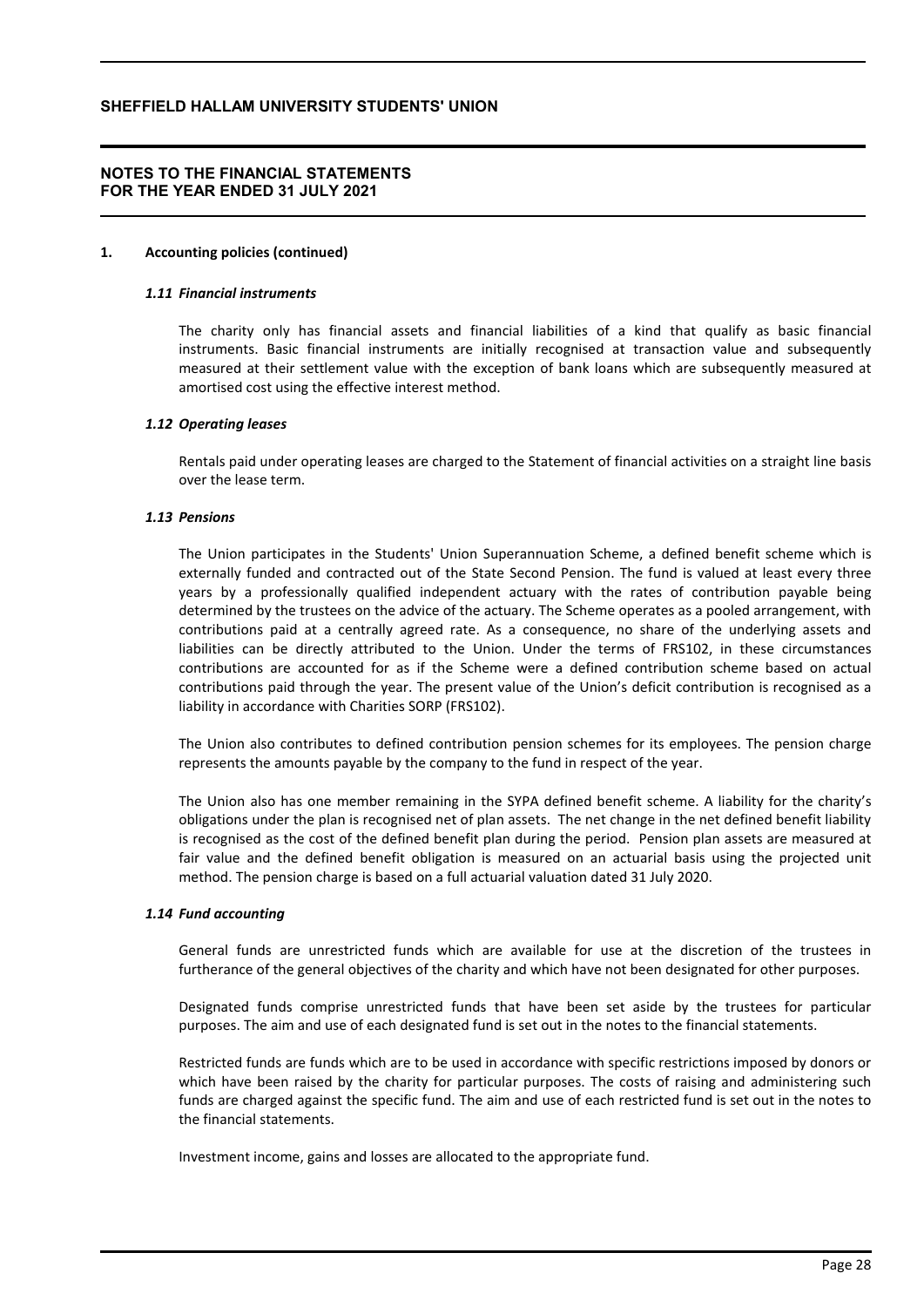## **NOTES TO THE FINANCIAL STATEMENTS FOR THE YEAR ENDED 31 JULY 2021**

### **1. Accounting policies (continued)**

### *1.15 Employee benefits*

The cost of short-term employee benefits are recognised as a liability and an expense.

The cost of any unused holiday entitlement is recognised in the period in which the employee's services are received.

### *2.* **Critical accounting estimates and areas of judgment**

Estimates and judgments are continually evaluated and are based on historical experience and other factors, including expectations of future events that are believed to be reasonable under the circumstances.

Critical accounting estimates and assumptions:

The charity makes estimates and assumptions concerning the future. The resulting accounting estimates and assumptions will, by definition, seldom equal the related actual results. The estimates and assumptions that have a significant risk of causing a material adjustment to the carrying amounts of assets and liabilities within the next financial year are discussed below.

Critical areas of judgment:

(i) SUSS and SYPA pension deficits

The Union is committed to provide deficit funding to the Students' Union Superannuation Pension Scheme, of which it is a contributing employer, and the SYPA defined benefit scheme.

South Yorkshire Pension Fund Liability - the present value of the laibility depends on a number of factors that are determined on an actuarial basis using a variety of assumptions. Any changes in these assumptions will impact the carrying value of the pension liability.

Under Charities SORP FRS 102, the present value of the future deficit contributions is recognised. The calculation of the present value of the future deficit contributions is subject to an assumption of a discount rate. The discount rate used is determined by reference to market yields on high quality corporate bonds.

### (ii) Support costs

Staffing and administration support costs are allocated across the various activities of the Union. Support costs are allocated on the basis set out in note 10 to the accounts.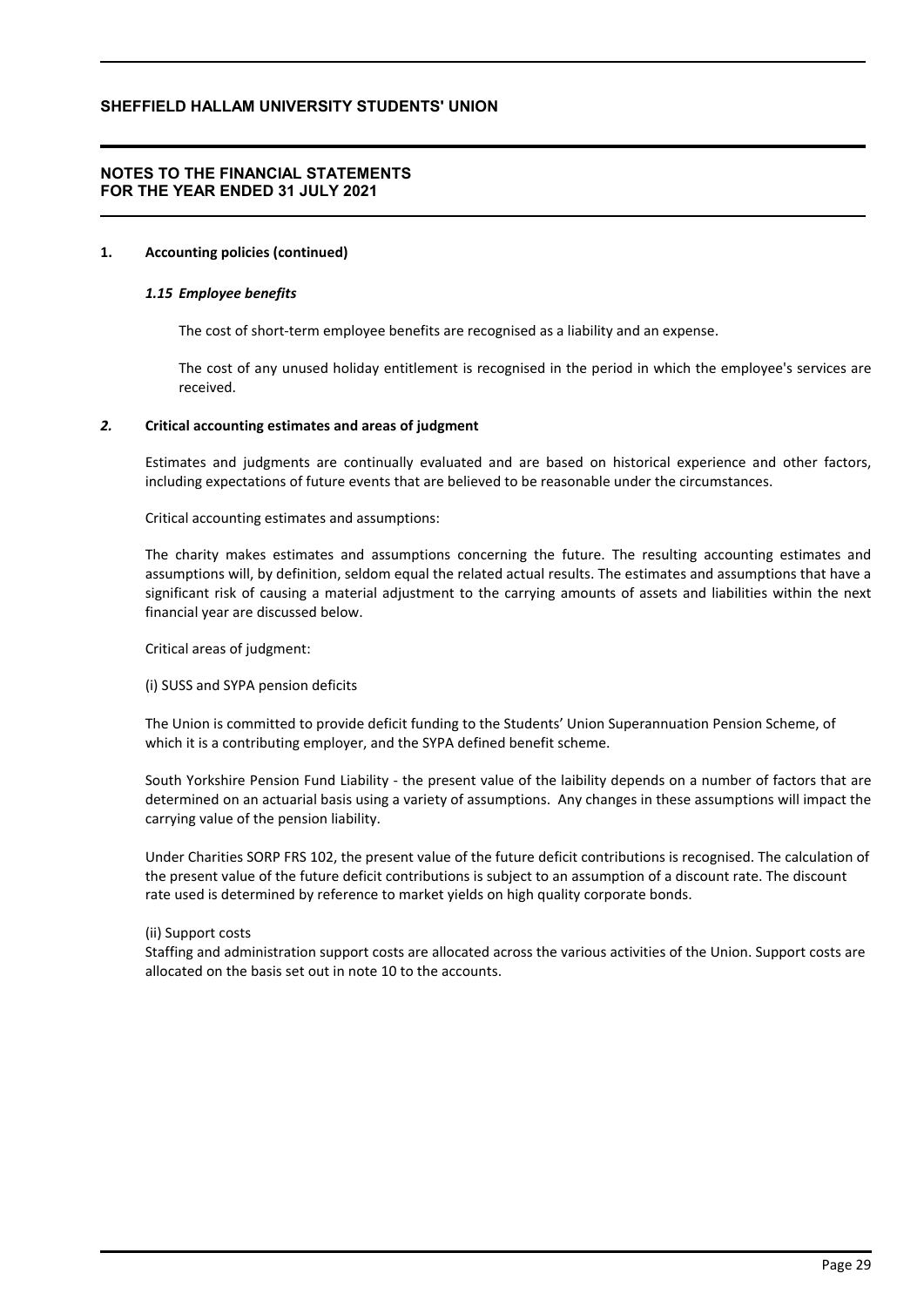## **NOTES TO THE FINANCIAL STATEMENTS FOR THE YEAR ENDED 31 JULY 2021**

# **3. Income from donations and legacies**

|                    | <b>Unrestricted</b><br>funds<br>2021<br>£ | <b>Restricted</b><br>funds<br>2021<br>£ | <b>Total</b><br>funds<br>2021<br>£ | Total<br>funds<br>2020<br>£ |
|--------------------|-------------------------------------------|-----------------------------------------|------------------------------------|-----------------------------|
| <b>Block grant</b> | 2,458,034                                 | $\overline{\phantom{a}}$                | 2,458,034                          | 2,458,373                   |
| Other grants       | 31,389                                    | 4,000                                   | 35,389                             | 15,633                      |
|                    | 2,489,423                                 | 4,000                                   | 2,493,423                          | 2,474,006                   |
| <b>Total 2020</b>  | 2,470,006                                 | 4,000                                   | 2,474,006                          |                             |

# **4. Income from charitable activities**

|                   | <b>Unrestricted</b><br>funds<br>2021<br>£ | <b>Restricted</b><br>funds<br>2021<br>£ | <b>Total</b><br>funds<br>2021<br>£ | Total<br>funds<br>2020<br>£ |
|-------------------|-------------------------------------------|-----------------------------------------|------------------------------------|-----------------------------|
| Shop sales        | 20,447                                    |                                         | 20,447                             | 54,292                      |
| Totum cards       | 3,817                                     |                                         | 3,817                              | 6,180                       |
| Bar sales         | 1,560                                     |                                         | 1,560                              | 78,059                      |
| Catering          | 3,180                                     |                                         | 3,180                              | 117,065                     |
| Events            | -                                         | -                                       | $\overline{\phantom{a}}$           | 31,727                      |
| Clubs & societies |                                           | 57,792                                  | 57,792                             | 109,717                     |
| Other             | 400                                       |                                         | 400                                | 11,157                      |
| Volunteering      | 478                                       |                                         | 478                                | 86                          |
| <b>Total 2021</b> | 29,882                                    | 57,792                                  | 87,674                             | 408,283                     |
| <b>Total 2020</b> | 297,266                                   | 111,017                                 | 408,283                            |                             |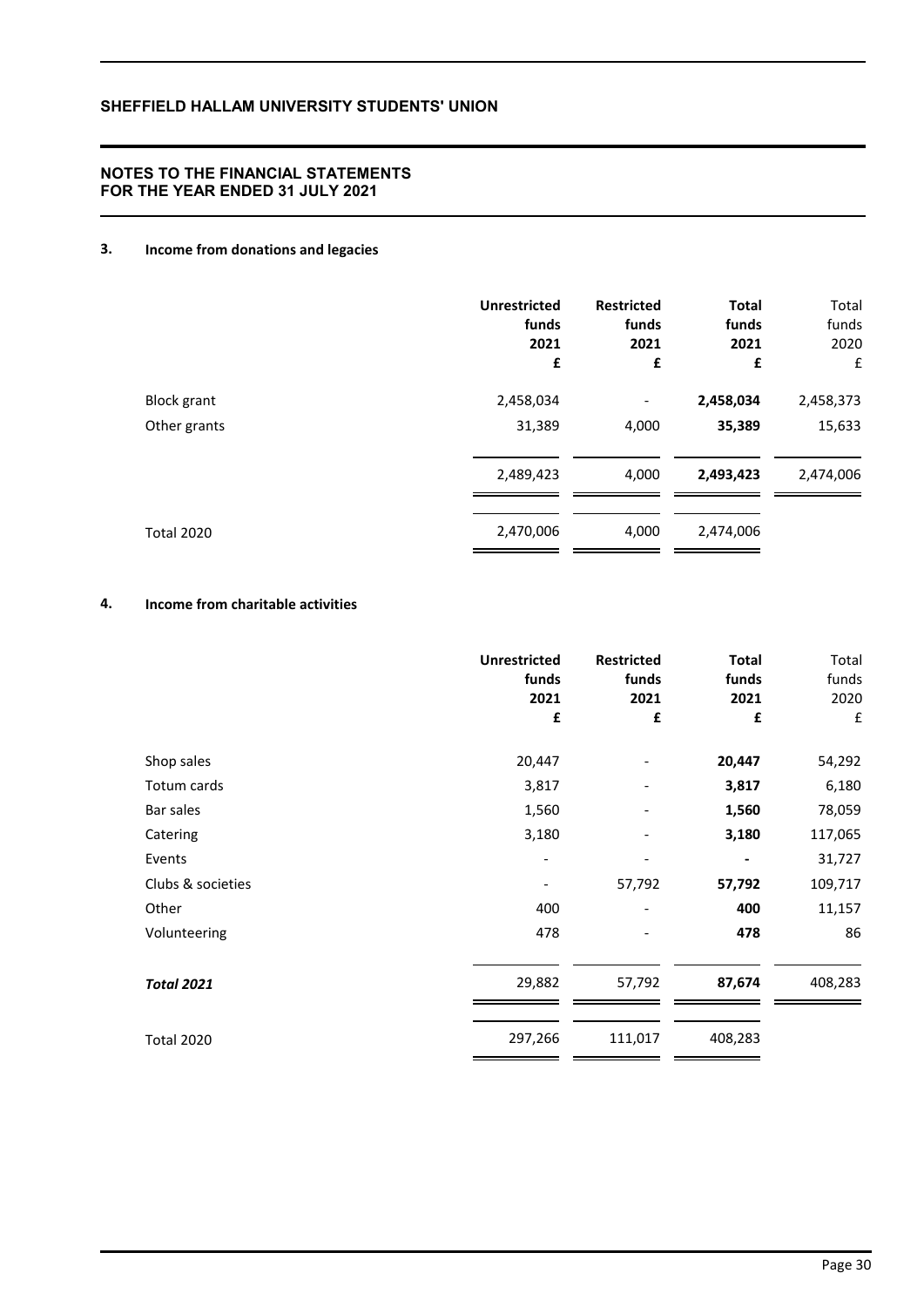## **NOTES TO THE FINANCIAL STATEMENTS FOR THE YEAR ENDED 31 JULY 2021**

# **5. Income from other trading activities**

**Income from fundraising events**

|                   | <b>Unrestricted</b><br>funds<br>2021<br>£ | <b>Restricted</b><br>funds<br>2021<br>£ | <b>Total</b><br>funds<br>2021<br>£ | Total<br>funds<br>2020<br>£ |
|-------------------|-------------------------------------------|-----------------------------------------|------------------------------------|-----------------------------|
| Welcome week      | $\overline{\phantom{a}}$                  | $\overline{\phantom{a}}$                |                                    | 16,038                      |
| Advertising       | 17,283                                    | $\overline{\phantom{a}}$                | 17,283                             | 34,435                      |
| Book club         |                                           |                                         |                                    | 2,000                       |
|                   | 17,283                                    |                                         | 17,283                             | 52,473                      |
| <b>Total 2020</b> | 50,561                                    | 1,912                                   | 52,473                             |                             |

## **6. Investment income**

|                      | <b>Unrestricted</b><br>funds<br>2021<br>£ | <b>Total</b><br>funds<br>2021<br>£ | Total<br>funds<br>2020<br>£ |
|----------------------|-------------------------------------------|------------------------------------|-----------------------------|
| <b>Bank interest</b> | 4,207                                     | 4,207                              | 9,038                       |
| Total 2020           | 9,038                                     | 9,038                              |                             |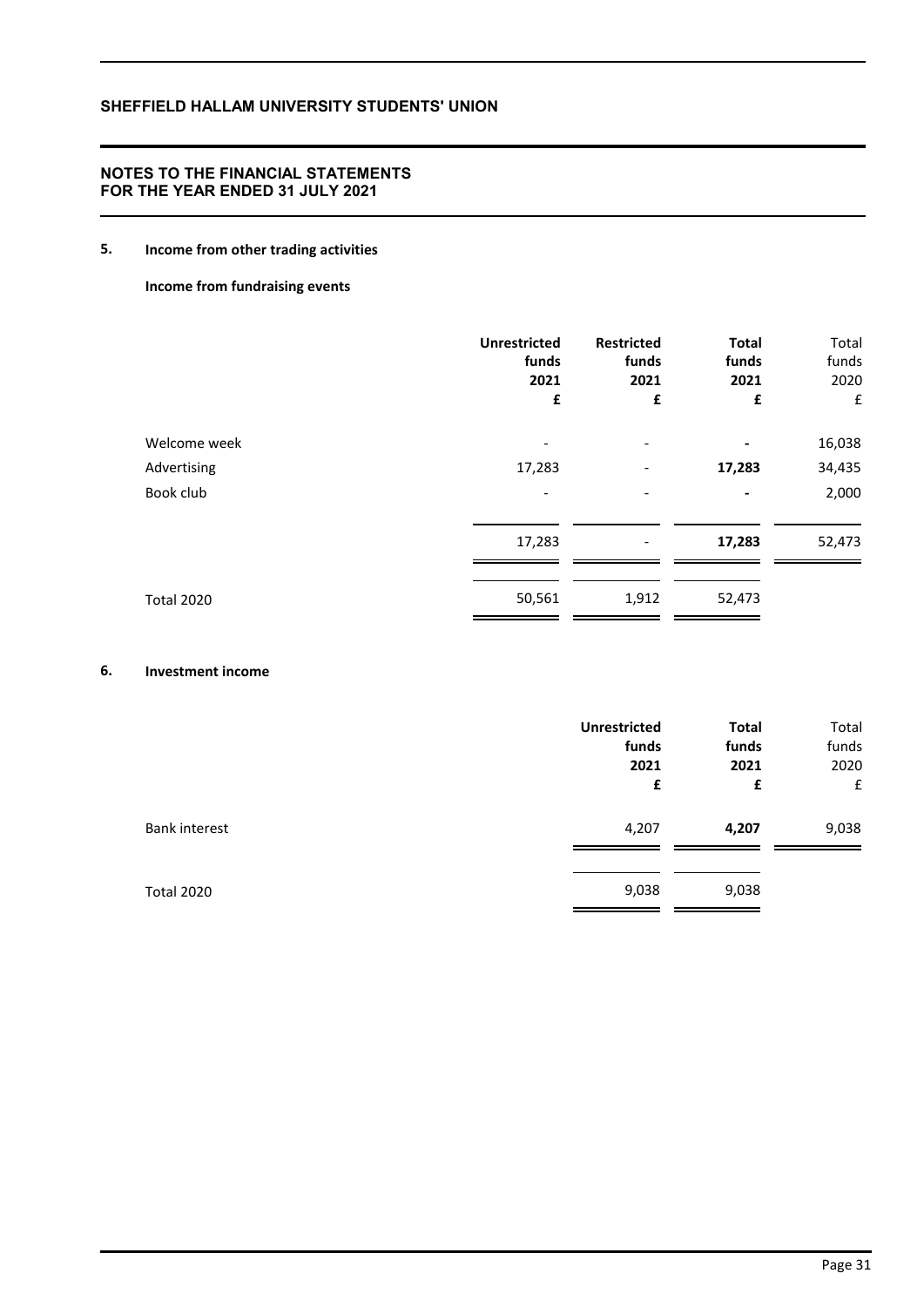# **7. Other incoming resources**

|                                                | <b>Unrestricted</b><br>funds<br>2021<br>£ | <b>Total</b><br>funds<br>2021<br>£ | As restated<br>Total<br>funds<br>2020<br>£ |
|------------------------------------------------|-------------------------------------------|------------------------------------|--------------------------------------------|
| Commission                                     | (374)                                     | (374)                              | 18,816                                     |
| Other                                          |                                           |                                    | 67                                         |
| Coronavirus job retention scheme income (CJRS) | 126,141                                   | 126,141                            | 162,842                                    |
|                                                | 125,767                                   | 125,767                            | 181,725                                    |
| Total 2020 as restated                         | 181,725                                   | 181,725                            |                                            |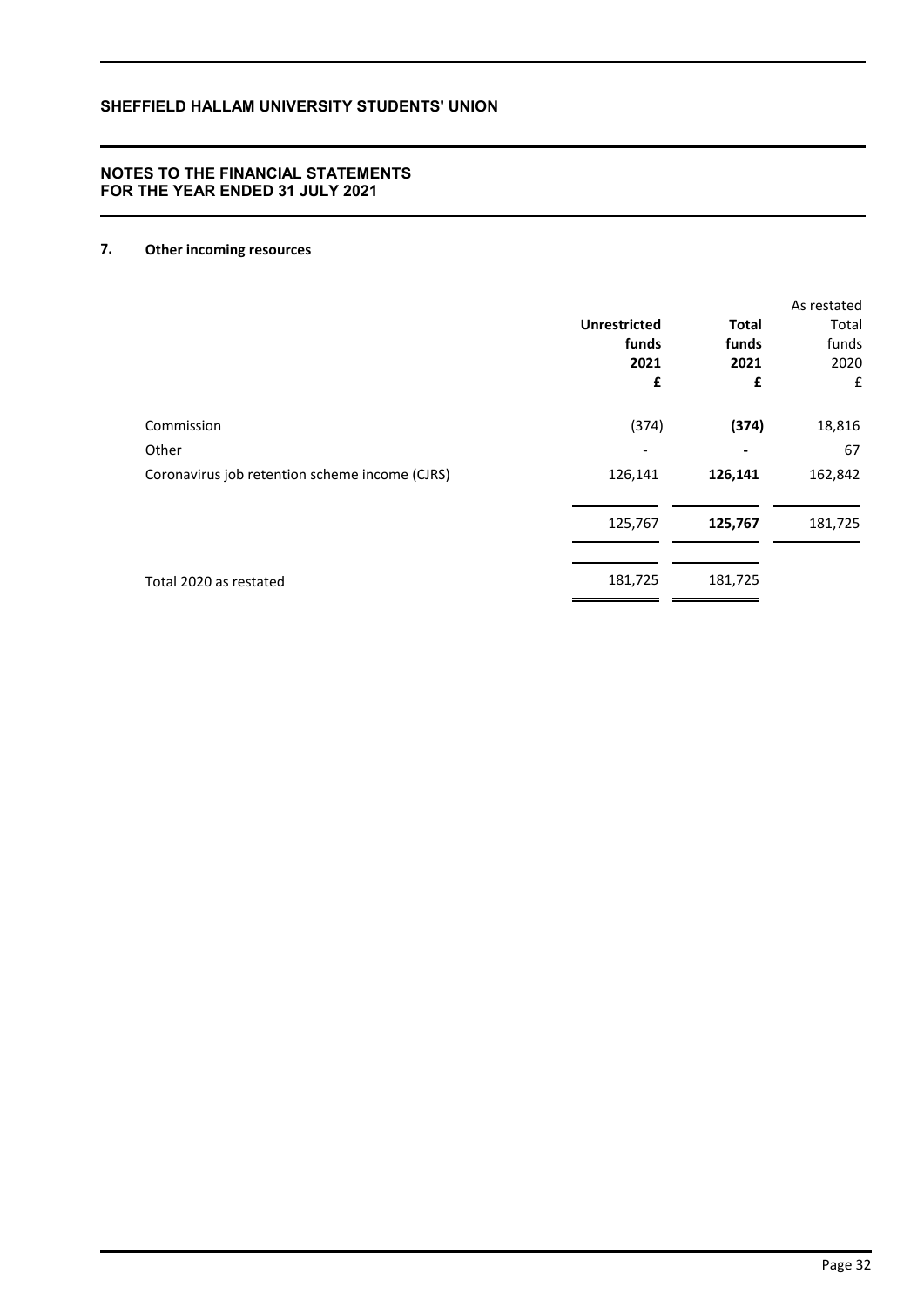# **8. Expenditure on raising funds**

|                        |                     |              | As restated |
|------------------------|---------------------|--------------|-------------|
|                        | <b>Unrestricted</b> | <b>Total</b> | Total       |
|                        | funds               | funds        | funds       |
|                        | 2021                | 2021         | 2020        |
|                        | £                   | £            | £           |
| Voluntary fundraising  | 5,844               | 5,844        | 5,291       |
| Commercial activities  | 13,133              | 13,133       | 17,213      |
| Wages and salaries     | 42,626              | 42,626       | 43,024      |
| <b>Employers NI</b>    | 3,698               | 3,698        | 3,735       |
| Pension costs          | 1,863               | 1,863        | 1,709       |
|                        | 67,164              | 67,164       | 70,972      |
| Total 2020 as restated | 70,972              | 70,972       |             |

|                       |                     |                              | <b>Total</b> | Total  |
|-----------------------|---------------------|------------------------------|--------------|--------|
|                       | <b>Direct costs</b> | <b>Support costs</b>         | funds        | funds  |
|                       | 2021                | 2021                         | 2021         | 2020   |
|                       | £                   | £                            | £            | £      |
| Voluntary fundraising | 1,258               | 4,586                        | 5,844        | 5,291  |
| Commercial activities | 463                 | 12,670                       | 13,133       | 17,213 |
| Wages and salaries    | 42,626              | $\qquad \qquad \blacksquare$ | 42,626       | 43,024 |
| <b>Employers NI</b>   | 3,698               |                              | 3,698        | 3,735  |
| Pension costs         | 1,863               |                              | 1,863        | 1,709  |
|                       | 49,908              | 17,256                       | 67,164       | 70,972 |
|                       |                     |                              |              |        |
| <b>Total 2020</b>     | 53,176              | 17,796                       | 70,972       |        |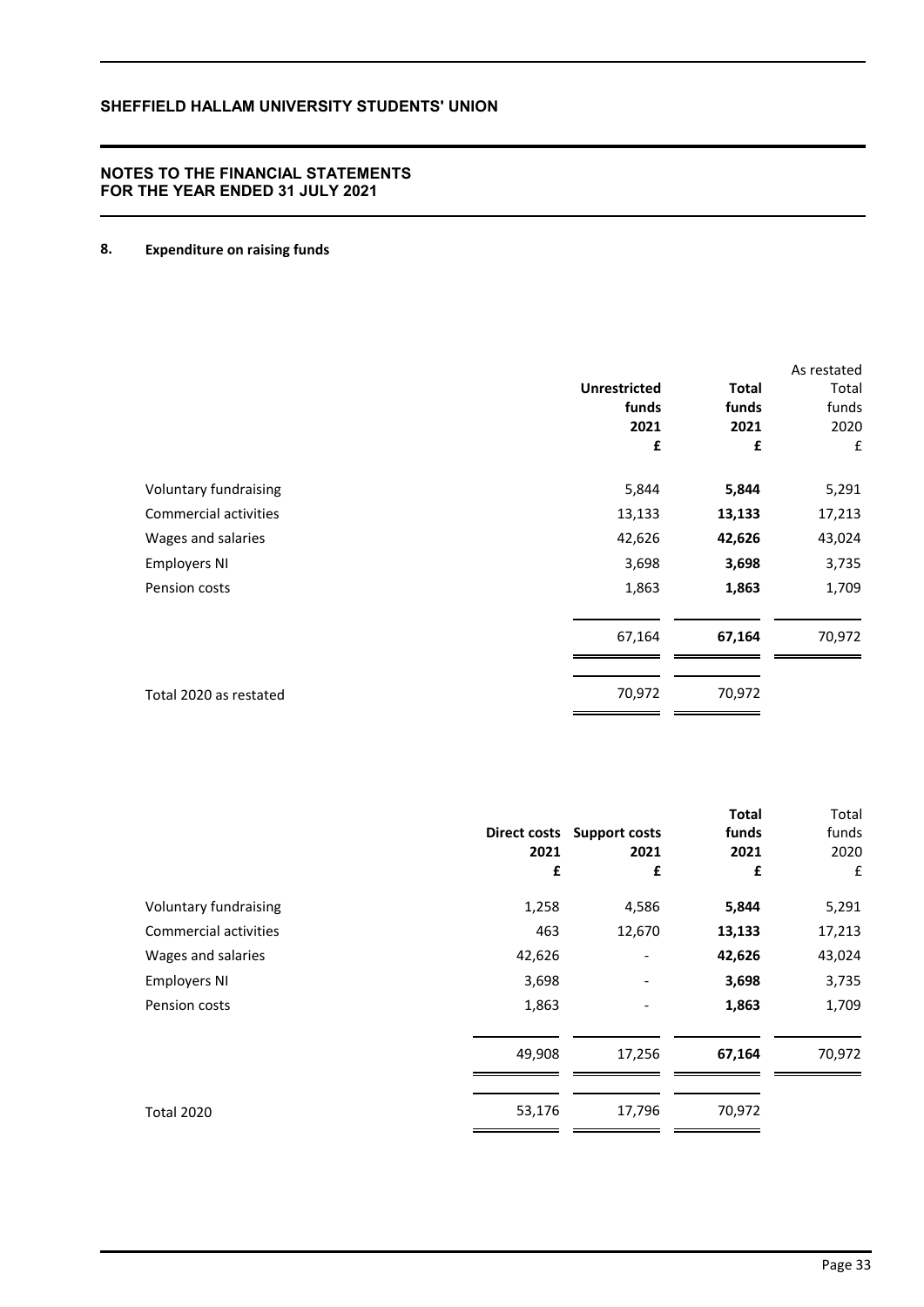### **8. Expenditure on raising funds (continued)**

Analysis of fundraising support costs

|                            | Voluntary<br>fundraising<br>2021<br>£ | <b>Commercial</b><br>activities<br>2021<br>£ | <b>Total</b><br>funds<br>2021<br>£ | Total<br>funds<br>2020<br>£ |
|----------------------------|---------------------------------------|----------------------------------------------|------------------------------------|-----------------------------|
| Insurance                  | 387                                   | 387                                          | 774                                | 956                         |
| <b>NUS affiliation</b>     | 750                                   | 750                                          | 1,500                              | 2,400                       |
| Training and Development   | 327                                   | 255                                          | 582                                |                             |
| Recruitment                | 9                                     | 9                                            | 18                                 |                             |
| Marketing and promotional  | 18                                    | 1,742                                        | 1,760                              | 5,165                       |
| <b>Executive costs</b>     | 319                                   | 687                                          | 1,006                              | 480                         |
| IT                         |                                       | 3,114                                        | 3,114                              | 2,711                       |
| Legal and Finance          | 837                                   | 1,034                                        | 1,871                              | 1,268                       |
| Office support             | 67                                    | 2,623                                        | 2,690                              | 630                         |
| Impairment                 |                                       | 56                                           | 56                                 |                             |
| Depreciation               |                                       | 107                                          | 107                                | 306                         |
| Repairs and maintenance    | 82                                    | 116                                          | 198                                | 246                         |
| SUSS pension finance costs | 1,790                                 | 1,790                                        | 3,580                              | 3,634                       |
| <b>Total 2021</b>          | 4,586                                 | 12,670                                       | 17,256                             | 17,796                      |
| Total 2020 as restated     | 3,953                                 | 13,843                                       | 17,796                             |                             |

The support costs detailed above are allocated dependent upon the nature of the expenditure. Insurance costs and pension finance costs are allocated on CR weighting. NUS affiliation, IT, finance, office support, repairs and maintenance and legal and professional costs are all allocated on NUS weighting. Training and development costs and recruitment costs are allocated on HR weighting. Marketing and promotional costs are allocated on marketing weighting. Executive costs are allocated on executive weighting. Depreciation is allocated to the activity to which it relates.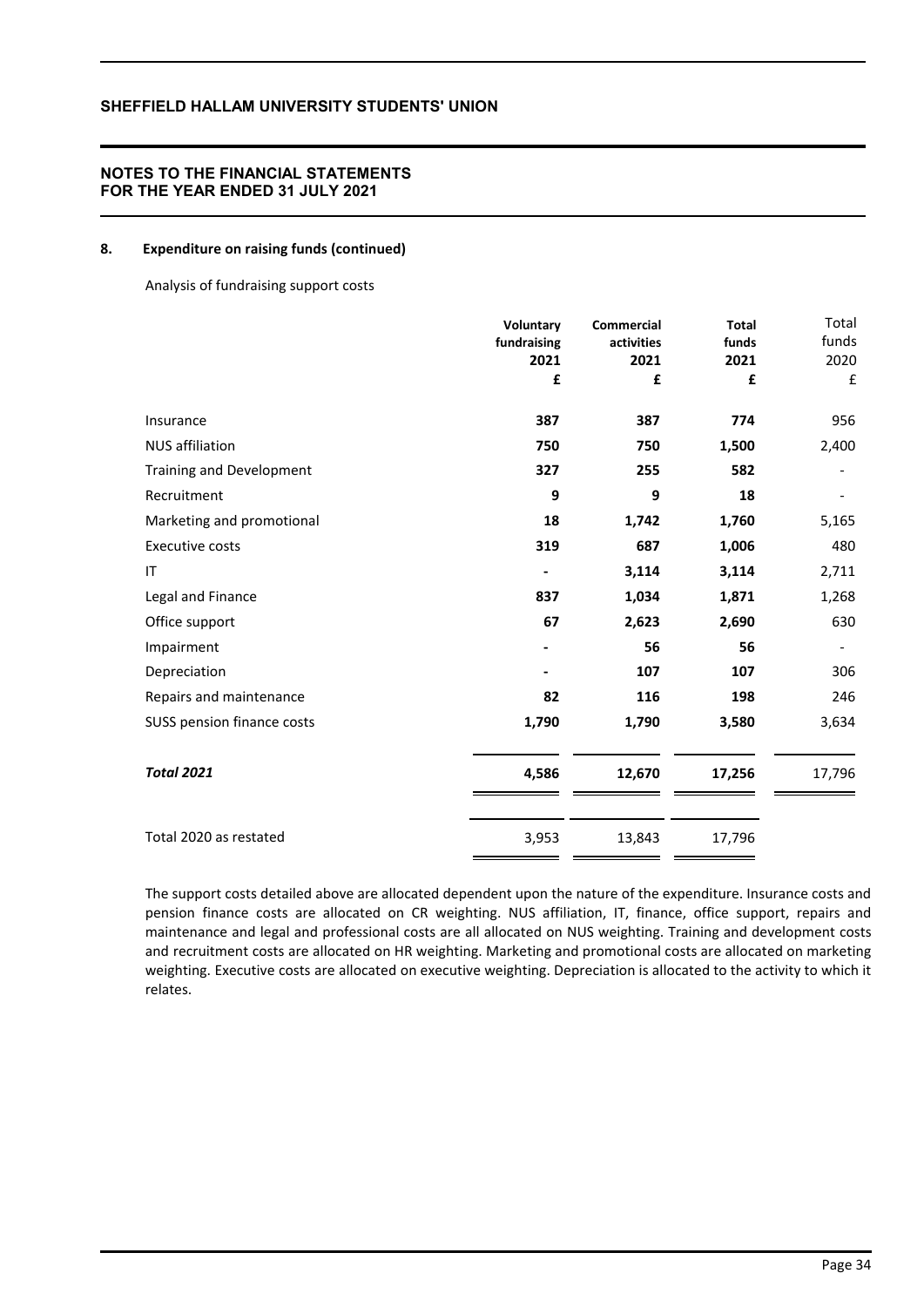## **NOTES TO THE FINANCIAL STATEMENTS FOR THE YEAR ENDED 31 JULY 2021**

# **9. Analysis of expenditure on charitable activities**

### *Summary by fund type*

|                                        |                     |                   |              | As restated |
|----------------------------------------|---------------------|-------------------|--------------|-------------|
|                                        | <b>Unrestricted</b> | <b>Restricted</b> | <b>Total</b> | Total       |
|                                        | funds               | funds             | funds        | funds       |
|                                        | 2021                | 2021              | 2021         | 2020        |
|                                        | £                   | £                 | £            | £           |
| Media                                  | 14,552              |                   | 14,552       | 10,327      |
| <b>Student Voice</b>                   | 634,746             |                   | 634,746      | 684,139     |
| Activities & development, volunteering | 544,654             |                   | 544,654      | 626,283     |
| Bars & kitchens                        | 310,601             |                   | 310,601      | 604,107     |
| Shops                                  | 183,154             |                   | 183,154      | 232,970     |
| Entertainment                          | 142,028             |                   | 142,028      | 197,136     |
| Clubs & societies                      | 349,241             | 46,682            | 395,923      | 460,852     |
| Governance costs (note 12)             | 87,850              |                   | 87,850       | 72,238      |
| Pension costs                          | 13,000              |                   | 13,000       | 22,000      |
|                                        | 2,279,826           | 46,682            | 2,326,508    | 2,910,052   |
|                                        |                     |                   |              |             |
| Total 2020 as restated                 | 2,808,282           | 101,770           | 2,910,052    |             |
|                                        |                     |                   |              |             |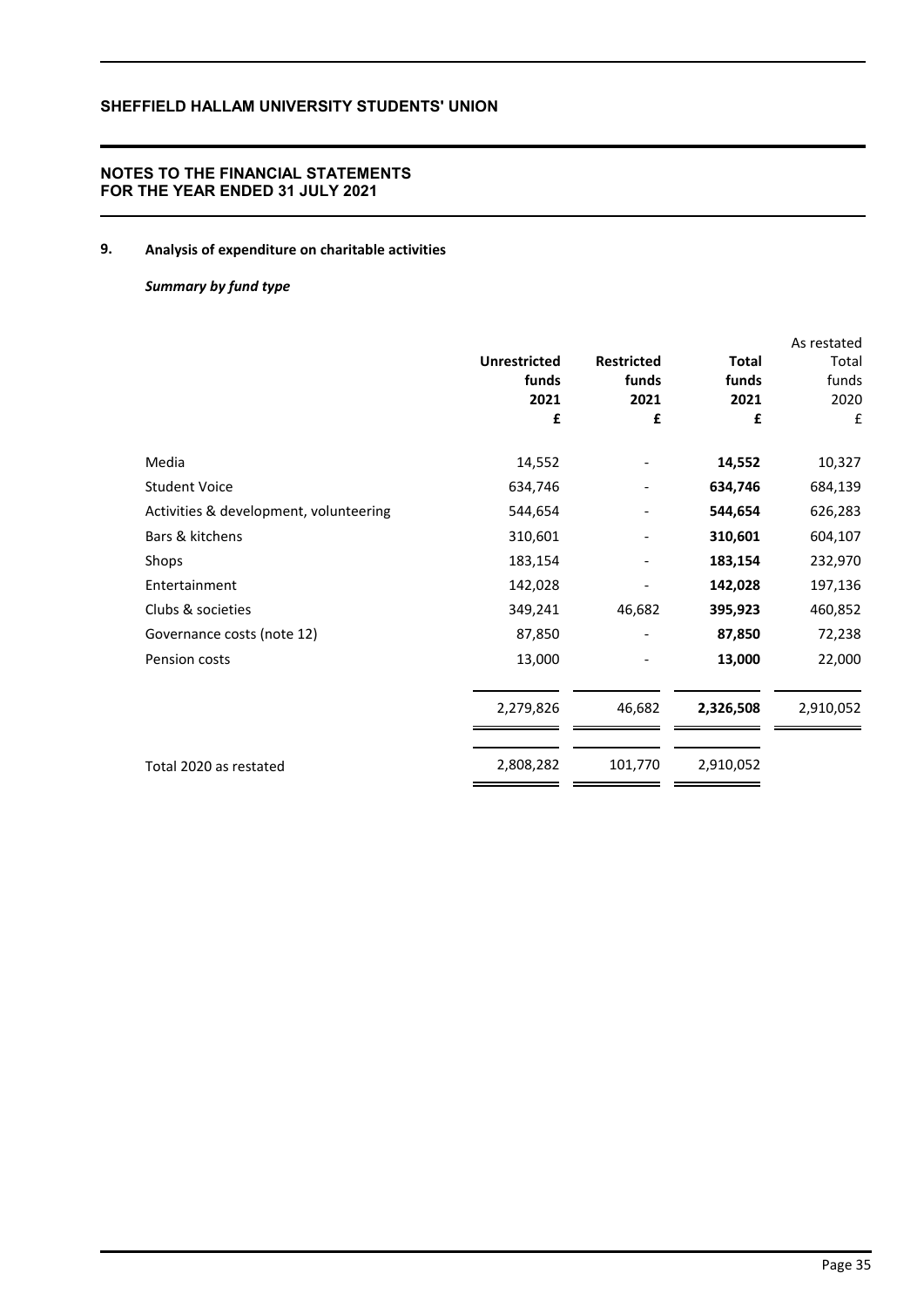# **10. Analysis of expenditure by activities**

|                                        | <b>Activities</b><br>undertaken<br>directly<br>2021<br>£ | <b>Support costs</b><br>2021<br>£ | <b>Total</b><br>funds<br>2021<br>£ | As restated<br>Total<br>funds<br>2020<br>£ |
|----------------------------------------|----------------------------------------------------------|-----------------------------------|------------------------------------|--------------------------------------------|
| Media                                  | 11,410                                                   | 3,142                             | 14,552                             | 10,327                                     |
| <b>Student Voice</b>                   | 562,374                                                  | 72,372                            | 634,746                            | 684,139                                    |
| Activities & development, volunteering | 456,500                                                  | 88,154                            | 544,654                            | 626,283                                    |
| Bars & kitchens                        | 245,195                                                  | 65,406                            | 310,601                            | 604,107                                    |
| Shops                                  | 153,389                                                  | 29,765                            | 183,154                            | 232,970                                    |
| Entertainment                          | 116,363                                                  | 25,665                            | 142,028                            | 197,136                                    |
| Clubs & societies                      | 342,085                                                  | 53,838                            | 395,923                            | 460,852                                    |
| Governance costs (note 12)             | 46,978                                                   | 40,872                            | 87,850                             | 72,238                                     |
| Pension finance costs                  | 13,000                                                   |                                   | 13,000                             | 22,000                                     |
|                                        | 1,947,294                                                | 379,214                           | 2,326,508                          | 2,910,052                                  |
| Total 2020 as restated                 | 2,499,286                                                | 410,766                           | 2,910,052                          |                                            |
|                                        |                                                          |                                   |                                    |                                            |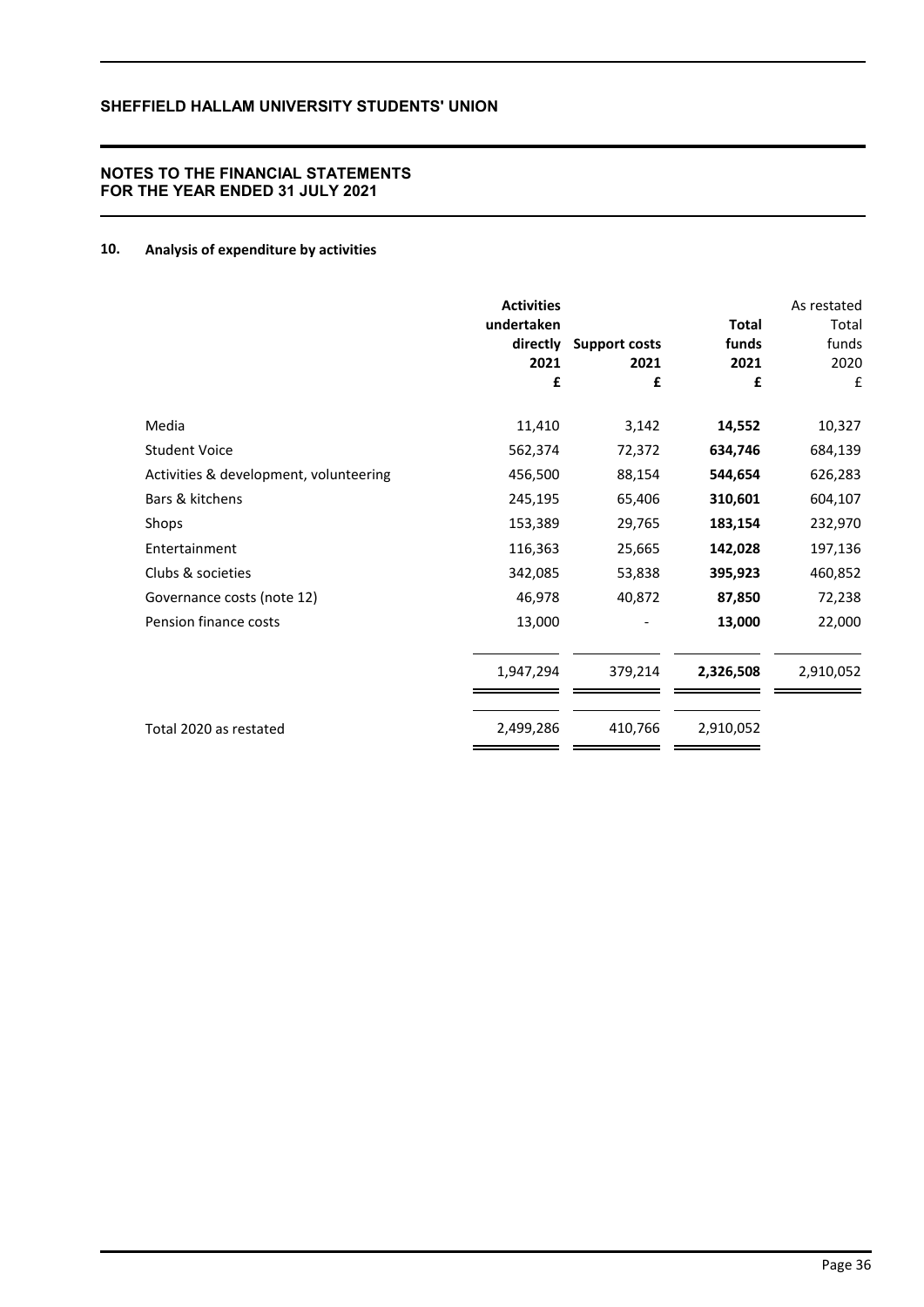## **NOTES TO THE FINANCIAL STATEMENTS FOR THE YEAR ENDED 31 JULY 2021**

# **10. Analysis of expenditure by activities (continued)**

## **Analysis of support costs**

|                           |       |                                  | <b>Activities &amp;</b> | Bars &   |              |
|---------------------------|-------|----------------------------------|-------------------------|----------|--------------|
|                           |       | Media Student Voice development, |                         | kitchens | <b>Shops</b> |
|                           | 2021  | 2021                             | 2021                    | 2021     | 2021         |
|                           | £     | £                                | £                       | £        | £            |
| Depreciation              | 7     | 846                              | 540                     | 13,305   | 2,305        |
| Insurance                 | 193   | 3,866                            | 6,762                   | 2,900    | 967          |
| <b>NUS</b> affiliation    | 375   | 7,500                            | 11,250                  | 5,625    | 1,875        |
| Training and development  | 173   | 3,092                            | 4,407                   | 1,661    | (218)        |
| Recruitment               | 4     | 86                               | 128                     | 64       | 21           |
| Marketing and promotional | 238   | 4,169                            | 4,009                   | 521      | 575          |
| Executive costs           | 132   | 6,872                            | 2,809                   | 703      | 699          |
| IT                        | 268   | 8,715                            | 9,016                   | 7,739    | 10,153       |
| Finance                   |       | 532                              | 532                     | 682      | 887          |
| Office support            | 416   | 7,373                            | 8,024                   | 1,943    | 1,385        |
| Repairs and maintenance   | 9     | 1,762                            | 840                     | 3,543    | 3,312        |
| Legal and professional    | 429   | 9,215                            | 12,704                  | 6,307    | 2,119        |
| SUSS pension finance cost | 895   | 17,900                           | 26,849                  | 13,425   | 4,475        |
| Impairment                | 3     | 444                              | 284                     | 6,988    | 1,210        |
| <b>Total 2021</b>         | 3,142 | 72,372                           | 88,154                  | 65,406   | 29,765       |
| <b>Total 2020</b>         | 2,954 | 84,679                           | 88,155                  | 79,683   | 35,472       |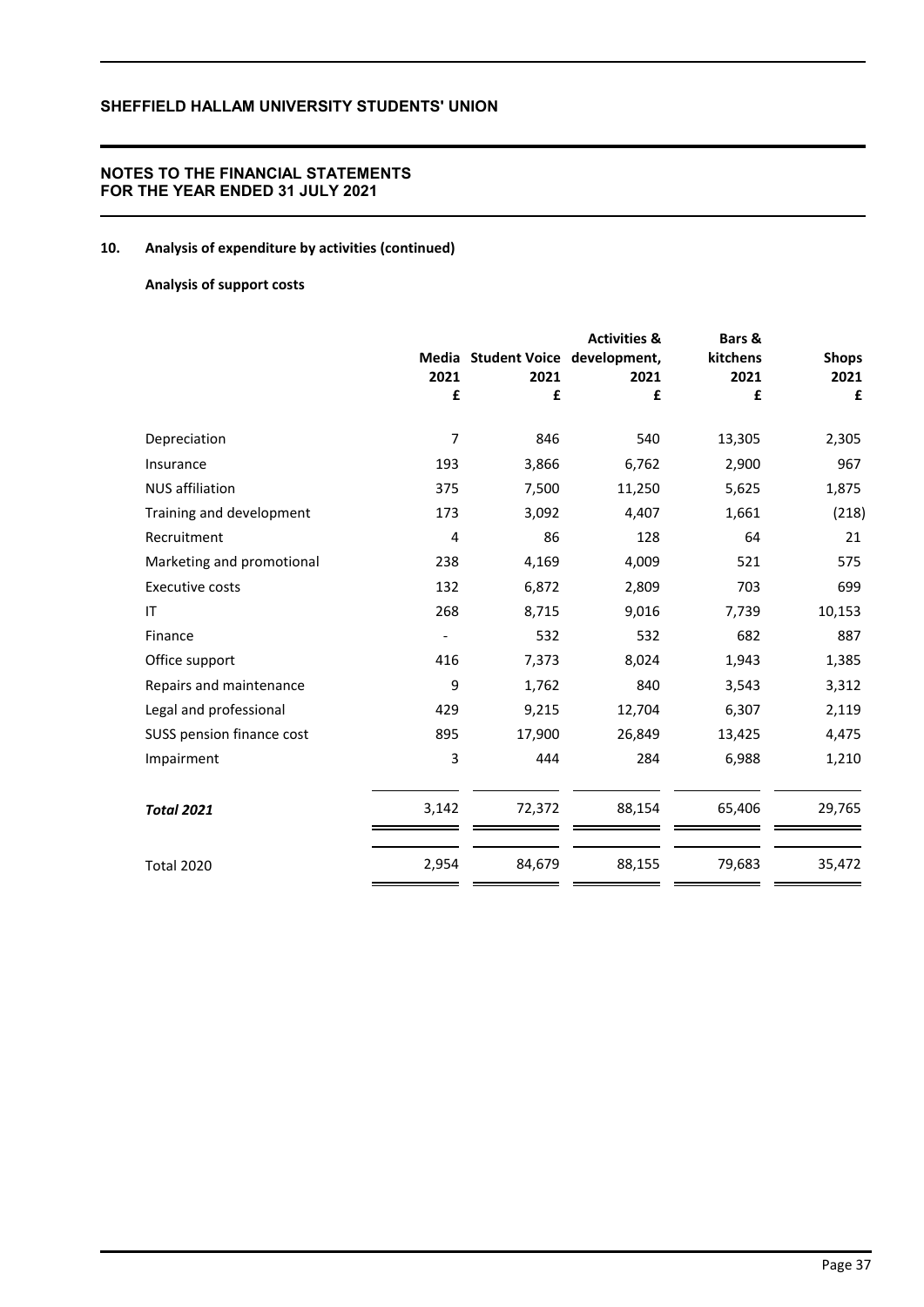## **NOTES TO THE FINANCIAL STATEMENTS FOR THE YEAR ENDED 31 JULY 2021**

### **10. Analysis of expenditure by activities (continued)**

### **Analysis of support costs (continued)**

|                           |            |           | Governance  |              |         |
|---------------------------|------------|-----------|-------------|--------------|---------|
|                           | Entertain- | Clubs &   | costs (note | <b>Total</b> | Total   |
|                           | ment       | societies | 12)         | funds        | funds   |
|                           | 2021       | 2021      | 2021        | 2021         | 2020    |
|                           | £          | £         | £           | £            | £       |
| Depreciation              | 4,818      | 4,753     | 105         | 26,679       | 38,002  |
| Insurance                 | 967        | 1,933     | 1,933       | 19,521       | 23,821  |
| <b>NUS</b> affiliation    | 1,875      | 3,750     | 3,750       | 36,000       | 57,600  |
| Training and development  | 288        | 927       | 1,375       | 11,705       | 12,880  |
| Recruitment               | 21         | 43        | 43          | 410          | 325     |
| Marketing and promotional | 531        | 1,823     | 11          | 11,877       | 39,574  |
| <b>Executive costs</b>    | 420        | 2,713     | 464         | 14,812       | 5,517   |
| IT                        | 5,380      | 8,864     | 2,359       | 52,494       | 49,677  |
| Finance                   | 464        | 655       | 17,393      | 21,145       | 25,954  |
| Office support            | 1,217      | 3,445     | 199         | 24,002       | 17,686  |
| Repairs and maintenance   | 560        | 9,222     | 49          | 19,297       | 31,699  |
| Legal and professional    | 2,119      | 4,263     | 4,188       | 41,344       | 20,798  |
| SUSS pension finance cost | 4,475      | 8,950     | 8,947       | 85,916       | 87,233  |
| Impairment                | 2,530      | 2,497     | 56          | 14,012       |         |
| <b>Total 2021</b>         | 25,665     | 53,838    | 40,872      | 379,214      | 410,766 |
| <b>Total 2020</b>         | 31,044     | 55,923    | 32,856      | 410,766      |         |

The support costs detailed above are allocated dependent upon the nature of the expenditure. Insurance costs and pension finance costs are allocated on CR weighting. NUS affiliation, IT, finance, office support, repairs and maintenance and legal and professional costs are all allocated on NUS weighting. Training and development costs and recruitment costs are allocated on HR weighting. Marketing and promotional costs are allocated on marketing weighting. Executive costs are allocated on executive weighting. Depreciation and impairments are allocated to the activity to which it relates.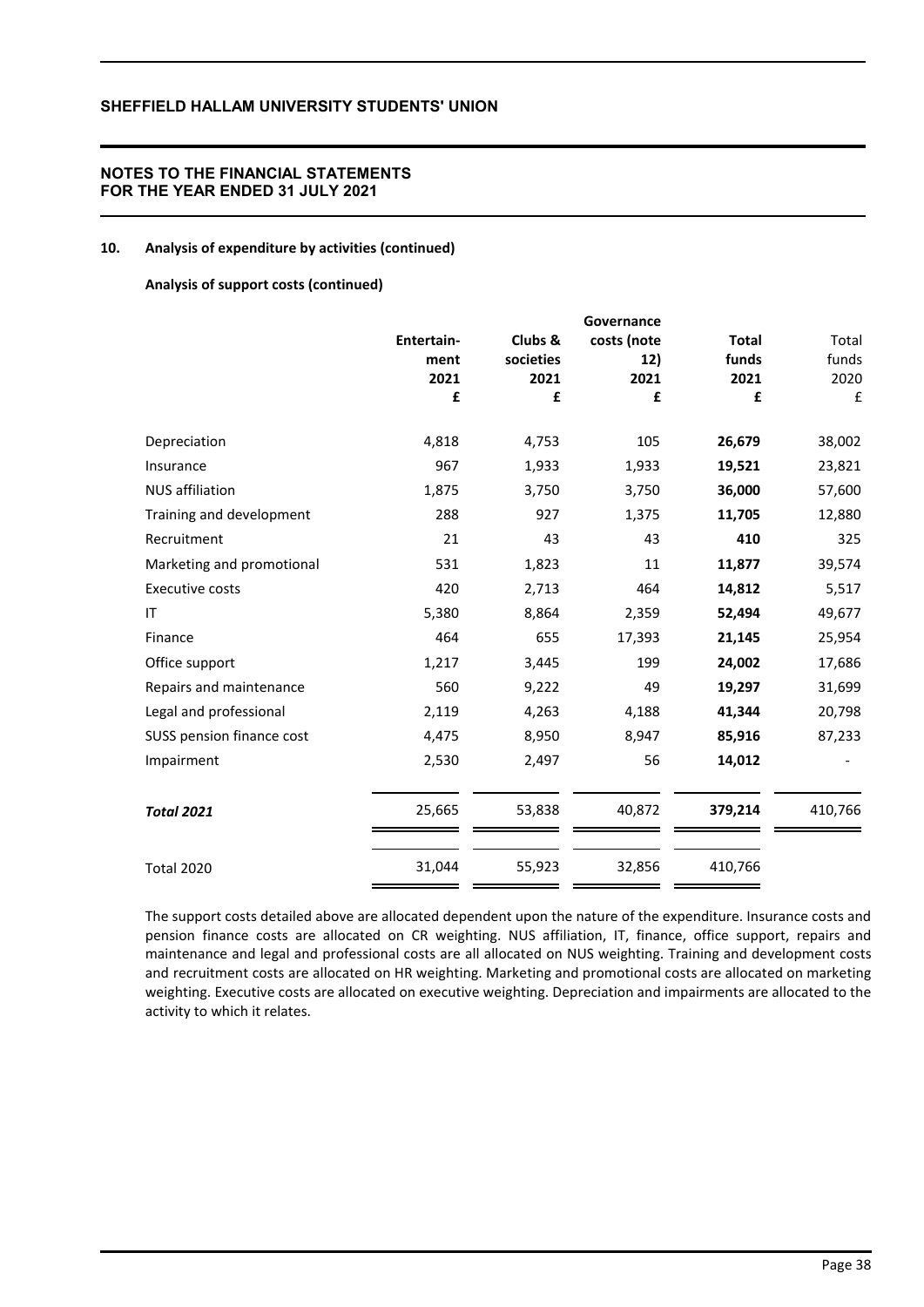## **NOTES TO THE FINANCIAL STATEMENTS FOR THE YEAR ENDED 31 JULY 2021**

### **11. Support costs**

|                                               | 2021<br>£ | 2020<br>£ |
|-----------------------------------------------|-----------|-----------|
| Fundraising support costs (note 8)            | 17,256    | 17,796    |
| Charitable activities support costs (note 10) | 379,214   | 410,766   |
|                                               | 396,470   | 428,562   |

# **12. Governance costs**

|                                  | <b>Unrestricted</b> | <b>Total</b> | Total  |
|----------------------------------|---------------------|--------------|--------|
|                                  | funds               | funds        | funds  |
|                                  | 2021                | 2021         | 2020   |
|                                  | £                   | £            | £      |
| Auditor's remuneration (note 13) | 17,175              | 17,175       | 13,170 |
| Governance costs                 | 70,675              | 70,675       | 59,068 |
|                                  | 87,850              | 87,850       | 72,238 |
| Total 2020 as restated           | 72,238              | 72,238       |        |

## **13. Auditor's remuneration**

The auditor's remuneration amounts to an auditor fee of £17,175 (2020 - £13,170).

### **14. Staff costs**

|                                                      | 2021<br>£ | As restated<br>2020<br>£ |
|------------------------------------------------------|-----------|--------------------------|
| Wages and salaries                                   | 1,377,842 | 1,518,476                |
| Social security costs                                | 122,850   | 125,164                  |
| Contribution to defined contribution pension schemes | 52,552    | 53,496                   |
| Operating costs of defined benefit pension schemes   | 26,000    | 34,000                   |
|                                                      | 1,579,244 | 1,731,136                |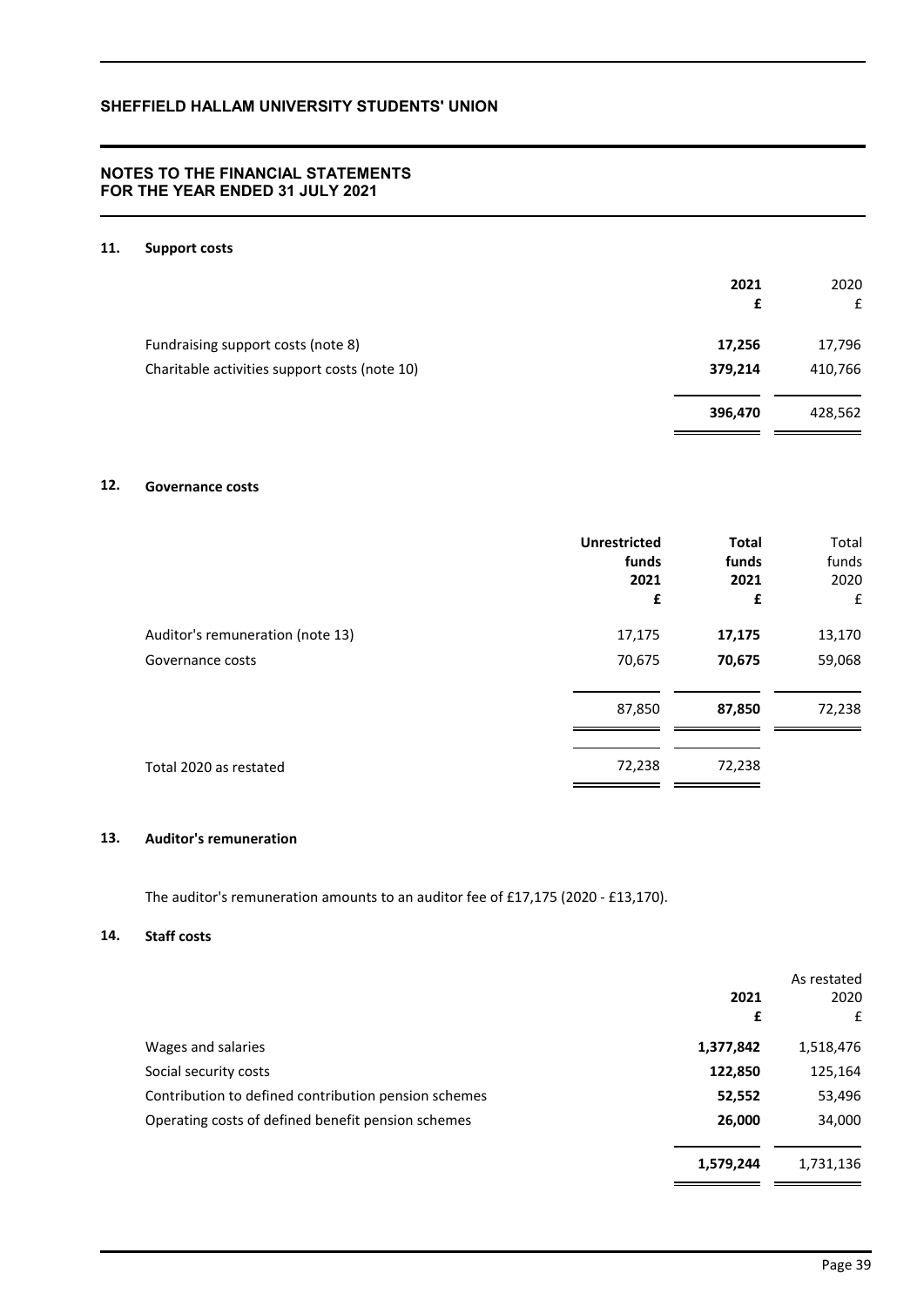## **NOTES TO THE FINANCIAL STATEMENTS FOR THE YEAR ENDED 31 JULY 2021**

### **14. Staff costs (continued)**

The average number of persons employed by the charity during the year was as follows:

|                                          | 2021<br>No. | 2020<br>No. |
|------------------------------------------|-------------|-------------|
| Trading Operations: Permanent staff      | 5           | 7           |
| Trading Operations: Temporary staff      | ۰           | 4           |
| <b>Student Services: Permanent staff</b> | 45          | 49          |
| Other                                    | 2           | 2           |
|                                          | 52          | 62          |

The number of employees whose employee benefits (excluding employer pension costs) exceeded £60,000 was:

|                               | 2021 | 2020 |
|-------------------------------|------|------|
|                               | No.  | No.  |
| In the band £60,001 - £70,000 |      | 1    |

The total remuneration and benefits received by key management personnel, including employers NI and pension, were £212,086 (2020: £366,362). The Union consider the senior management personnel to be the Chief Executive Officer, and the Directors of Resources, the Deputy CEO, The Director of Services and the Sabbatical Officers.

### **15. Trustees' remuneration and expenses**

Each of the five sabbatical officers received £18,714 (2020: £18,654) for the year, as authorised in the Union's governing document, for the representation, campaigning and support work they undertake as distinct from their Trustee responsibilities. This work includes voicing student opinion with the institution and local community, defending and extending the rights of students through petitions, discussion with MP's and also organising and supporting student volunteers and service provision for them.

During the year ended 31 July 2021, no expenses were paid to Trustees (2020 - £607 to 1 trustee).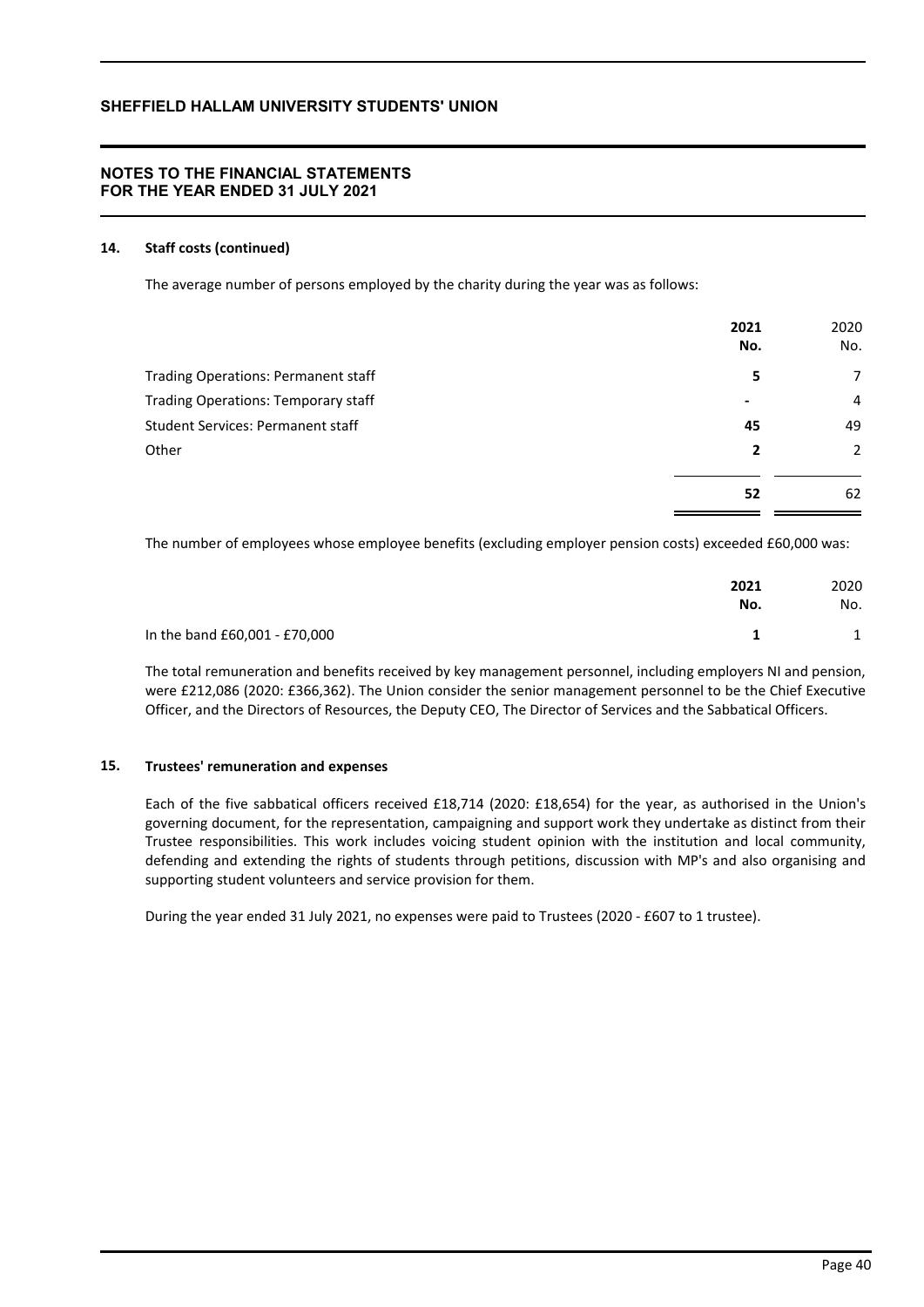## **NOTES TO THE FINANCIAL STATEMENTS FOR THE YEAR ENDED 31 JULY 2021**

### **16. Tangible fixed assets**

|                                | <b>Building</b><br>improvements<br>£ | <b>Fixtures and</b><br>fittings<br>£ | <b>Total</b><br>£ |
|--------------------------------|--------------------------------------|--------------------------------------|-------------------|
| <b>Cost or valuation</b>       |                                      |                                      |                   |
| At 1 August 2020 - as restated | 242,145                              | 473,217                              | 715,362           |
| Additions                      |                                      | 26,280                               | 26,280            |
| At 31 July 2021                | 242,145                              | 499,497                              | 741,642           |
| <b>Depreciation</b>            |                                      |                                      |                   |
| At 1 August 2020 - as restated | 220,010                              | 408,992                              | 629,002           |
| Charge for the year            | 6,508                                | 20,278                               | 26,786            |
| Impairment charge              | 3,162                                | 10,906                               | 14,068            |
| At 31 July 2021                | 229,680                              | 440,176                              | 669,856           |
| Net book value                 |                                      |                                      |                   |
| At 31 July 2021                | 12,465                               | 59,321                               | 71,786            |
| At 31 July 2020                | 22,135                               | 64,225                               | 86,360            |

The brought forward balances on the classes of assets have been restated in the year to agree to records held and confirmed by the Union. This has not resulted in a change to the net assets or surplus of the union in either year.

## **17. Stocks**

|                                     | 2021   | 2020   |
|-------------------------------------|--------|--------|
|                                     |        |        |
| Finished goods and goods for resale | 20,888 | 30.037 |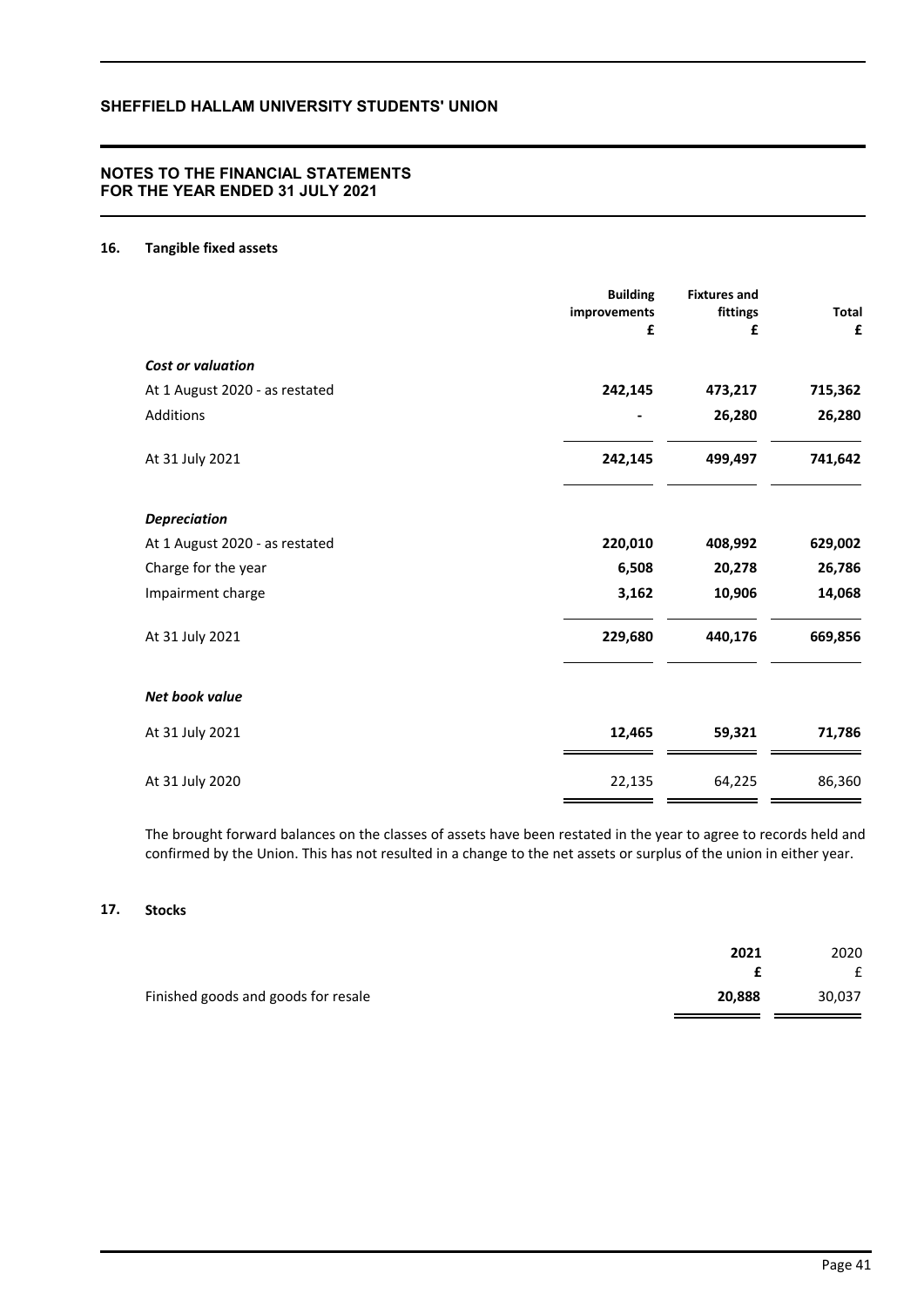## **NOTES TO THE FINANCIAL STATEMENTS FOR THE YEAR ENDED 31 JULY 2021**

### **18. Debtors**

|                                | 2021   | 2020   |
|--------------------------------|--------|--------|
|                                | £      | £      |
| Trade debtors                  | 5,397  | 3,962  |
| Other debtors                  | 181    | 175    |
| Prepayments and accrued income | 37,794 | 33,167 |
|                                | 43,372 | 37,304 |

### **19. Creditors: Amounts falling due within one year**

|                                                                 | 2021       | 2020      |
|-----------------------------------------------------------------|------------|-----------|
|                                                                 | £          | £         |
| SUSS defined benefit scheme funding deficit liability (note 28) | 72,607     | 84,449    |
| Trade creditors                                                 | 78,257     | 42,216    |
| Other taxation and social security                              | 24,807     | 31,520    |
| Other creditors                                                 | 89,145     | 85,135    |
| Accruals and deferred income                                    | 133,987    | 319,266   |
|                                                                 |            |           |
|                                                                 | 398,803    | 562,586   |
|                                                                 |            |           |
|                                                                 | 2021       | 2020      |
|                                                                 | £          | £         |
| Deferred income                                                 |            |           |
| Deferred income at 31 July 2020                                 | 208,974    | 10,565    |
| Resources deferred during the year                              | 2,707      | 208,974   |
| Amounts released from previous periods                          | (208, 974) | (10, 565) |
|                                                                 | 2,707      | 208,974   |

Income has been deferred where income relates to events and activities which have not been carried out at the year end.

### **20. Creditors: Amounts falling due after more than one year**

|                                                                 | 2021      | 2020      |
|-----------------------------------------------------------------|-----------|-----------|
|                                                                 |           | £         |
| SUSS defined benefit scheme funding deficit liability (note 28) | 2,437,379 | 2.472.574 |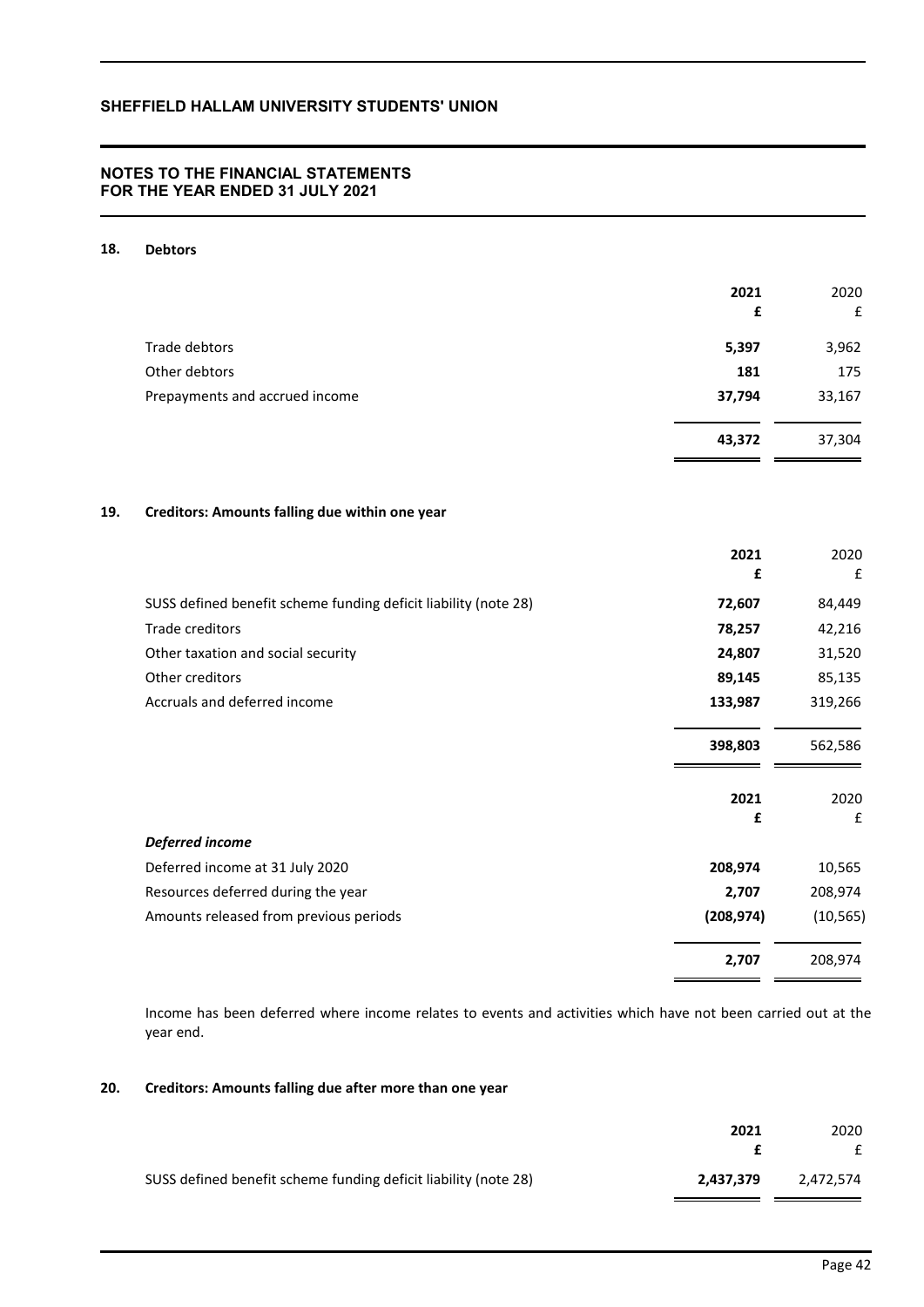## **NOTES TO THE FINANCIAL STATEMENTS FOR THE YEAR ENDED 31 JULY 2021**

### **21. Prior year adjustments**

The prior year figures have been restated to reanalyse the CJRS income from wages and salaries costs in order to apply the requirements of SORP (FRS 102). This has not resulted in a change in the net deficit or net asset position in the prior year.

The brought forward balances on fixed assets have been restated in the year to agree to records held and confirmed by the union. This has not resulted in a change to the net assts or surplus of the union in either year.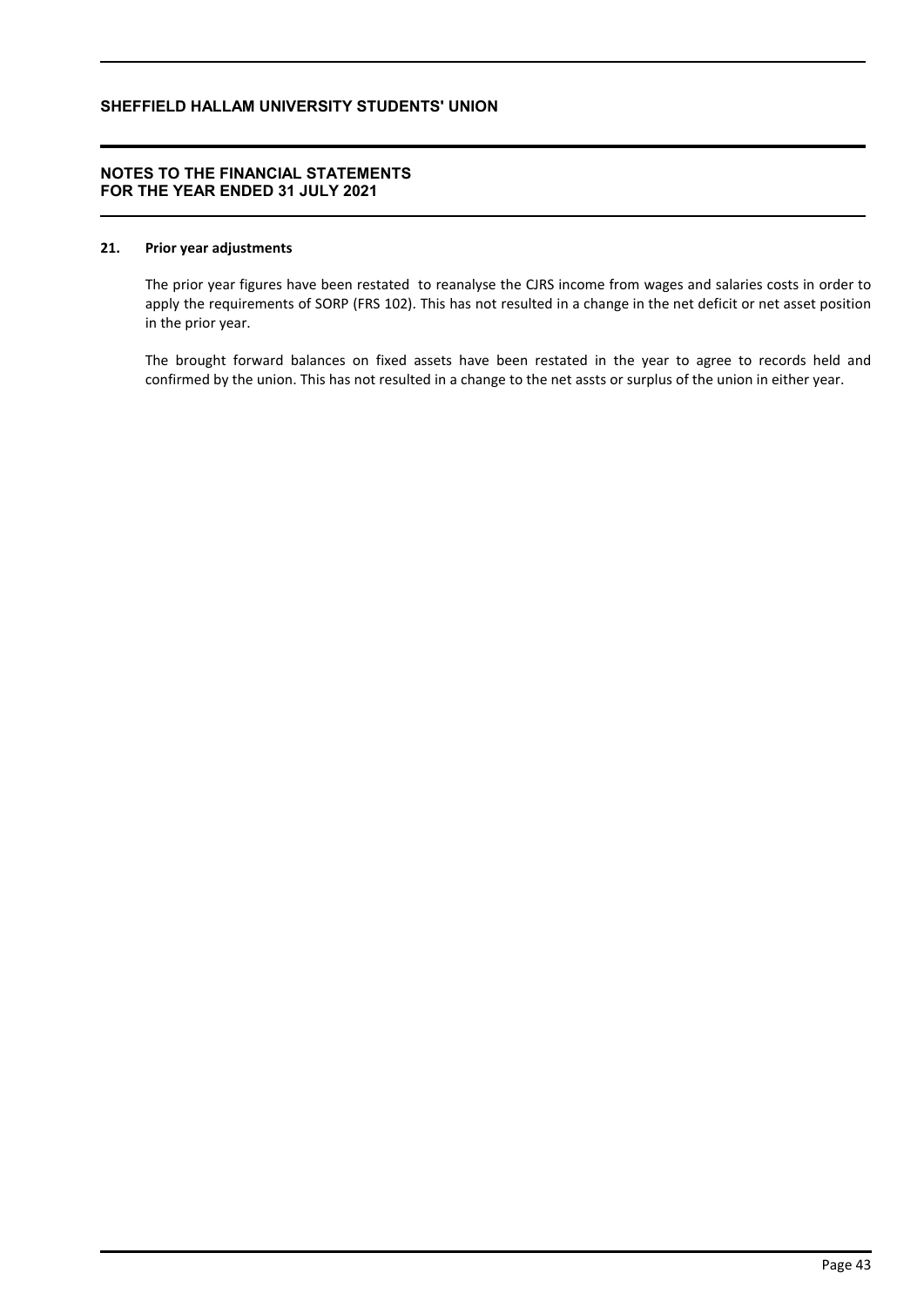## **NOTES TO THE FINANCIAL STATEMENTS FOR THE YEAR ENDED 31 JULY 2021**

# **22. Statement of funds**

**Statement of funds - current year**

|                                      | <b>Balance at 1</b><br>August 2020<br>£ | Income<br>£ | Expenditure<br>£ | <b>Transfers</b><br>in/out<br>£ | Gains/<br>(Losses)<br>£ | <b>Balance at 31</b><br><b>July 2021</b><br>£ |
|--------------------------------------|-----------------------------------------|-------------|------------------|---------------------------------|-------------------------|-----------------------------------------------|
| <b>Unrestricted</b><br>funds         |                                         |             |                  |                                 |                         |                                               |
| <b>Designated funds</b>              |                                         |             |                  |                                 |                         |                                               |
| Hardship fund                        | 2,000                                   |             |                  |                                 |                         | 2,000                                         |
| <b>Black History</b><br>month        | 603                                     |             | (128)            |                                 |                         | 475                                           |
| Student societies<br>funding         | 5,865                                   |             |                  | 1,342                           |                         | 7,207                                         |
| Social<br>Entrepreneurs              | 1,428                                   |             |                  |                                 |                         | 1,428                                         |
| Housing fair                         | 16,579                                  |             |                  |                                 |                         | 16,579                                        |
| Sheffield Student<br>Sustain         | 402                                     |             |                  |                                 |                         | 402                                           |
| Digital<br>Transformation<br>project | 200,000                                 |             |                  |                                 |                         | 200,000                                       |
| <b>Other Strategic</b><br>Plan       | 125,000                                 |             | (123, 505)       |                                 |                         | 1,495                                         |
| <b>Inclusivity Fund</b>              | 20,000                                  |             |                  |                                 |                         | 20,000                                        |
|                                      | 371,877                                 |             | (123, 633)       | 1,342                           |                         | 249,586                                       |
|                                      | <b>Balance at 1</b><br>August 2020<br>£ | Income<br>£ | Expenditure<br>£ | <b>Transfers</b><br>in/out<br>£ | Gains/<br>(Losses)<br>£ | <b>Balance at 31</b><br><b>July 2021</b><br>£ |
| <b>General funds</b>                 |                                         |             |                  |                                 |                         |                                               |
| Unrestricted<br>funds                | 273,664                                 | 2,666,562   | (2, 116, 861)    | (137, 533)                      |                         | 685,832                                       |
| Pension reserve -<br><b>SYPA</b>     | (295,000)                               |             | (17,000)         |                                 | 146,000                 | (166,000)                                     |
| Pension reserve -<br>SUSS            | (2,557,023)                             |             | (89, 496)        | 136,533                         |                         | (2,509,986)                                   |
|                                      | (2,578,359)                             | 2,666,562   | (2, 223, 357)    | (1,000)                         | 146,000                 | (1,990,154)                                   |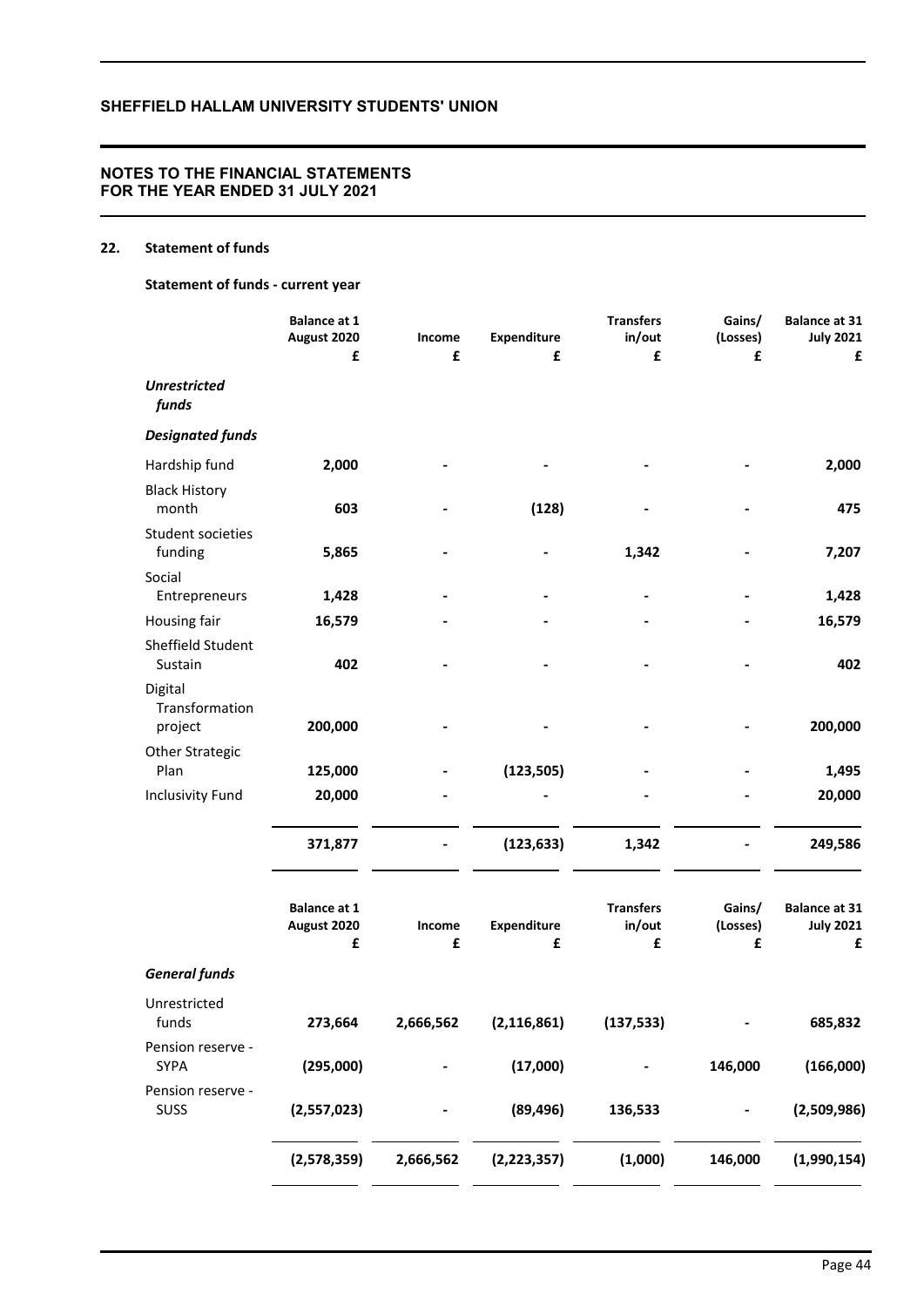## **NOTES TO THE FINANCIAL STATEMENTS FOR THE YEAR ENDED 31 JULY 2021**

## **22. Statement of funds (continued)**

*Statement of funds - current year (continued)*

|                                    | <b>Balance at 1</b><br>August 2020<br>£ | Income<br>£ | Expenditure<br>£ | <b>Transfers</b><br>in/out<br>£ | Gains/<br>(Losses)<br>£ | <b>Balance at 31</b><br><b>July 2021</b> |
|------------------------------------|-----------------------------------------|-------------|------------------|---------------------------------|-------------------------|------------------------------------------|
| <b>Total Unrestricted</b><br>funds | (2,206,482)                             | 2,666,562   | (2,346,990)      | 342                             | 146.000                 | (1,740,568)                              |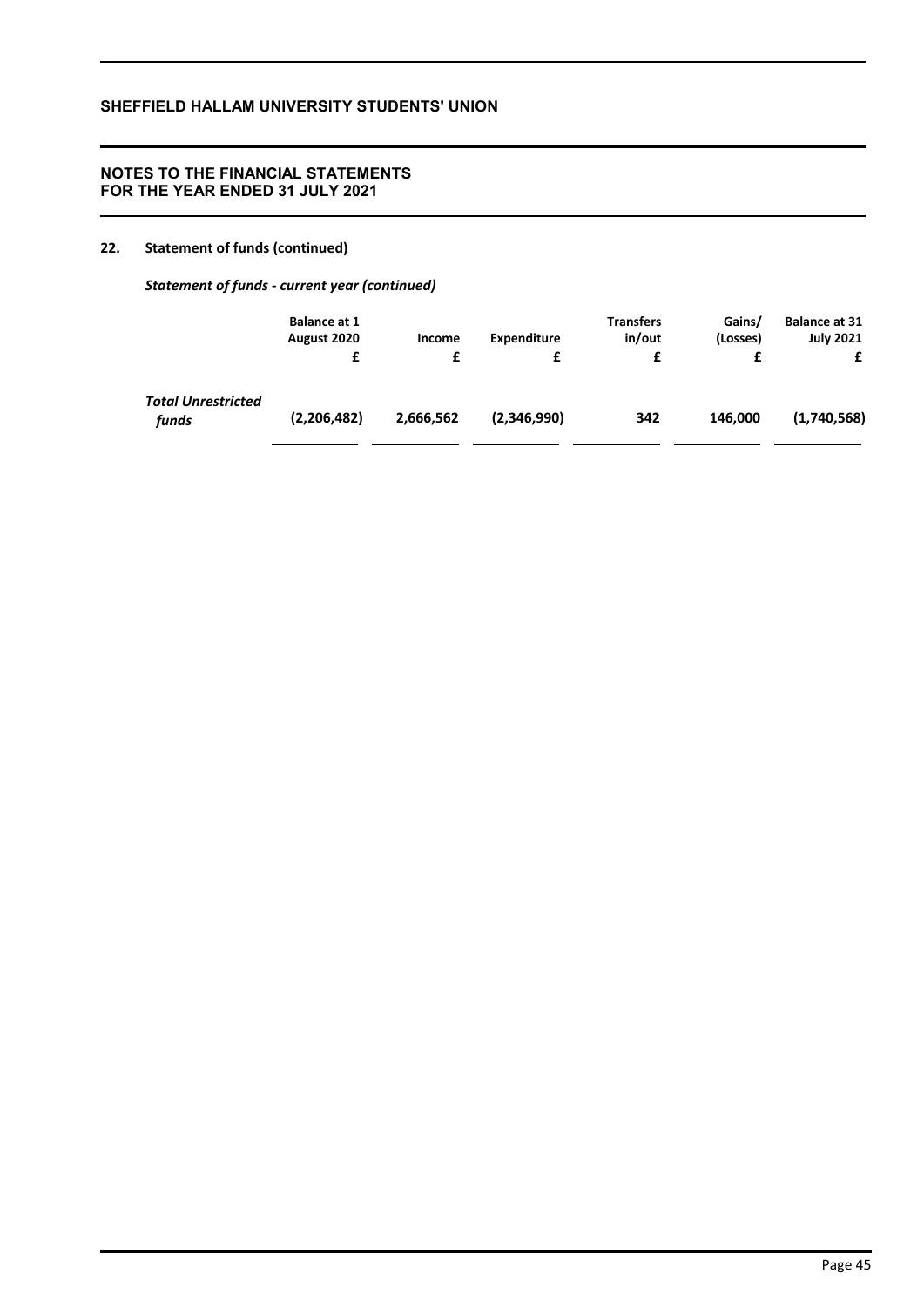## **NOTES TO THE FINANCIAL STATEMENTS FOR THE YEAR ENDED 31 JULY 2021**

# **22. Statement of funds (continued)**

|                                                     | <b>Balance at 1</b><br>August 2020<br>£ | Income<br>£ | Expenditure<br>£ | <b>Transfers</b><br>in/out<br>£ | Gains/<br>(Losses)<br>£ | <b>Balance at 31</b><br><b>July 2021</b><br>£ |
|-----------------------------------------------------|-----------------------------------------|-------------|------------------|---------------------------------|-------------------------|-----------------------------------------------|
| <b>Restricted funds</b>                             |                                         |             |                  |                                 |                         |                                               |
| Clubs and<br>Societies                              | 59,593                                  | 57,792      | (45, 126)        | (342)                           |                         | 71,917                                        |
| Burgulary<br>reduction<br>campaign and<br>community |                                         |             |                  |                                 |                         |                                               |
| projects                                            | 1,757                                   |             |                  |                                 |                         | 1,757                                         |
| <b>NUS Conference</b>                               | 3,631                                   |             |                  |                                 |                         | 3,631                                         |
| Development<br>funds                                | 4,170                                   |             |                  |                                 |                         | 4,170                                         |
| Nightline                                           | 4,905                                   | 4,000       | (1, 114)         |                                 |                         | 7,791                                         |
| Book club                                           | 1,912                                   |             |                  |                                 |                         | 1,912                                         |
| <b>Black History</b><br>Month (SHU)                 | 442                                     |             | (442)            |                                 |                         |                                               |
|                                                     | 76,410                                  | 61,792      | (46, 682)        | (342)                           |                         | 91,178                                        |
|                                                     | <b>Balance at 1</b><br>August 2020<br>£ | Income<br>£ | Expenditure<br>£ | <b>Transfers</b><br>in/out<br>£ | Gains/<br>(Losses)<br>£ | <b>Balance at 31</b><br><b>July 2021</b><br>£ |
| <b>Total of funds</b>                               | (2, 130, 072)                           | 2,728,354   | (2,393,672)      |                                 | 146,000                 | (1,649,390)                                   |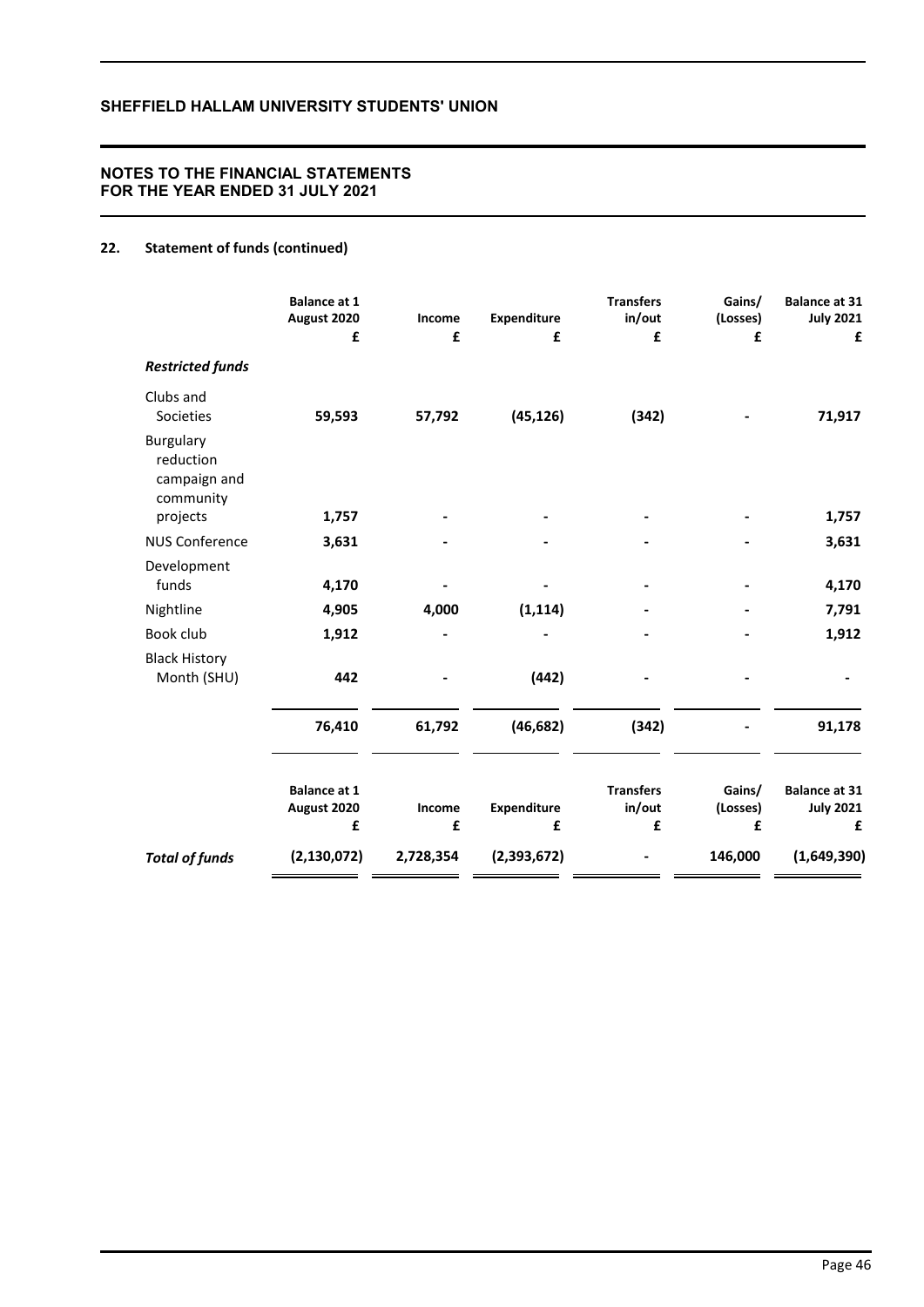## **NOTES TO THE FINANCIAL STATEMENTS FOR THE YEAR ENDED 31 JULY 2021**

# **22. Statement of funds (continued)**

## **Statement of funds - prior year**

|                                      | Balance at<br>1 August 2019<br>£ | As restated<br>Income<br>£ | As restated<br>Expenditure<br>£ | Transfers<br>in/out<br>£ | Gains/<br>(Losses)<br>£ | Balance at<br>31 July 2020<br>£ |
|--------------------------------------|----------------------------------|----------------------------|---------------------------------|--------------------------|-------------------------|---------------------------------|
| <b>Unrestricted</b><br>funds         |                                  |                            |                                 |                          |                         |                                 |
| <b>Designated funds</b>              |                                  |                            |                                 |                          |                         |                                 |
| Hardship fund                        | 2,000                            |                            |                                 |                          |                         | 2,000                           |
| <b>Black History</b><br>month        | 603                              |                            |                                 |                          |                         | 603                             |
| Student societies<br>funding         | 3,901                            |                            |                                 | 1,964                    |                         | 5,865                           |
| Social<br>Entrepreneurs              | 1,428                            |                            |                                 |                          |                         | 1,428                           |
| Housing fair                         | 9,255                            | 9,857                      | (2, 533)                        |                          |                         | 16,579                          |
| Sheffield Student<br>Sustain         | 402                              |                            |                                 |                          |                         | 402                             |
| Digital<br>Transformation<br>project |                                  |                            |                                 | 200,000                  |                         | 200,000                         |
| <b>Other Strategic</b><br>Plan       |                                  |                            |                                 | 125,000                  |                         | 125,000                         |
| <b>Inclusivity Fund</b>              |                                  |                            |                                 | 20,000                   |                         | 20,000                          |
|                                      | 17,589                           | 9,857                      | (2, 533)                        | 346,964                  |                         | 371,877                         |
| <b>General funds</b>                 |                                  |                            |                                 |                          |                         |                                 |
| Unrestricted<br>funds                | 512,477                          | 2,998,739                  | (2,763,854)                     | (473, 698)               |                         | 273,664                         |
| Pension reserve -<br>SYPA            | (71,000)                         |                            | (22,000)                        |                          | (202,000)               | (295,000)                       |
| Pension reserve -<br>SUSS            | (1,971,571)                      |                            | (715, 478)                      | 130,026                  |                         | (2,557,023)                     |
|                                      | (1,530,094)                      | 2,998,739                  | (3,501,332)                     | (343, 672)               | (202,000)               | (2,578,359)                     |
| <b>Total Unrestricted</b><br>funds   | (1,512,505)                      | 3,008,596                  | (3,503,865)                     | 3,292                    | (202,000)               | (2, 206, 482)                   |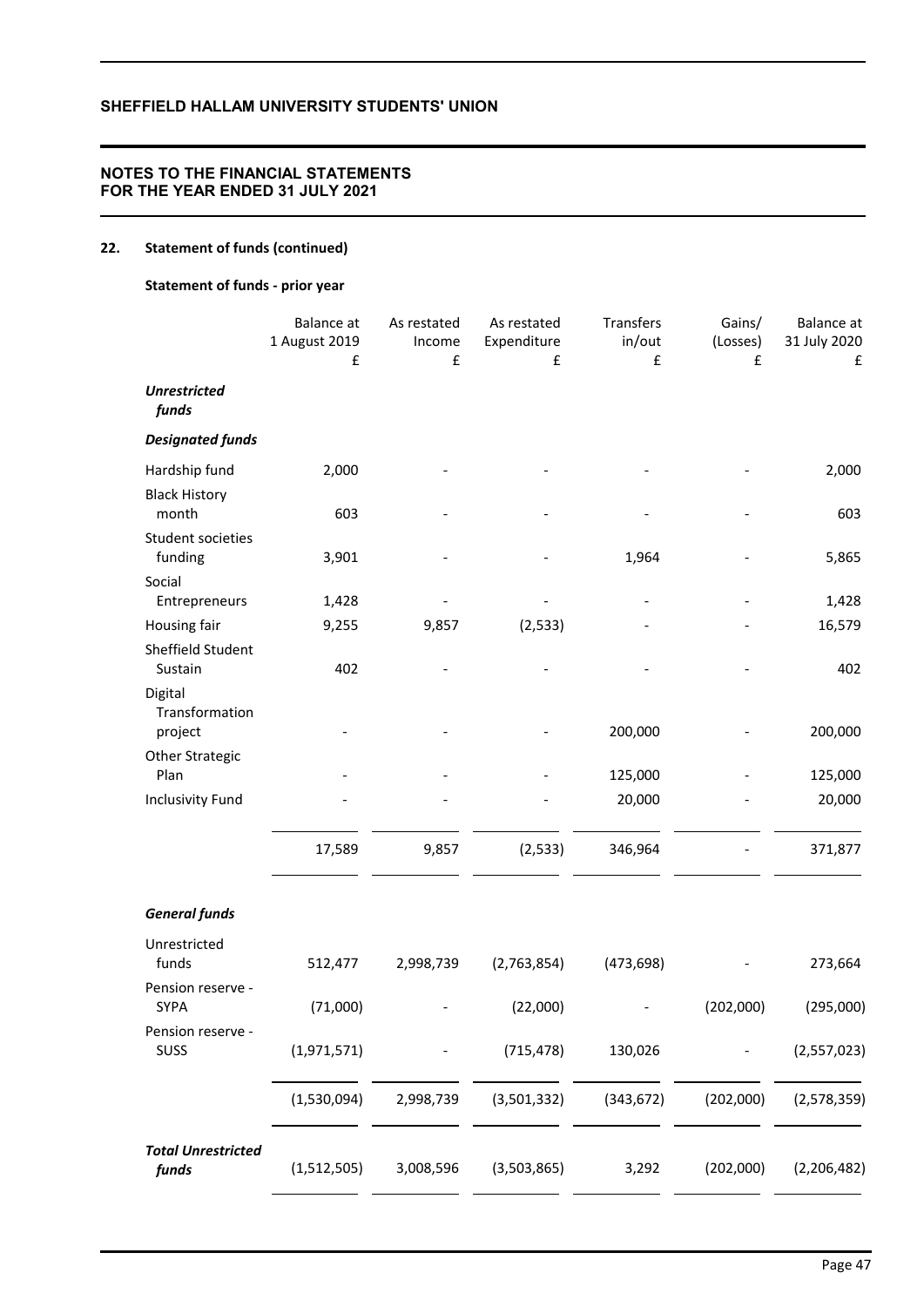## **NOTES TO THE FINANCIAL STATEMENTS FOR THE YEAR ENDED 31 JULY 2021**

### **22. Statement of funds (continued)**

|                                                                 | <b>Balance</b> at<br>1 August 2019<br>£ | As restated<br>Income<br>£ | As restated<br>Expenditure<br>£ | Transfers<br>in/out<br>£ | Gains/<br>(Losses)<br>f | Balance at<br>31 July 2020<br>£ |
|-----------------------------------------------------------------|-----------------------------------------|----------------------------|---------------------------------|--------------------------|-------------------------|---------------------------------|
| <b>Restricted funds</b>                                         |                                         |                            |                                 |                          |                         |                                 |
| Clubs and<br>Societies                                          | 49,740                                  | 109,717                    | (96, 866)                       | (2,998)                  |                         | 59,593                          |
| <b>Bright Ideas</b><br>project                                  | 294                                     |                            |                                 | (294)                    |                         |                                 |
| Burgulary<br>reduction<br>campaign and<br>community<br>projects | 1,757                                   |                            |                                 |                          |                         | 1,757                           |
| <b>NUS Conference</b>                                           | 3,631                                   |                            |                                 |                          |                         | 3,631                           |
| Development                                                     |                                         |                            |                                 |                          |                         |                                 |
| funds                                                           | 4,170                                   |                            |                                 |                          |                         | 4,170                           |
| Nightline                                                       | 4,951                                   | 4,000                      | (4,046)                         |                          |                         | 4,905                           |
| Book club                                                       |                                         | 1,912                      |                                 |                          |                         | 1,912                           |
| <b>Black History</b><br>Month (SHU)                             |                                         | 1,300                      | (858)                           |                          |                         | 442                             |
|                                                                 | 64,543                                  | 116,929                    | (101, 770)                      | (3, 292)                 |                         | 76,410                          |
|                                                                 |                                         |                            |                                 |                          |                         |                                 |
| <b>Total of funds</b>                                           | (1,447,962)                             | 3,125,525                  | (3,605,635)                     |                          | (202,000)               | (2, 130, 072)                   |

#### **Designated funds:**

**Hardship fund** represents funds allocated to allow poorer students to join societies with high subscriptions and fees.

**Black history month** represents monies to part-finance campaigns and events aimed at celebration and higher inclusiveness for ethnic minority students.

**Student societies funding** represents funds of dormant societies.

**Social entrepreneurs** represents funding for student business ventures.

**Housing fair** represents net Income from Housing Fairs, designated to be used on similar events.

**Sheffield student sustain** represents funds designated for students' green projects.

**Strategic Plan - Digital Transformation project** represents funds allocated to fund a new digital strategy, a key part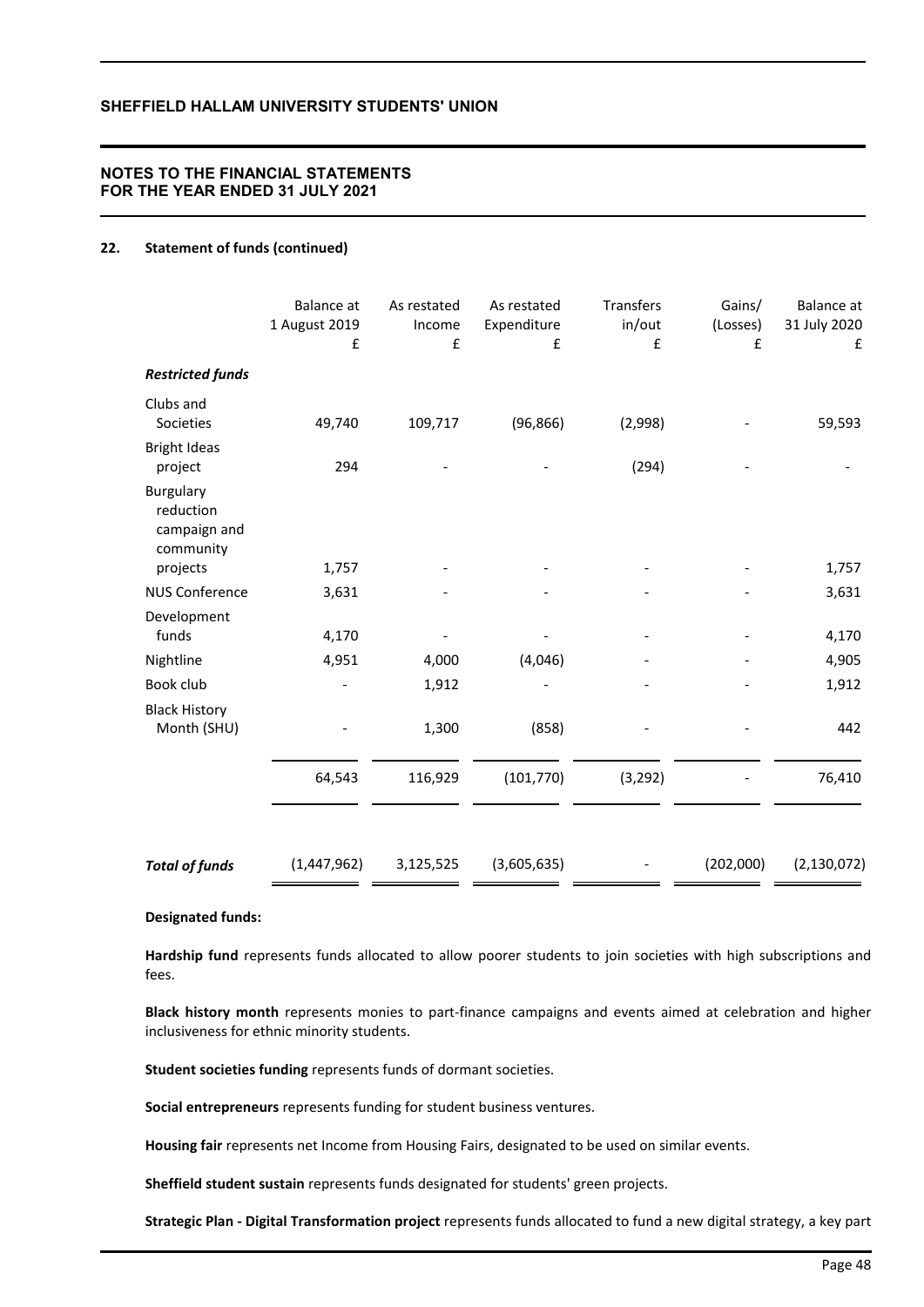## **NOTES TO THE FINANCIAL STATEMENTS FOR THE YEAR ENDED 31 JULY 2021**

of the new organisational Strategy.

**Strategic Plan - Other** is to fund a restructure of the organisation to better support the new Strategy.

**Inclusivity Fund** represents funds to support inclusivity of under-represented groups.

### **Restricted funds:**

**Clubs & Societies** represents monies raised for the purpose of furthering their particular activity.

**Bright ideas projects** represents moies to support student-led social enterprises and community projects.

**Arts & Communities** represents monies held for the Nightline project and burglary reduction campaign. Funds for the burglary reduction campaign represents monies held for future campaigning to help prevent burglaries amongst student communities.

**NUS Conference** funds represents monies to deliver projects relating to hate crimes.

**Development funds** represents monies received for the development of societies and SHU Media.

**Book Club** to support student involvement in school reading projects.

**Black History Month** fund to part-finance campaigns and events aimed at celebration and higher inclusiveness for ethnic minority students..

### **Transfers between funds:**

£1,342 of transfers out of restricted funds represents Clubs and Societies. £136,533 represents contributions made to the SUSS pension scheme out of unrestricted funds.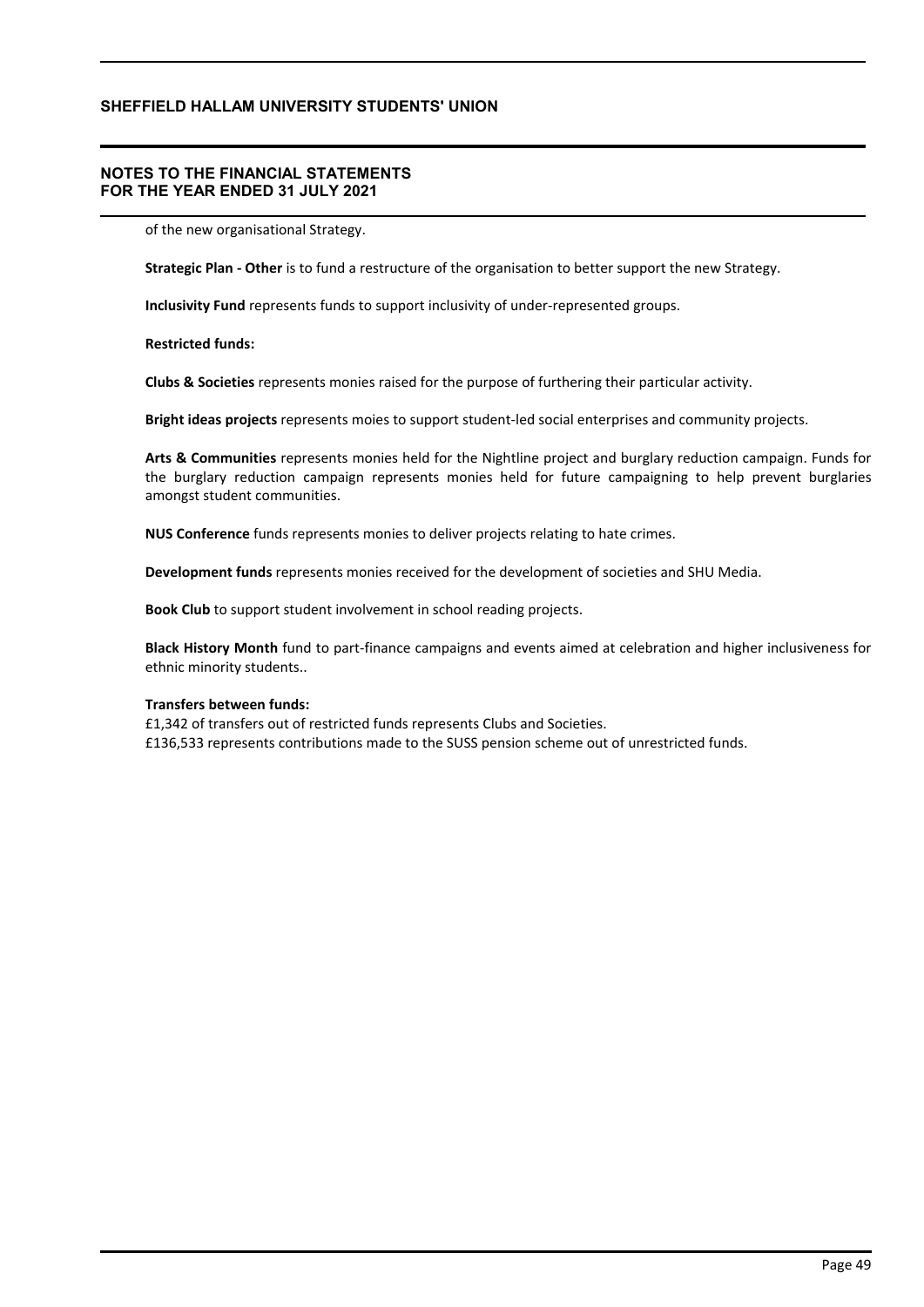## **NOTES TO THE FINANCIAL STATEMENTS FOR THE YEAR ENDED 31 JULY 2021**

## **23. Summary of funds**

## **Summary of funds - current year**

|                         | <b>Balance at 1</b><br>August 2020<br>£ | Income<br>£              | <b>Expenditure</b><br>£ | <b>Transfers</b><br>in/out<br>£ | Gains/<br>(Losses)<br>£ | <b>Balance at 31</b><br><b>July 2021</b><br>£ |
|-------------------------|-----------------------------------------|--------------------------|-------------------------|---------------------------------|-------------------------|-----------------------------------------------|
| Designated funds        | 371,877                                 | $\overline{\phantom{a}}$ | (123, 633)              | 1,342                           | $\blacksquare$          | 249,586                                       |
| General funds           | (2,578,359)                             | 2,666,562                | (2, 223, 357)           | (1,000)                         | 146,000                 | (1,990,154)                                   |
| <b>Restricted funds</b> | 76,410                                  | 61,792                   | (46, 682)               | (342)                           | $\blacksquare$          | 91,178                                        |
|                         | (2, 130, 072)                           | 2,728,354                | (2,393,672)             |                                 | 146,000                 | (1,649,390)                                   |

## **Summary of funds - prior year**

|                         | Balance at<br>1 August 2019<br>£ | As restated<br>Income<br>£ | As restated<br>Expenditure<br>£ | Transfers<br>in/out<br>f | Gains/<br>(Losses)<br>f | Balance at<br>31 July 2020<br>£ |
|-------------------------|----------------------------------|----------------------------|---------------------------------|--------------------------|-------------------------|---------------------------------|
| Designated funds        | 17,589                           | 9,857                      | (2,533)                         | 346,964                  |                         | 371,877                         |
| General funds           | (1,530,094)                      | 2,998,739                  | (3,501,332)                     | (343, 672)               | (202,000)               | (2,578,359)                     |
| <b>Restricted funds</b> | 64,543                           | 116,929                    | (101,770)                       | (3,292)                  |                         | 76,410                          |
|                         | (1,447,962)                      | 3,125,525                  | (3,605,635)                     |                          | (202,000)               | (2, 130, 072)                   |

# **24. Analysis of net assets between funds**

### **Analysis of net assets between funds - current year**

|                                        | <b>Unrestricted</b><br>funds<br>2021 | <b>Restricted</b><br>funds<br>2021 |             |  |  | Total<br>funds<br>2021 |
|----------------------------------------|--------------------------------------|------------------------------------|-------------|--|--|------------------------|
|                                        | £                                    | £                                  | £           |  |  |                        |
| Tangible fixed assets                  | 71,786                               |                                    | 71,786      |  |  |                        |
| Current assets                         | 1,190,828                            | 90,178                             | 1,281,006   |  |  |                        |
| Creditors due within one year          | (398, 803)                           | ٠                                  | (398, 803)  |  |  |                        |
| Creditors due in more than one year    | (2,437,379)                          | -                                  | (2,437,379) |  |  |                        |
| Provisions for liabilities and charges | (166,000)                            |                                    | (166,000)   |  |  |                        |
| <b>Difference</b>                      | (1,000)                              | 1,000                              |             |  |  |                        |
| <b>Total</b>                           | (1,740,568)                          | 91,178                             | (1,649,390) |  |  |                        |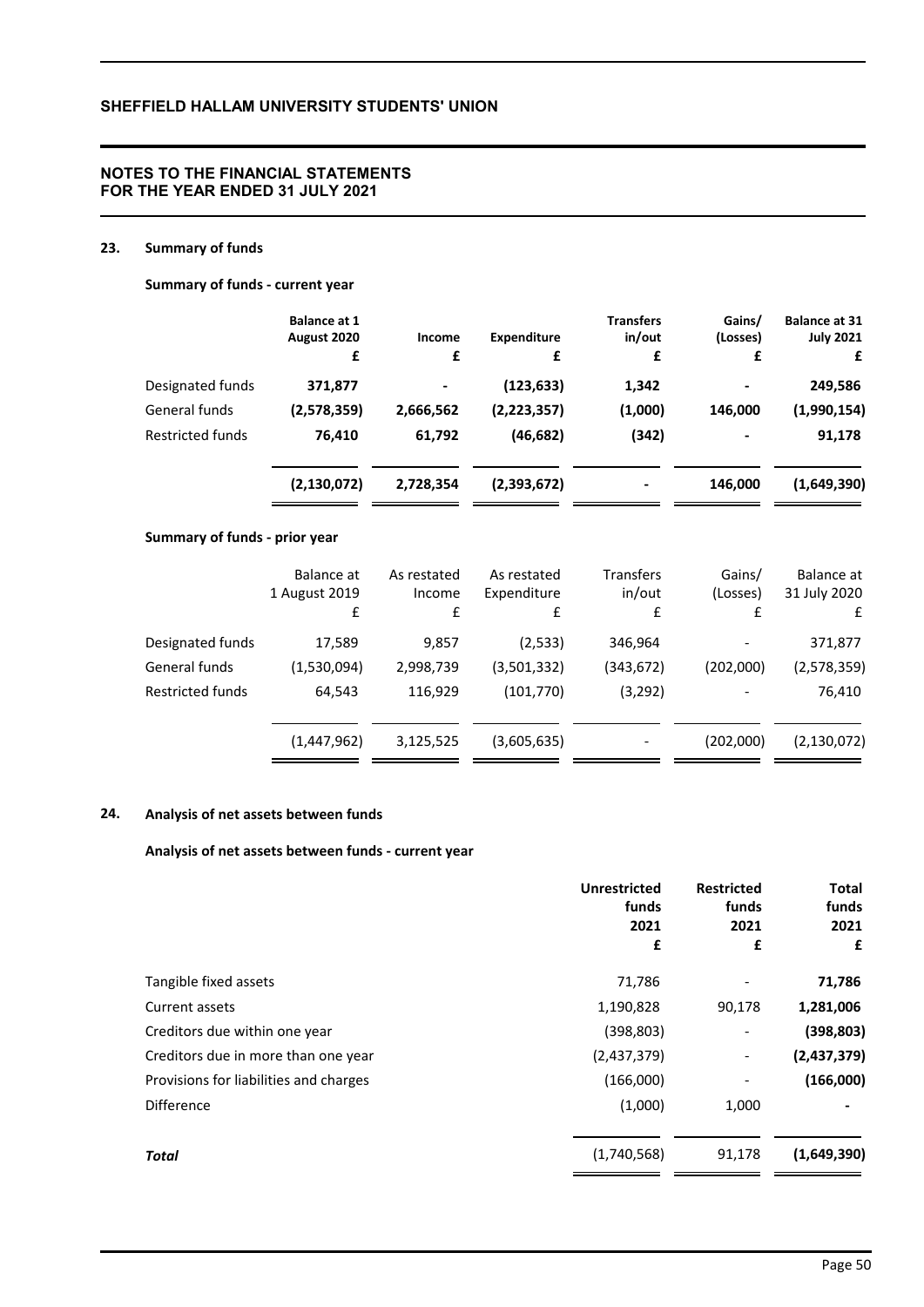## **NOTES TO THE FINANCIAL STATEMENTS FOR THE YEAR ENDED 31 JULY 2021**

# **24. Analysis of net assets between funds (continued)**

## **Analysis of net assets between funds - prior year**

|                                        | Unrestricted<br>funds<br>2020<br>£ | Restricted<br>funds<br>2020<br>£ | Total<br>funds<br>2020<br>£ |
|----------------------------------------|------------------------------------|----------------------------------|-----------------------------|
| Tangible fixed assets                  | 86,360                             |                                  | 86,360                      |
| Current assets                         | 1,037,318                          | 76,410                           | 1,113,728                   |
| Creditors due within one year          | (562, 586)                         | -                                | (562, 586)                  |
| Creditors due in more than one year    | (2,472,574)                        | $\overline{\phantom{a}}$         | (2,472,574)                 |
| Provisions for liabilities and charges | (295,000)                          | $\overline{a}$                   | (295,000)                   |
| <b>Total</b>                           | (2,206,482)                        | 76,410                           | (2, 130, 072)               |

## **25. Reconciliation of net movement in funds to net cash flow from operating activities**

|                                                                                | 2021<br>£  | 2020<br>£  |
|--------------------------------------------------------------------------------|------------|------------|
| Net income/expenditure for the year (as per Statement of Financial Activities) | 334,682    | (480, 110) |
| <b>Adjustments for:</b>                                                        |            |            |
| Depreciation and impairment charges                                            | 40,854     | 38,308     |
| <b>Bank interest</b>                                                           | (4,207)    | (9,038)    |
| Tangible fixed asset additions                                                 | (26, 280)  |            |
| Decrease in stocks                                                             | 9,149      | 4,607      |
| (Increase)/decrease in debtors                                                 | (6,068)    | 9,023      |
| (Decrease)/increase in creditors                                               | (151, 941) | 181,540    |
| Pension FRS 102 adjustments                                                    | 106,496    | 112,868    |
| SUSS pension remeasurement                                                     |            | 624,611    |
| Net cash provided by operating activities                                      | 302,685    | 481,809    |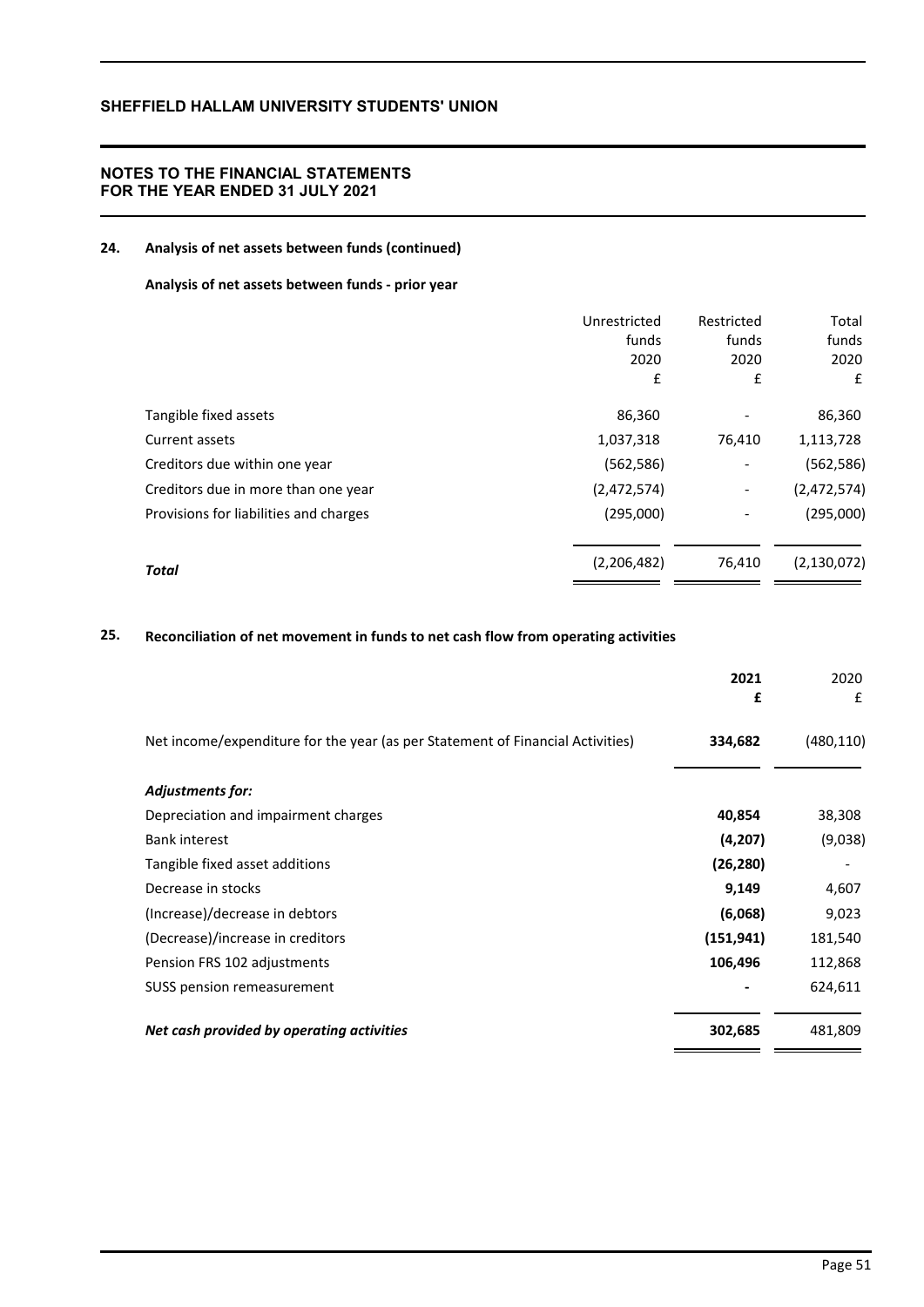## **NOTES TO THE FINANCIAL STATEMENTS FOR THE YEAR ENDED 31 JULY 2021**

## **26. Analysis of cash and cash equivalents**

|                                        | 2021      | 2020<br>£ |
|----------------------------------------|-----------|-----------|
| Cash in hand                           | 1,216,746 | 1,046,387 |
| <b>Total cash and cash equivalents</b> | 1,216,746 | 1,046,387 |

# **27. Analysis of changes in net debt**

|                          | At 1 August<br>2020<br>£ | <b>Cash flows</b><br>£ | At 31 July<br>2021<br>£ |
|--------------------------|--------------------------|------------------------|-------------------------|
| Cash at bank and in hand | 1,046,387                | 170,359                | 1,216,746               |
|                          | 1,046,387                | 170,359                | 1,216,746               |

#### **28. Pension commitments**

The charity operates a defined benefit pension scheme - 'South Yorkshire Pension Scheme'

Principal actuarial assumptions at the Balance sheet date (expressed as weighted averages):

|                          | At 31 July | At 31 July |
|--------------------------|------------|------------|
|                          | 2021       | 2020       |
|                          | %          | %          |
| Discount rate at 31 July | 1.6        | 1.5        |
| Future salary increases  | 3.85       | 3.55       |
| Future pension increases | 2.7        | 2.4        |
| Inflation rate           | 2.6        | 2.3        |
|                          |            |            |

|                                  | At 31 July<br>2021<br>Years | At 31 July<br>2020<br>Years |
|----------------------------------|-----------------------------|-----------------------------|
| Mortality rates (in years)       |                             |                             |
| - for a male aged 65 now         | 22.5                        | 22.4                        |
| - at 65 for a male aged 45 now   | 24.0                        | 23.9                        |
| - for a female aged 65 now       | 25.3                        | 25.2                        |
| - at 65 for a female aged 45 now | 27.2                        | 27.1                        |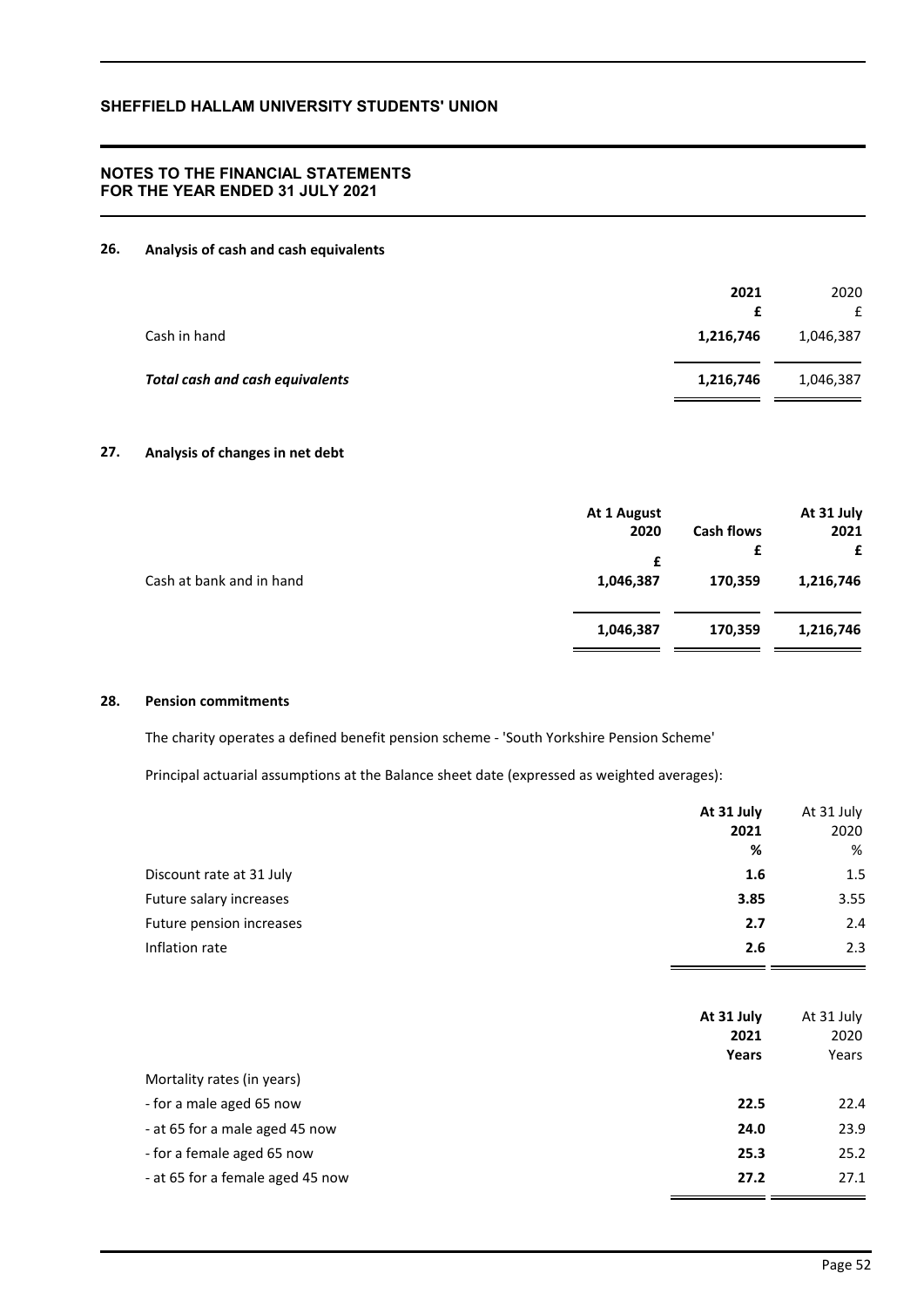## **NOTES TO THE FINANCIAL STATEMENTS FOR THE YEAR ENDED 31 JULY 2021**

## **28. Pension commitments (continued)**

The charity's share of the assets in the scheme was:

|                                   | At 31 July<br>2021<br>£ | At 31 July<br>2020<br>£ |
|-----------------------------------|-------------------------|-------------------------|
| Equities                          | 584,000                 | 499,000                 |
| Government bonds                  | 170,000                 | 168,000                 |
| Other bonds                       | 92,000                  | 96,000                  |
| Property                          | 107,000                 | 91,000                  |
| Cash / liquidity                  | 22,000                  | 44,000                  |
| Other                             | 241,000                 | 181,000                 |
| <b>Total fair value of assets</b> | 1,216,000               | 1,079,000               |

The actual return on scheme assets was £172,000 (2020 - £(11,000)).

The amounts recognised in the Statement of financial activities are as follows:

|                                                                  | 2021<br>£                | 2020<br>£ |
|------------------------------------------------------------------|--------------------------|-----------|
| Current service cost                                             | 26,000                   | 24,000    |
| Past service cost                                                | $\overline{\phantom{a}}$ | 10,000    |
| Expected return on scheme assets                                 | (16,000)                 | (21,000)  |
| Interest on obligation                                           | 20,000                   | 22,000    |
| Total amount recognised in the Statement of financial activities | 30,000                   | 35,000    |

Movements in the present value of the defined benefit obligation were as follows:

|                                           | 2021<br>£                | 2020<br>£ |
|-------------------------------------------|--------------------------|-----------|
| Opening defined benefit obligation        | 1,374,000                | 1,105,000 |
| Current service cost                      | 26,000                   | 24,000    |
| Interest cost                             | 20,000                   | 22,000    |
| Contributions by scheme participants      | 7,000                    | 6,000     |
| Benefits / transfers paid                 | (54,000)                 | (47,000)  |
| Actuarial (gains) / losses                | 9,000                    | 254,000   |
| Past service costs                        | $\overline{\phantom{a}}$ | 10,000    |
| <b>Closing defined benefit obligation</b> | 1,382,000                | 1,374,000 |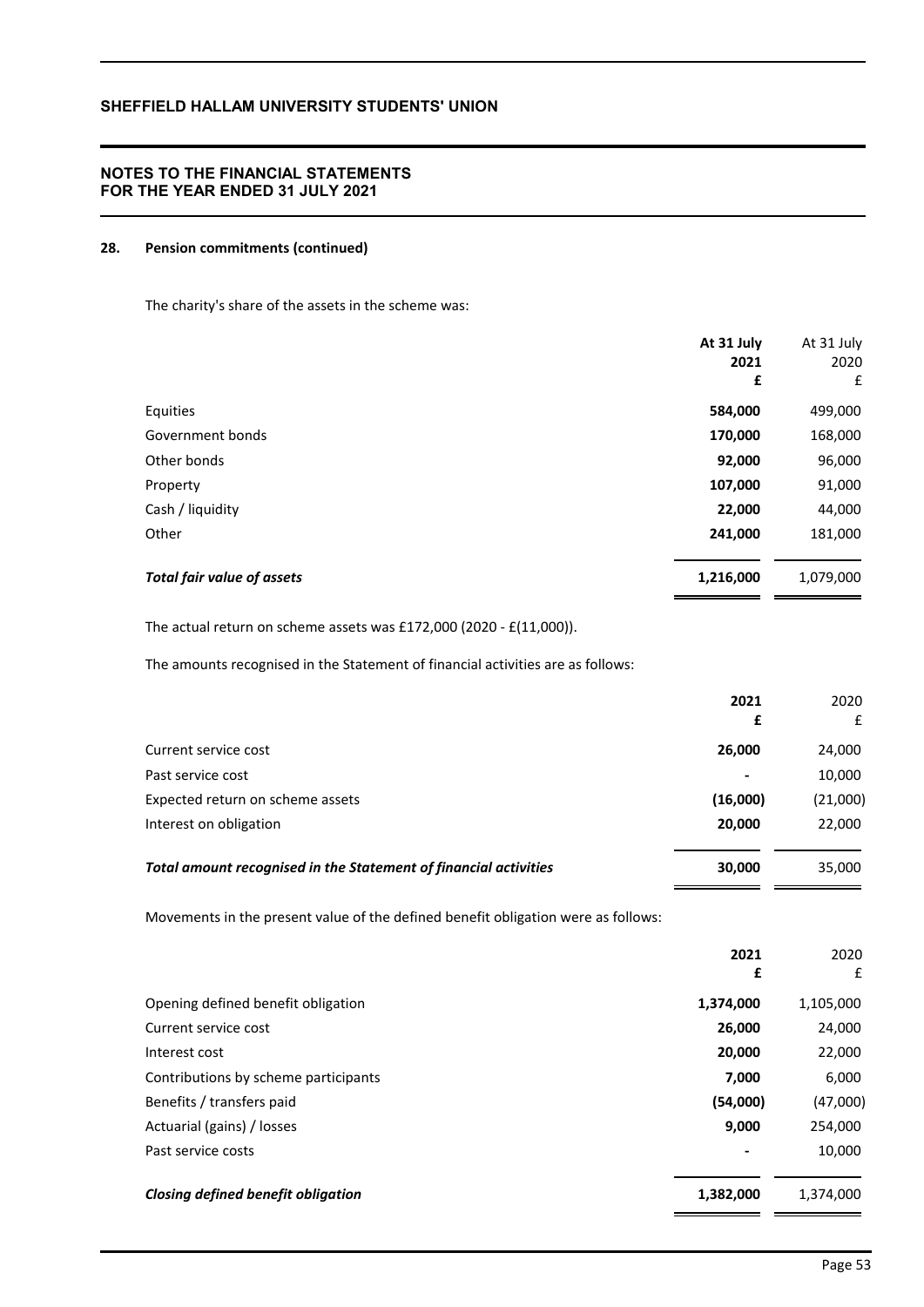## **NOTES TO THE FINANCIAL STATEMENTS FOR THE YEAR ENDED 31 JULY 2021**

#### **28. Pension commitments (continued)**

Movements in the fair value of the Union's share of scheme assets were as follows:

|                                      | 2021      | 2020      |
|--------------------------------------|-----------|-----------|
|                                      | £         | £         |
| Opening fair value of scheme assets  | 1,079,000 | 1,034,000 |
| Expected return on assets            | 16,000    | 21,000    |
| Actuarial gains/(losses)             | 155,000   | 52,000    |
| Contributions by scheme participants | 7,000     | 6,000     |
| Benefits / transfers paid            | (54,000)  | (47,000)  |
| <b>Employer contributions</b>        | 13,000    | 13,000    |
| Closing fair value of scheme assets  | 1,216,000 | 1,079,000 |

|                                        | 2021<br>£   | 2020<br>£   |
|----------------------------------------|-------------|-------------|
| Closing defined benefit obligation     | (1,382,000) | (1,374,000) |
| Closing fair value of scheme assets    | 1,216,000   | 1,079,000   |
| Pension scheme deficit at 31 July 2020 | (166,000)   | (295,000)   |

The cumulative amount of actuarial gains and losses recognised in the Statement of Financial Activities was £56,000 loss (2020: £202,000 loss).

The Union expects to contribute £13,000 in 2021.

The Union also participates in the Students' Union Superannuation Scheme, which is a defined benefit scheme whose membership consists of employees of students' unions and related bodies throughout the country. Benefits in respect of service up to 30 September 2003 are accrued on a ''final salary'' basis with benefits in respect of service from 1 October 2003 onwards accruing on a Career Average Revalued Earnings (CARE) basis. With effect from 30 September 2011 the scheme closed to further accrual.

The most recent valuation of the Scheme was carried out as at 30 June 2019 and showed that the market value of the Scheme's assets was £119.1m with these assets representing 46% of the value of benefits that had accrued to members after allowing for expected future increases in earnings. The deficit on an ongoing funding basis amounted to £140.9m.

Valuations are conducted every three years based upon assumptions agreed by the trustees, and is used to set the contibutions payable by the participating employers.

|  |  |  | The outcome in financial terms is set out in the table below: |  |  |  |  |  |  |  |  |
|--|--|--|---------------------------------------------------------------|--|--|--|--|--|--|--|--|
|--|--|--|---------------------------------------------------------------|--|--|--|--|--|--|--|--|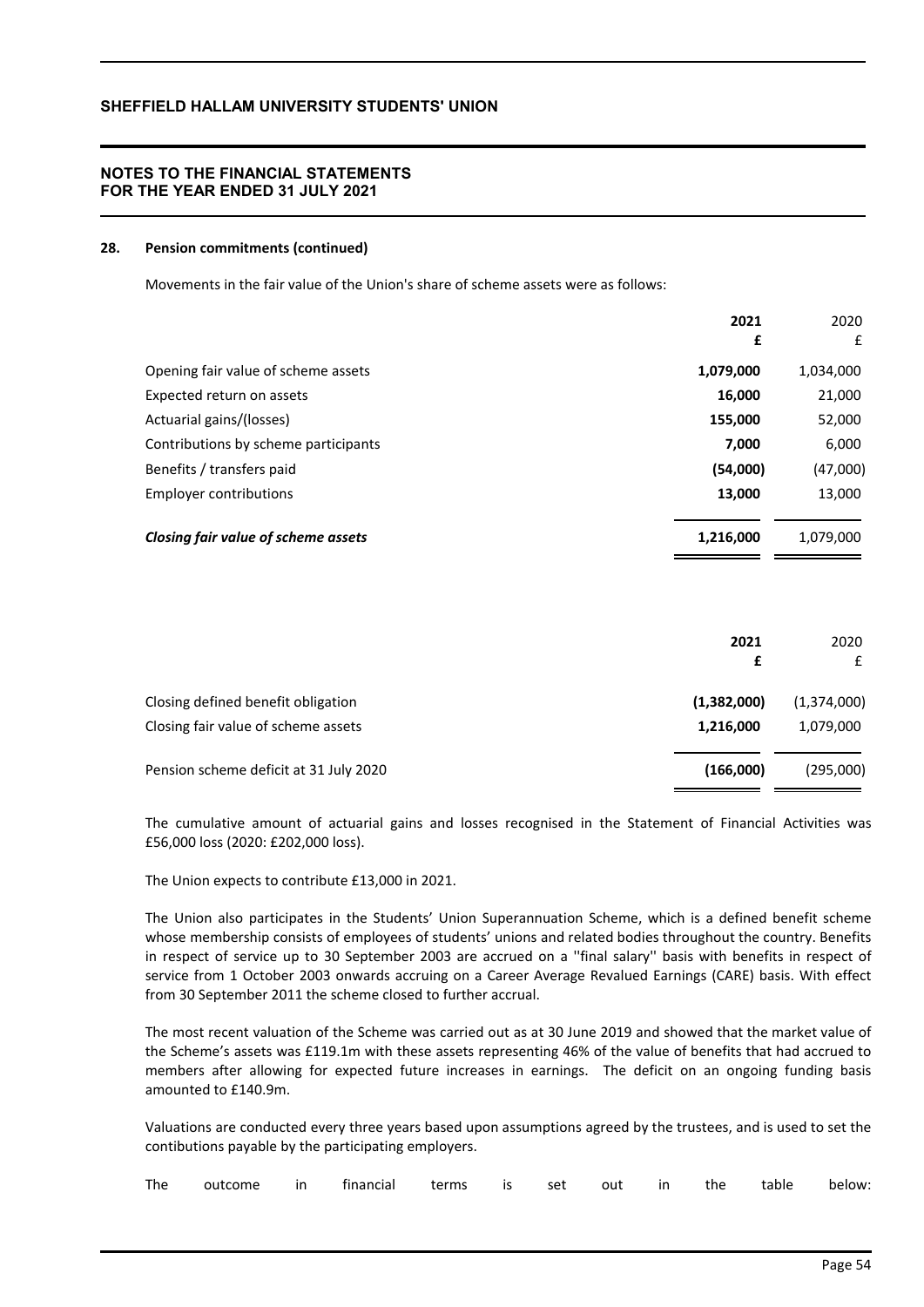## **NOTES TO THE FINANCIAL STATEMENTS FOR THE YEAR ENDED 31 JULY 2021**

|                      | 30 June 2016 | 30 June 2019 |  |  |
|----------------------|--------------|--------------|--|--|
|                      | £m           | <u>£m</u>    |  |  |
| Assets               | £101.3       | £119.1       |  |  |
| Liabilities          | £221.0       | £260.0       |  |  |
| Deficit              | (E119.7)     | (E140.9)     |  |  |
| <b>Funding level</b> | 46%          | 46%          |  |  |

The increase shown in the deficit since 2016 is in line with the changes previously reported, following annual reviews, but makes allowance for the impact of the 7% pension increase issue. This has increased the deficit in SUSS but its impact has been mitigated by the member consent exercise.

Whilst the assets have performed well rising by over 17% over the three years, the liabilities have increased by a similar percentage. The sustained low yield on government bonds has continued to affect the liabilities, but the increase was driven in large part by the pension increase issue. The Trustees have concluded that the level of contributions to clear the deficit will have to rise above the planned 5% annual increase in order to address this. However, in order to allow time for the unions to make necessary arrangements the increase in contributions will come into effect from October 2021.

The increase of 5% due in October 2020 will proceed as planned, and these contributions form part of the plan to remove the funding deficit in SUSS.

Following the 2020 increase, and in order to attribute the further increase in costs as fairly as possible, the Trustees have allocated the additional liabilities arising from the 7% pension increase issue to those unions whose members are directly affected by it. This means that a union with many affected members may see a substantial increase in their contributions to SUSS from October 2021, while a union with no members affected by the issue would see a much smaller increase.

The Trustees also considered whether the costs of carrying out the member consent exercise should be borne only by those unions whose members are directly affected by the pension increase issue. After careful consideration, and keeping in mind the principle collectivism, they concluded that a significant proportion of the costs incurred were justifiable expenses of running SUSS as a whole (because benefits needed to be adjusted, and members written to, whether or not the compromise offer was made). What remained, once allocated to the many affected unions and reclaimed over a reasonable period of time, was not material in the context of the overall level of payments being made to the SUSS by the unions, and so no additional charges will be made in respect of this.

The existing recovery plan, based on the results of the 2016 valuation, was due to end in 2033. One option considered by the Trustees was to retain this target end date, in line with the Pensions Regulator's guidance that funding deficits should be addressed over as short a period as possible. However, given the already substantial level of contributions being made to SUSS by the employers, the Trustees concluded that extending the recovery period, and hence reducing the initial increase in contributions that unions would be required to make, struck an appropriate balance between removing the deficit as quickly as possible while remaining affordable.

In summary, employer contributions increased by 5% in October 2020 and then by around 18%, on average, from 1 October 2021 (8% for those without any members affected by the compromise issue, and more for those with affected members). Contributions will increase by 5% each year thereafter until the end of the deficit recovery period, which is expected to be in August 2035. However, contributions due from October 2023 onwards will be reviewed following the next actuarial valuation.

Under FRS102, the Union is required to recognise as a liability the present value of its agreed share of future deficit contributions. Finance costs are recognised as the present value unwinds.

The total contributions paid into the Scheme by Sheffield Hallam University Students' Union in respect of eligible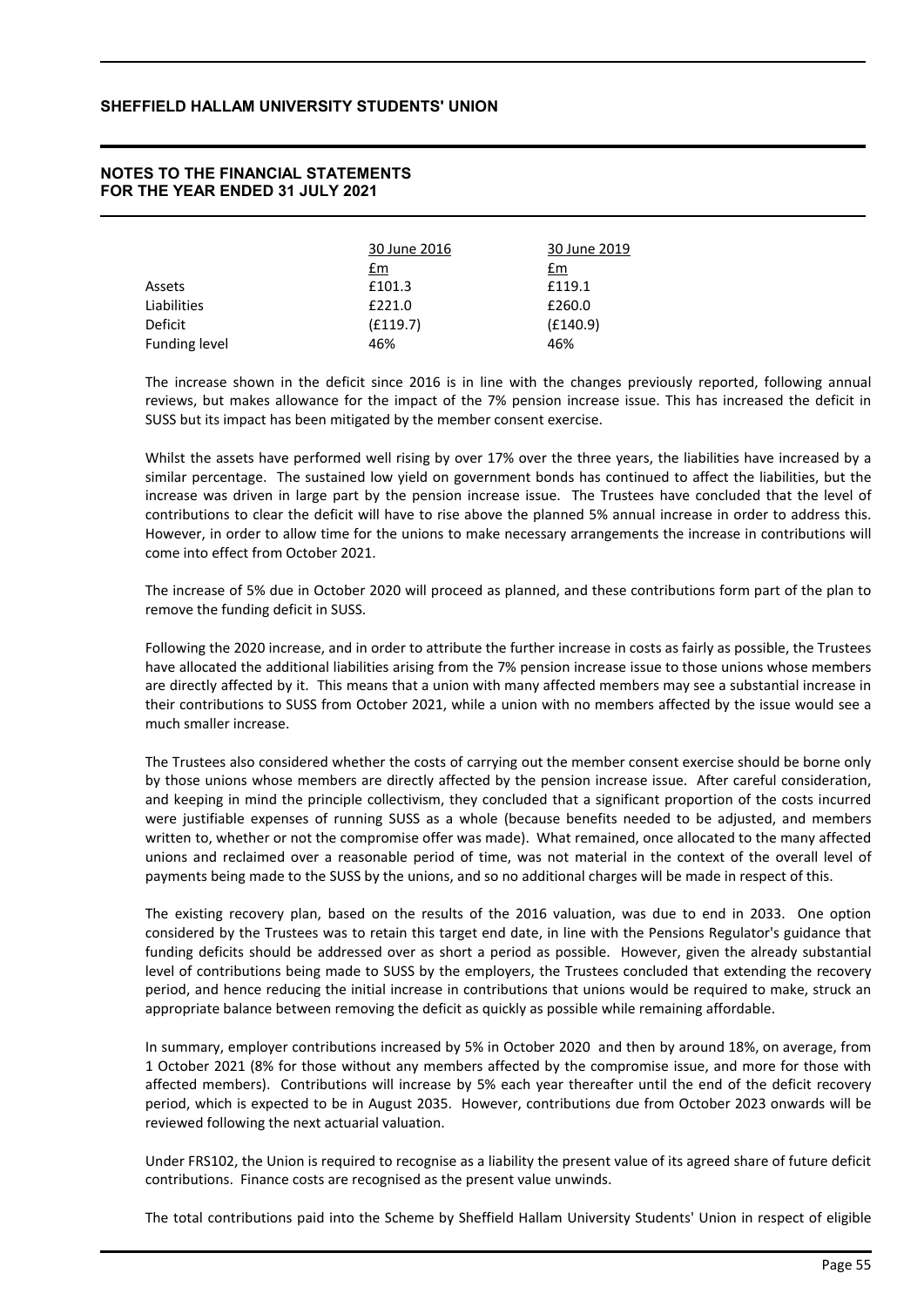## **NOTES TO THE FINANCIAL STATEMENTS FOR THE YEAR ENDED 31 JULY 2021**

employees for the year ended 31 July 2021 amounted to £136,533 (2020: £130,026). The amount owed by Sheffield Hallam University Students' Union in respect of future contributions at the year end was £2,509,986 (2020: £2,557,023). The amounts due within one year are £160,457 (2020: £84,449).

The Union participates in the NUS Pension Scheme, a defined contribution pension scheme. The assets of the scheme are held separately from those of the Union in an independently administered fund. The pension costs charged represents contributions payable by the Union to the fund and amounted to £52,552 (2020: £53,496). There are unpaid contributions of £1,976 (2020: £1,920) at the year end and included within other creditors in note 19 to the financial statements.

### **29. Operating lease commitments**

At 31 July 2021 the charity had commitments to make future minimum lease payments under non-cancellable operating leases as follows:

|                       | 2021    | 2020<br>£ |
|-----------------------|---------|-----------|
| Not later than 1 year | 186,000 | 155,270   |

### **30. Related party transactions**

The following are considered to be related parties for the reasons stated. The transactions with these related parties are set out below.

#### Sheffield Hallam University

The Union is in the receipt of a block grant from Sheffield Hallam University of £2,458,034 (2020: £2,458,373). It also purchased services from the University of £266,345 (2020: £360,809) and provided services to the University of £32,252 (2020: £33,771). At the year-end a balance of £39,441 (2020: £30,416) is included within trade creditors and a balance of £nil (2019: £1,200) is included within trade debtors. Included in the purchases figure is the annual rent charged to the Union during the year totalling £186,000 (2020: £160,948), for occupation and use of the HUBS building.

#### The Board of Trustees

The elected officers of the Board of Trustees receive remuneration for their services as provided for within the Constitution. The aggregate amount payable under such contracts in the 12 month period was £111,366 (2020: £93,271).

#### Rocca Creative Thinking Limited

One of the Trustees, M Rocca, is the CEO of Rocca Creative Thinking Limited. During the year purchases of £26,280 (2020: £13,920) were made from the company.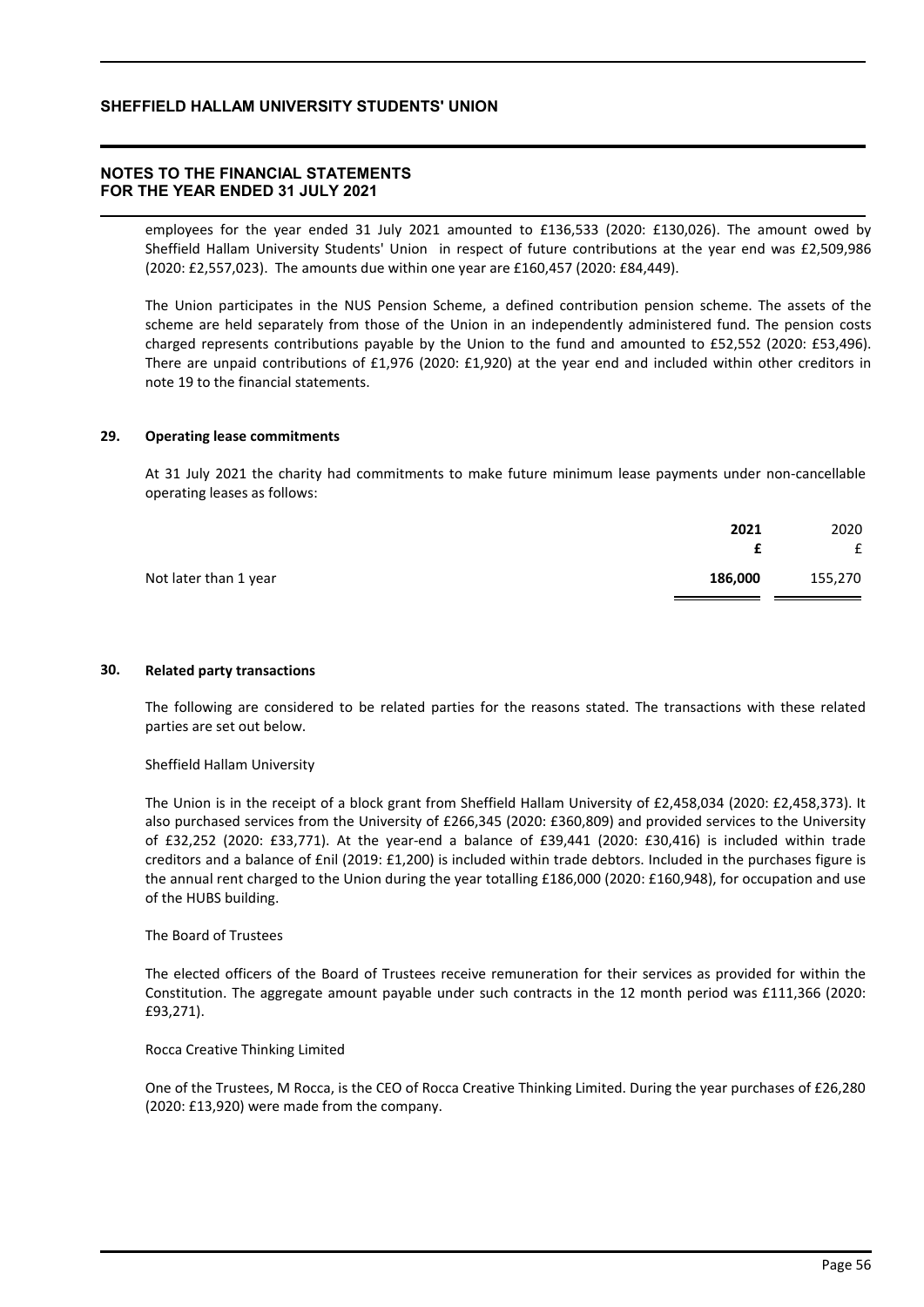## **NOTES TO THE FINANCIAL STATEMENTS FOR THE YEAR ENDED 31 JULY 2021**

### **31. Controlling party**

The Union is controlled by the Board of Trustees. The ultimate control of the Union is vested under the constitution in the membership in General Meetings. As such no single person or entity controls the Union as defined by Financial Reporting Standard 102.